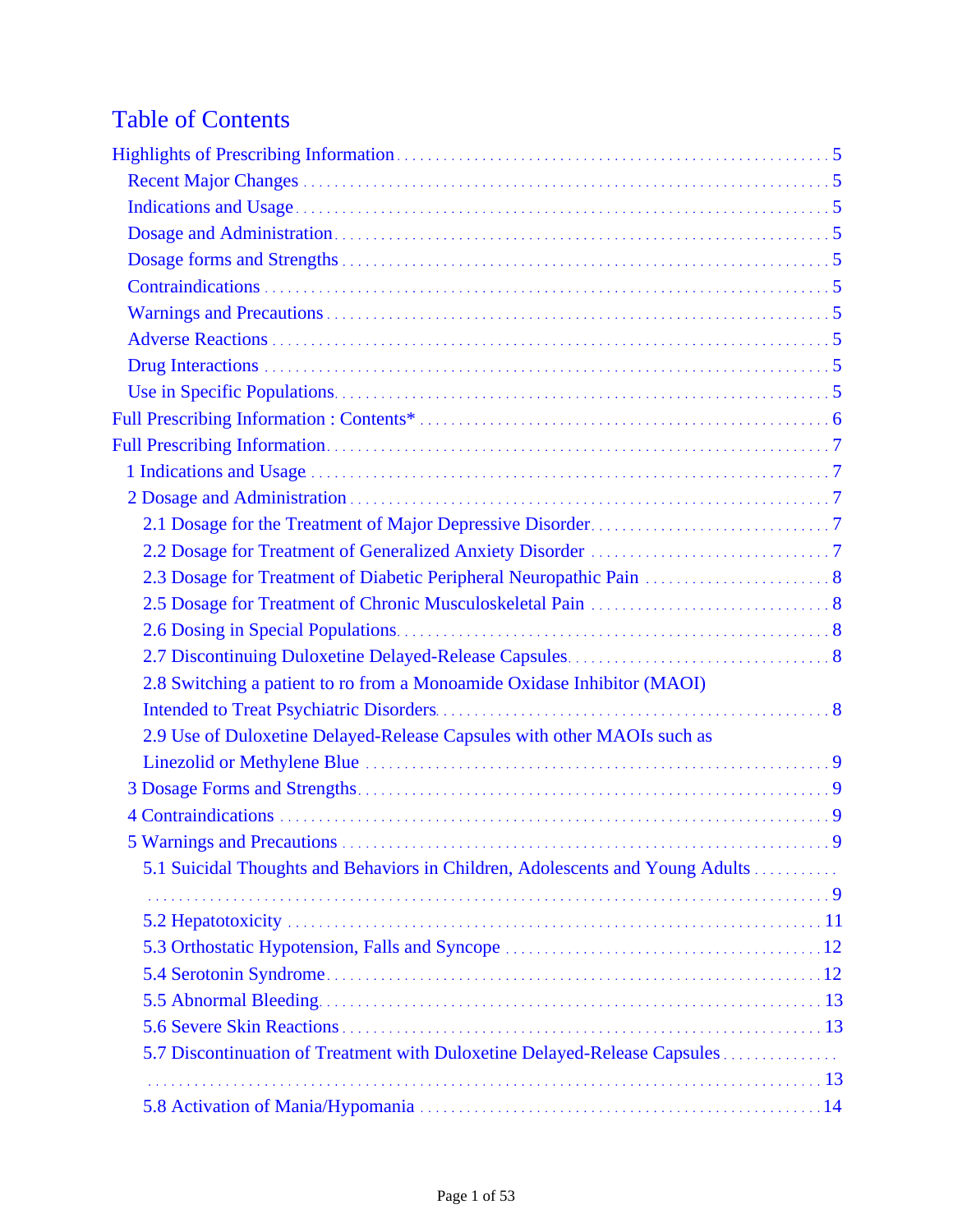| 6.2 Adverse Reactions Reported as Reasons for Discontinuation of treatment in  |  |
|--------------------------------------------------------------------------------|--|
|                                                                                |  |
|                                                                                |  |
| 6.4 Adverse Reactions Occuring at an Incidence of 5% or More Among             |  |
| Duloxetine Treated Patients in Adult Placebo - Controlled Trials  18           |  |
| 6.5 Adverse Reactions Occurring at an Incidence of 2% or More Among            |  |
|                                                                                |  |
|                                                                                |  |
|                                                                                |  |
|                                                                                |  |
|                                                                                |  |
| 6.10 Other Adverse Reactions Observed During the Premarketing and              |  |
|                                                                                |  |
| 6.11 Adverse Reactions Observed in Children and Adolescent Placebo-            |  |
|                                                                                |  |
|                                                                                |  |
|                                                                                |  |
|                                                                                |  |
|                                                                                |  |
|                                                                                |  |
| 7.4 Drugs that Interfere with Hemostasis (e.g., NSAIDs, Aspirin, and Warfarin) |  |
|                                                                                |  |
|                                                                                |  |
|                                                                                |  |
|                                                                                |  |
|                                                                                |  |
|                                                                                |  |
|                                                                                |  |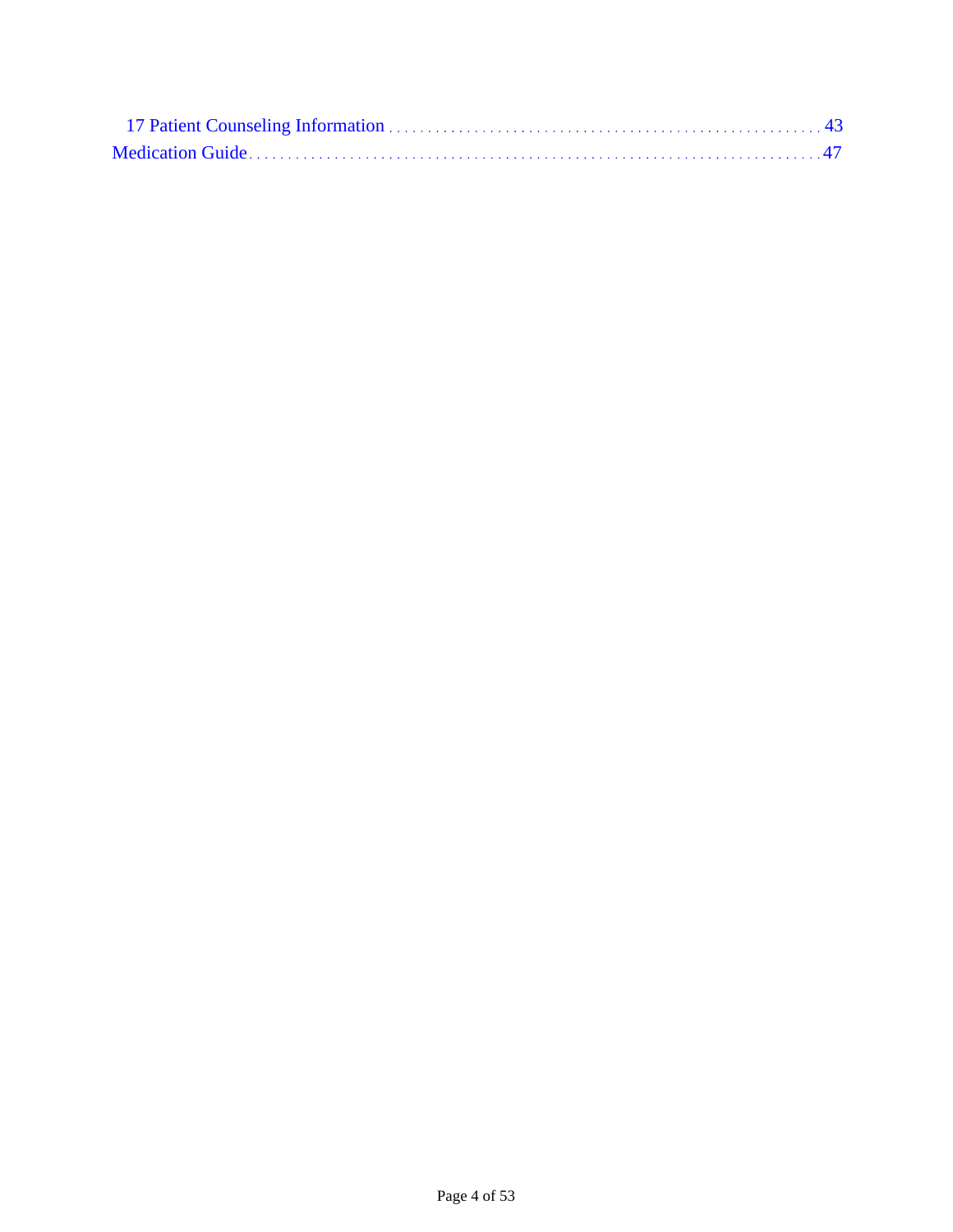#### <span id="page-4-4"></span><span id="page-4-0"></span>**HIGHLIGHTS OF PRESCRIBING INFORMATION**

**These highlights do not include all the information needed to use DULOXETINE DELAYED-RELEASE CAPSULES safely and effectively. See full prescribing information for DULOXETINE DELAYED-RELEASE CAPSULES.** 

**DULOXETINE delayed-release capsules, for oral use. Initial U.S. Approval: 2004** 

#### **WARNING: SUICIDAL THOUGHTS AND BEHAVIORS** *See full prescribing information for complete boxed warning.*

- <span id="page-4-1"></span> **Increased risk of suicidal thinking and behavior in children, adolescents, and young adults taking antidepressants (**[5.1](#page-8-2)**)**
- **Monitor for worsening and emergence of suicidal thoughts and behaviors (**[5.1](#page-8-2)**)**

**---------------------------RECENT MAJOR CHANGES --------------------------** 

None.

# **-------------------------INDICATIONS AND USAGE------------------------------**

Duloxetine delayed-release capsules are a serotonin and norepinephrine reuptake inhibitor (SNRI) indicated for:

- Major Depressive Disorder (MDD) [\(1\)](#page-6-1)
- <span id="page-4-2"></span>Generalized Anxiety Disorder (GAD) [\(1\)](#page-6-3)
- Diabetic Peripheral Neuropathic Pain (DPNP) [\(1\)](#page-6-3)
- Chronic Musculoskeletal Pain [\(1\)](#page-6-3)

#### **---------------------DOSAGE AND ADMINISTRATION-------------------------**

 Take duloxetine delayed-release capsules once daily, with or without food. Swallow duloxetine delayed-release capsules whole; do not crush or chew, do not open capsule. Take a missed dose as soon as it is remembered. Do not take two doses of duloxetine delayed-release capsules at the same time. [\(2\)](#page-6-3) 

<span id="page-4-5"></span><span id="page-4-3"></span>

| <b>Indication</b>                                     | <b>Starting</b><br>Dose      | <b>Target Dose</b>                                                                                                                                               | <b>Maximum</b><br>Dose            |
|-------------------------------------------------------|------------------------------|------------------------------------------------------------------------------------------------------------------------------------------------------------------|-----------------------------------|
| MDD(2.1)                                              | 40 mg/day<br>to 60<br>mg/day | Acute Treatment: 40 mg/day (20)<br>mg twice daily) to 60 mg/day<br>(once daily or as 30 mg twice<br>daily); Maintenance Treatment:<br>$60 \text{ mg}/\text{day}$ | $120 \text{ mg/day}$              |
| GAD(2.2)                                              |                              |                                                                                                                                                                  |                                   |
| Adults                                                |                              | 60 mg/day 60 mg/day (once daily)                                                                                                                                 | $120 \text{ mg/day}$              |
| Elderly                                               |                              | 30 mg/day 60 mg/day (once daily)                                                                                                                                 | $120 \text{ mg/day}$              |
| Children and<br>Adolescents (7 to<br>17 years of age) |                              | 30 mg/day $ 30 \text{ to } 60 \text{ mg/day}$ (once daily)                                                                                                       | 120 mg/day                        |
| DPNP (2.3)                                            |                              | 60 mg/day 60 mg/day (once daily)                                                                                                                                 | $60 \frac{\text{mg}}{\text{day}}$ |
|                                                       |                              |                                                                                                                                                                  |                                   |
| Chronic<br>Musculoskeletal<br>Pain $(2.5)$            |                              | 30 mg/day 60 mg/day (once daily)                                                                                                                                 | $60 \text{ mg/day}$               |

- Some patients may benefit from starting at 30 mg once daily [\(2\)](#page-6-3)
- There is no evidence that doses greater than 60 mg/day confers additional benefit, while some adverse reactions were observed to be dose-dependent [\(2\)](#page-6-3)
- Discontinuing duloxetine delayed-release capsules: Gradually reduce dosage to avoid discontinuation symptoms [\(2.7,](#page-7-3) [5.7\)](#page-12-3)
- Hepatic Impairment: Avoid use in patients with chronic liver disease or cirrhosis  $(5.14)$
- Renal Impairment: Avoid use in patients with severe renal impairment, GFR <30 mL/min [\(5.14\)](#page-14-2)

**------------------------DOSAGE FORMS AND STRENGTHS--------------------** 20 mg, 30 mg, 40 mg and 60 mg delayed-release c[apsu](#page-8-3)les (3)

#### **--------------------------------CONTRAINDICATIONS-----------------------------**

 Serotonin Syndrome and MAOIs: Do not use MAOIs intended to treat psychiatric disorders with duloxetine or within 5 days of stopping treatment with duloxetine. Do not use duloxetine within 14 days of stopping an MAOI intended to treat psychiatric disorders. In addition, do not start duloxetine in a patient who is being treated with linezolid or intravenous methylene blue [\(4\)](#page-8-4) 

#### **-------------------------WARNINGS AND PRECAUTIONS----------------------**

- Hepatotoxicity: Hepatic failure, sometimes fatal, has been reported in patients treated with duloxetine. Duloxetine should be discontinued in patients who develop jaundice or other evidence of clinically significant liver dysfunction and should not be resumed unless another cause can be established. Duloxetine should not be prescribed to patients with substantial alcohol use or evidence of chronic liver disease [\(5.2\)](#page-10-1)
- Orthostatic Hypotension, Falls and Syncope: Cases have been reported with duloxetine therapy  $(5.3)$
- Serotonin Syndrome: Serotonin syndrome has been reported with SSRIs and SNRIs, including with duloxetine, both when taken alone, but especially when co-administered with other serotonergic agents (including triptans, tricyclic antidepressants, fentanyl, lithium, tramadol, tryptophan, buspirone, amphetamines, and St. John's Wort). If such symptoms occur, discontinue duloxetine and initiate supportive treatment. If concomitant use of duloxetine with other serotonergic drugs is clinically warranted, patients should be made aware of a potential increased risk for serotonin syndrome, particularly during treatment initiation and dose increases [\(5.4\)](#page-11-3)
- Abnormal Bleeding: Duloxetine may increase the risk of bleeding events. Patients should be cautioned about the risk of bleeding associated with the concomitant use of duloxetine and NSAIDs, aspirin, or other drugs that affect coagulation [\(5.5,](#page-12-4) [7.4\)](#page-25-4)
- Severe Skin Reactions: Severe skin reactions, including erythema multiforme and Stevens-Johnson Syndrome (SJS), can occur with duloxetine. Duloxetine should be discontinued at the first appearance of blisters, peeling rash, mucosal erosions, or any other sign of hypersensitivity if no other etiology can be identified. (5.6)
- Discontinuation: May result in symptoms, including dizziness, headache, nausea, diarrhea, paresthesia, irritability, vomiting, insomnia, anxiety, hyperhidrosis, and fatigue [\(5.7\)](#page-12-3)
- Activation of mania or hypomania has occurred [\(5.8\)](#page-13-4)
- Angle-Closure Glaucoma: Angle-closure glaucoma has occurred in patients with untreated anatomically narrow angles treated with antidepressants. [\(5.9\)](#page-13-5)
- Seizures: Prescribe with care in patients with a history of seizure disorder [\(5.10\)](#page-13-5)
- Blood Pressure: Monitor blood pressure prior to initiating treatment and periodically throughout treatment [\(5.11\)](#page-13-6)
- Inhibitors of CYP1A2 or Thioridazine: Should not administer with duloxetine  $(5.12)$
- Hyponatremia: Cases of hyponatremia have been reported [\(5.13\)](#page-14-3)
- Glucose Control in Diabetes: In diabetic peripheral neuropathic pain patients, small increases in fasting blood glucose, and HbA<sub>1c</sub> have been observed  $(5.14)$
- Conditions that Slow Gastric Emptying: Use cautiously in these patients  $(5.14)$
- Urinary Hesitation and Retention [\(5.15\)](#page-15-4) 
	- **------------------------------ADVERSE REACTIONS-------------------------------** Most common adverse reactions (≥5% and at least twice the
- incidence of placebo patients): nausea, dry mouth, somnolence, constipation, decreased appetite, and hyperhidrosis [\(6.3\).](#page-17-2)

#### **To report SUSPECTED ADVERSE REACTIONS, contact Ajanta Pharma USA, Inc., at 1-855-664-7744 or FDA at 1-800-FDA-1088 or www.fda.gov/medwatch.**

#### **------------------------------DRUG INTERACTIONS -------------------------------**

- Potent inhibitors of CYP1A2 should be avoided [\(7.1\).](#page-25-5)
- Potent inhibitors of CYP2D6 may increase duloxetine concentrations [\(7.2\).](#page-25-5)
- Duloxetine is a moderate inhibitor of CYP2D6 [\(7.9\).](#page-26-6)

#### **-------------------------USE IN SPECIFIC POPULATIONS ---------------------**

- Pregnancy: Based on animal data may cause fetal harm  $(8.1)$
- Nursing Mothers: Exercise caution when administered to a nursing woman  $(8.3)$

**See 17 for PATIENT COUNSELING INFORMATION and Medication Guide.** 

**Revised: 03/2019**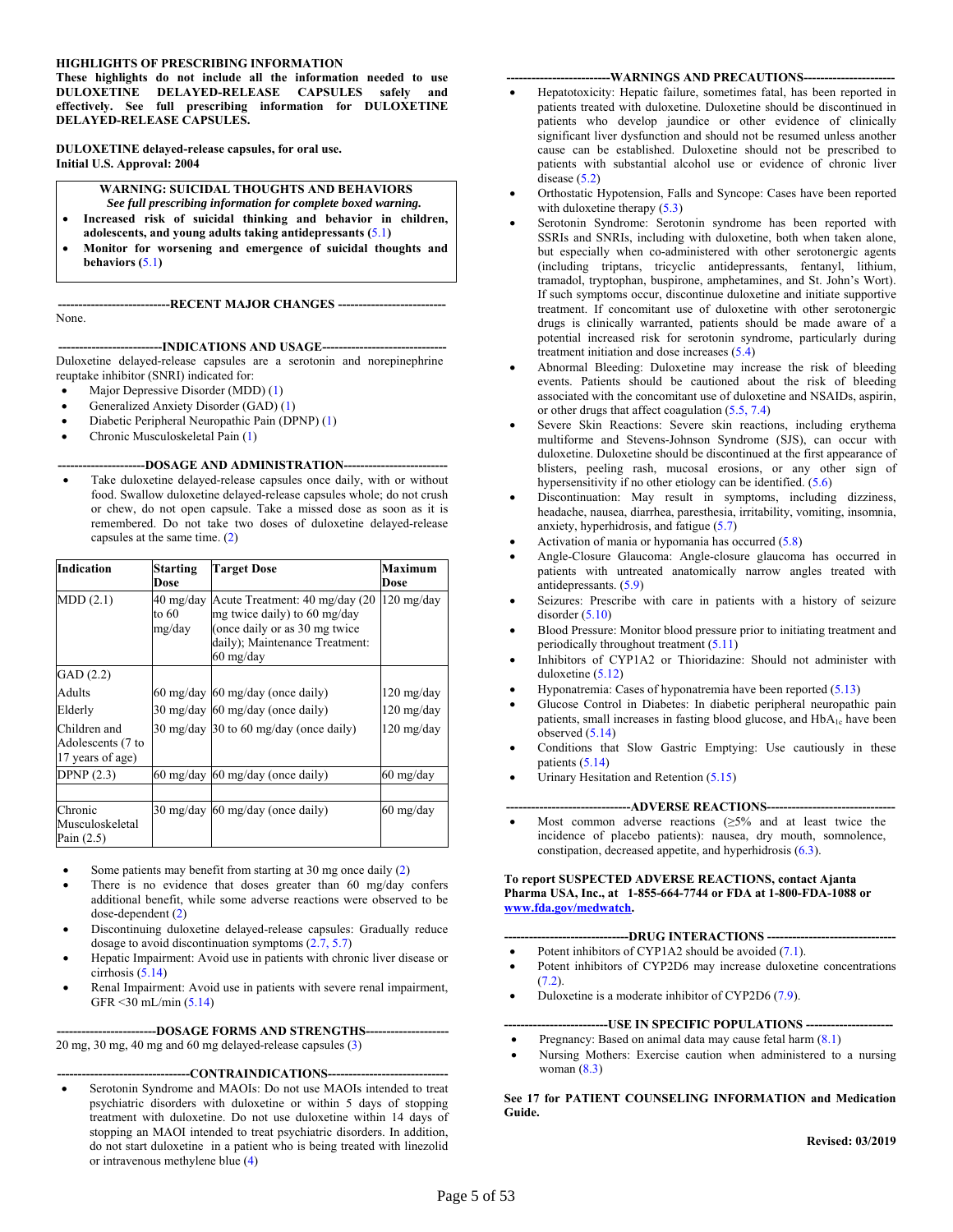#### <span id="page-5-0"></span>**FULL PRESCRIBING INFORMATION: CONTENTS\* WARNING: SUICIDAL THOUGHTS AND BEHAVIORS**

- **[1](#page-6-3) INDICATIONS AND USAGE**
- **[2](#page-6-3) DOSAGE AND ADMINISTRATION** 
	-
	- [2.1](#page-6-4) Dosage for Treatment of Major Depressive Disorder<br>2.2 Dosage for Treatment of Generalized Anxiety Disord [2.2](#page-6-4) Dosage for Treatment of Generalized Anxiety Disorder
	- [2.3](#page-7-4) Dosage for Treatment of Diabetic Peripheral Neuropathic pain
	- [2.5](#page-7-5) Dosage for Treatment of Chronic Musculoskeletal Pain
	-
	- [2.6](#page-7-3) Dosing in Special Populations<br>2.7 Discontinuing Duloxetine Dela Discontinuing Duloxetine Delayed-Release Capsules
	- [2.8](#page-7-3) Switching a Patient to or from a Monoamine Oxidase Inhibitor (MAOI) Intended to Treat Psychiatric Disorders
	- [2.9](#page-8-5) Use of Duloxetine Delayed-Release Capsules with Other MAOIs such as Linezolid or Methylene Blue
- **[3](#page-8-3) DOSAGE FORMS AND STRENGTHS**

#### **[4](#page-8-4) CONTRAINDICATIONS**

#### **[5](#page-8-6) WARNINGS AND PRECAUTIONS**

- [5.1](#page-8-4) Suicidal Thoughts and Behaviors in Children, Adolescents and Young Adults
- [5.2](#page-10-1) Hepatotoxicity<br>5.3 Orthostatic Hyper
- [5.3](#page-11-2) Orthostatic Hypotension, Falls and Syncope
- [5.4](#page-11-3) Serotonin Syndrome
- [5.5](#page-12-4) Abnormal Bleeding
- [5.6](#page-12-5) Severe Skin Reactions<br>5.7 Discontinuation of Tr
- [5.7](#page-12-3) Discontinuation of Treatment with Duloxetine Delayed-Release Capsules
- [5.8](#page-13-4) Activation of Mania/Hypomania
- [5.9](#page-13-5) Angle-Closure Glaucoma<br>5.10 Seizures
- **Seizures**
- [5.11](#page-13-6) Effect on Blood Pressure
- [5.12](#page-13-7) Clinically Important Drug Interactions
- [5.13](#page-14-3) Hyponatremia
- [5.14](#page-14-2) Use in Patients with Concomitant Illness
- [5.15](#page-15-4) Urinary Hesitation and Retention
- [5.16](#page-15-5) Laboratory Tests
- **[6](#page-15-6) ADVERSE REACTIONS**
- [6.1](#page-15-7) Clinical Trial Data Sources [6.2](#page-16-1) Adverse Reactions Reported as Reasons for Discontinuation of
- Treatment in Adult Placebo-Controlled Trials
- [6.3](#page-17-2) Most Common Adult Adverse Reactions
- [6.4](#page-17-3) Adverse Reactions Occurring at an Incidence of 5% or More Among Duloxetine-Treated Patients in Adult Placebo-Controlled Trials
- [6.5](#page-18-1) Adverse Reactions Occurring at an Incidence of 2% or More Among Duloxetine-Treated Patients in Adult Placebo-Controlled Trials
- [6.6](#page-20-1) Effects on Male and Female Sexual Function in Adults
- [6.7](#page-21-2) Vital Sign Changes in Adults
- [6.8](#page-21-3) Laboratory Changes in Adults
- [6.9](#page-21-3) Electrocardiogram Changes in Adults
- [6.10](#page-22-1) Other Adverse Reactions Observed During the Premarketing and Postmarketing Clinical Trial Evaluation of Duloxetine in Adults
- [6.11](#page-23-1) Adverse Reactions Observed in Children and Adolescent Placebo-Controlled Clinical Trials
- [6.12](#page-24-1) Postmarketing Spontaneous Reports

#### **[7](#page-25-5) DRUG INTERACTIONS**

- [7.1](#page-25-5) Inhibitors of CYP1A2
- [7.2](#page-25-5) Inhibitors of CYP2D6<br>7.3 Dual Inhibition of CYI
- Dual Inhibition of CYP1A2 and CYP2D6
- [7.4](#page-25-4) Drugs that Interfere with Hemostasis (e.g., NSAIDs, Aspirin, and Warfarin)
- [7.5](#page-25-7) Lorazepam
- [7.6](#page-25-7) Temazepam
- [7.7](#page-25-7) Drugs that Affect Gastric Acidity<br>7.8 Drugs Metabolized by CYP1A2
- Drugs Metabolized by CYP1A2
- [7.9](#page-26-6) Drugs Metabolized by CYP2D6
- [7.10](#page-26-8) Drugs Metabolized by CYP2C9
- [7.11](#page-26-9) Drugs Metabolized by CYP3A
- [7.12](#page-26-10) Drugs Metabolized by CYP2C19
- [7.13](#page-26-11) Monoamine Oxidase Inhibitors (MAOIs)
- [7.14](#page-26-11) Serotonergic Drugs
- [7.15](#page-26-11) Alcohol
- [7.16](#page-27-3) CNS Drugs
- [7.17](#page-27-3) Drugs Highly Bound to Plasma Protein
- **[8](#page-27-2) USE IN SPECIFIC POPULATIONS** 
	- [8.1](#page-27-2) Pregnancy
	- [8.3](#page-28-2) Nursing Mothers
	- [8.4](#page-28-3) Pediatric Use
	- [8.5](#page-29-2) Geriatric Use<br>8.6 Gender
	- [8.6](#page-29-3) Gender
	- [8.7](#page-29-3) Smoking Status
	- [8.8](#page-29-3) Race
	- [8.9](#page-29-3) Hepatic Impairment
	- [8.10](#page-29-3) Severe Renal Impairment
- **[9](#page-30-2) DRUG ABUSE AND DEPENDENCE** 
	- [9.2](#page-30-2) Abuse
	- [9.3](#page-30-2) Dependence
- **[10](#page-30-3) OVERDOSAGE** 
	- [10.1](#page-30-3) Signs and Symptoms
	- [10.2](#page-30-3) Management of Overdose
- **[11](#page-31-2) DESCRIPTION**
- **[12](#page-31-3) CLINICAL PHARMACOLOGY** 
	- [12.1](#page-31-3) Mechanism of Action
	- [12.2](#page-32-2) Pharmacodynamics
	- [12.3](#page-32-3) Pharmacokinetics

#### **[13](#page-33-3) NONCLINICAL TOXICOLOGY**

- [13.1](#page-33-3) Carcinogenesis, Mutagenesis, Impairment of Fertility
- **[14](#page-33-4) CLINICAL STUDIES** 
	- [14.1](#page-33-5) Major Depressive Disorder
	- [14.2](#page-35-1) Generalized Anxiety Disorder
	- [14.3](#page-37-1) Diabetic Peripheral Neuropathic Pain
	- [14.5](#page-38-1) Chronic Musculoskeletal Pain
- **[16](#page-42-2) HOW SUPPLIED/STORAGE AND HANDLING** 
	- [16.1](#page-42-2) How Supplied
	- [16.2](#page-42-2) Storage and Handling
- **[17](#page-42-3) PATIENT COUNSELING INFORMATION**

\* Sections or subsections omitted from the full prescribing information are not listed.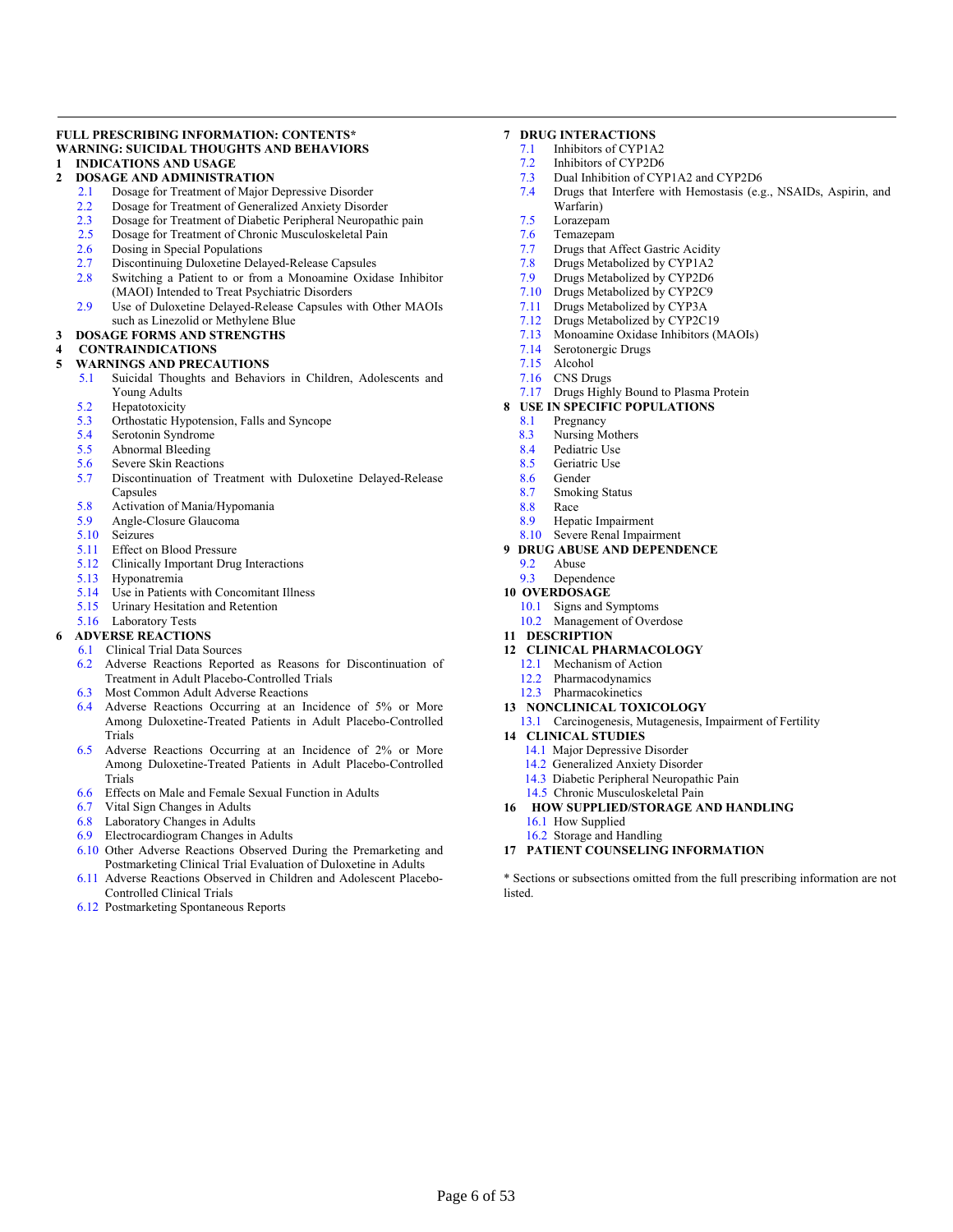# **WARNING: SUICIDAL THOUGHTS AND BEHAVIORS**

<span id="page-6-0"></span>**Antidepressants increased the risk of suicidal thoughts and behavior in children, adolescents, and young adults in short-term studies. These studies did not show an increase in the risk of suicidal thoughts and behavior with antidepressant use in patients over age 24; there was a reduction in risk with antidepressant use in patients aged 65 and older** *[see Warnings and Precautions ([5.1](#page-8-2))]***.** 

**In patients of all ages who are started on antidepressant therapy, monitor closely for worsening, and for emergence of suicidal thoughts and behaviors. Advise families and caregivers of the need for close observation and communication with the prescriber** *[see Warnings and Precautions ([5.1](#page-8-2))].* 

# <span id="page-6-3"></span><span id="page-6-1"></span>**1 INDICATIONS AND USAGE**

Duloxetine delayed-release capsules are indicated for the treatment of:

- Major Depressive Disorder *[see Clinical Studies [\(14.1](#page-33-2))]*.
- Generalized Anxiety Disorder *[see Clinical Studies ([14.2\)](#page-35-0)]*.
- Diabetic Peripheral Neuropathy *[see Clinical Studies ([14.3\)](#page-37-0)]*.
- Chronic Musculoskeletal Pain *[see Clinical Studies ([14.5\)](#page-38-0)].*

# **2 DOSAGE AND ADMINISTRATION**

Swallow duloxetine delayed-release capsules whole. Do not chew or crush. Do not open the capsule and sprinkle its contents on food or mix with liquids. All of these might affect the enteric coating. Duloxetine delayed-release capsules can be given without regard to meals. If a dose of duloxetine delayed-release capsules is missed, take the missed dose as soon as it is remembered. If it is almost time for the next dose, skip the missed dose and take the next dose at the regular time. Do not take two doses of duloxetine delayed-release capsules at the same time.

### <span id="page-6-4"></span><span id="page-6-2"></span>**2.1 Dosage for Treatment of Major Depressive Disorder**

Administer duloxetine delayed-release capsules at a total dose of 40 mg/day (given as 20 mg twice daily) to 60 mg/day (given either once daily or as 30 mg twice daily). For some patients, it may be desirable to start at 30 mg once daily for 1 week, to allow patients to adjust to the medication before increasing to 60 mg once daily. While a 120 mg/day dose was shown to be effective, there is no evidence that doses greater than 60 mg/day confer any additional benefits. The safety of doses above 120 mg/day has not been adequately evaluated. Periodically reassess to determine the need for maintenance treatment and the appropriate dose for such treatment *[see Clinical Studies [\(14.1](#page-33-2))].*

### **2.2 Dosage for Treatment of Generalized Anxiety Disorder**

Adults - For most patients, initiate duloxetine delayed-release capsules 60 mg once daily. For some patients, it may be desirable to start at 30 mg once daily for 1 week, to allow patients to adjust to the medication before increasing to 60 mg once daily. While a 120 mg once daily dose was shown to be effective, there is no evidence that doses greater than 60 mg/day confer additional benefit. Nevertheless, if a decision is made to increase the dose beyond 60 mg once daily, increase dose in increments of 30 mg once daily. The safety of doses above 120 mg once daily has not been adequately evaluated. Periodically reassess to determine the continued need for maintenance treatment and the appropriate dose for such treatment *[see Clinical Studies ([14.2](#page-35-0))].*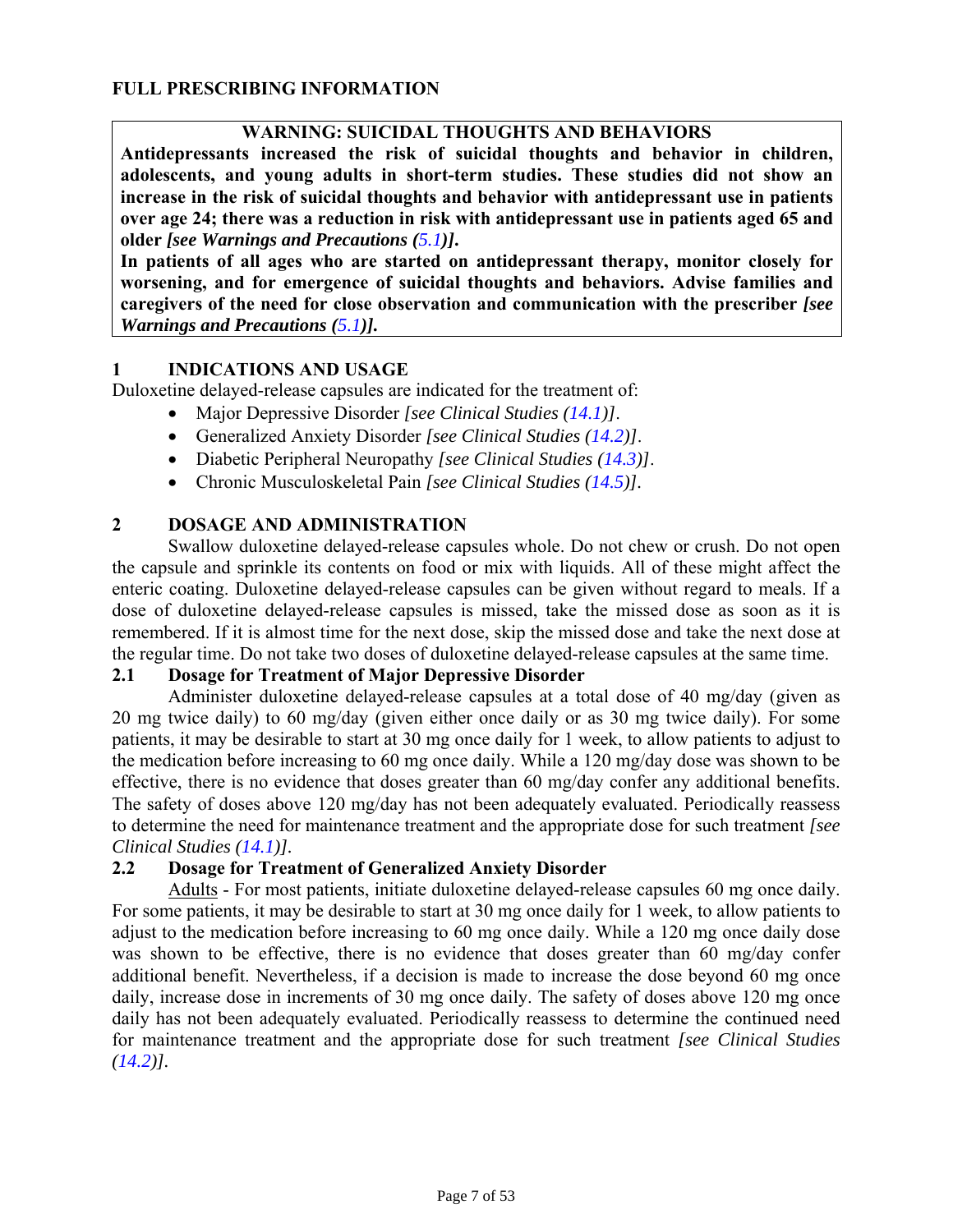Elderly - Initiate duloxetine delayed-release capsules at a dose of 30 mg once daily for 2 weeks before considering an increase to the target dose of 60 mg. Thereafter, patients may benefit from doses above 60 mg once daily. If a decision is made to increase the dose beyond 60 mg once daily, increase dose in increments of 30 mg once daily. The maximum dose studied was 120 mg per day. Safety of doses above 120 mg once daily has not been adequately evaluated *[see Clinical Studies [\(14.2](#page-35-0))].* 

Children and Adolescents (7 to 17 years of age) - Initiate duloxetine delayed-release capsules at a dose of 30 mg once daily for 2 weeks before considering an increase to 60 mg. The recommended dose range is 30 to 60 mg once daily. Some patients may benefit from doses above 60 mg once daily. If a decision is made to increase the dose beyond 60 mg once daily, increase dose in increments of 30 mg once daily. The maximum dose studied was 120 mg per day. The safety of doses above 120 mg once daily has not been evaluated *[see Clinical Studies ([14.2](#page-35-0))].* 

#### <span id="page-7-4"></span><span id="page-7-0"></span>**2.3 Dosage for Treatment of Diabetic Peripheral Neuropathic Pain**

Administer duloxetine delayed-release capsules 60 mg once daily. There is no evidence that doses higher than 60 mg confer additional significant benefit and the higher dose is clearly less well tolerated *[see Clinical Studies ([14.3\)](#page-37-0)]*. For patients for whom tolerability is a concern, a lower starting dose may be considered.

<span id="page-7-5"></span><span id="page-7-1"></span>Since diabetes is frequently complicated by renal disease, consider a lower starting dose and gradual increase in dose for patients with renal impairment *[see Dosage and Administration (2.6)*, *Use in Specific Populations [\(8.10](#page-29-1)), and Clinical Pharmacology [\(12.3](#page-32-1))].*

# **2.5 Dosage for Treatment of Chronic Musculoskeletal Pain**

<span id="page-7-3"></span><span id="page-7-2"></span>Administer duloxetine delayed-release capsules 60 mg once daily. Begin treatment at 30 mg for one week, to allow patients to adjust to the medication before increasing to 60 mg once daily. There is no evidence that higher doses confer additional benefit, even in patients who do not respond to a 60 mg dose, and higher doses are associated with a higher rate of adverse reactions *[see Clinical Studies ([14.5\)](#page-38-0)].* 

#### **2.6 Dosing in Special Populations**

Hepatic Impairment - Avoid use in patients with chronic liver disease or cirrhosis *[see Warnings and Precautions ([5.14\)](#page-14-1) and Use in Specific Populations [\(8.9\)](#page-29-1)].*

Severe Renal Impairment - Avoid use in patients with severe renal impairment, GFR <30 mL/min *[see Warnings and Precautions (5.14) and Use in Specific Populations ([8.10](#page-29-1))].* 

#### **2.7 Discontinuing Duloxetine Delayed-Release Capsules**

Adverse reactions after discontinuation of duloxetine delayed-release capsules, after abrupt or tapered discontinuation, include: dizziness, headache, nausea, diarrhea, paresthesia, irritability, vomiting, insomnia, anxiety, hyperhidrosis, and fatigue. A gradual reduction in dosage rather than abrupt cessation is recommended whenever possible *[see Warnings and Precautions ([5.7\)\]](#page-12-2).*

#### **2.8 Switching a Patient to or from a Monoamine Oxidase Inhibitor (MAOI) Intended to Treat Psychiatric Disorders**

At least 14 days should elapse between discontinuation of an MAOI intended to treat psychiatric disorders and initiation of therapy with duloxetine delayed-release capsules. Conversely, at least 5 days should be allowed after stopping duloxetine delayed-release capsules before starting an MAOI intended to treat psychiatric disorders *[see Contraindications [\(4\)](#page-8-2)].*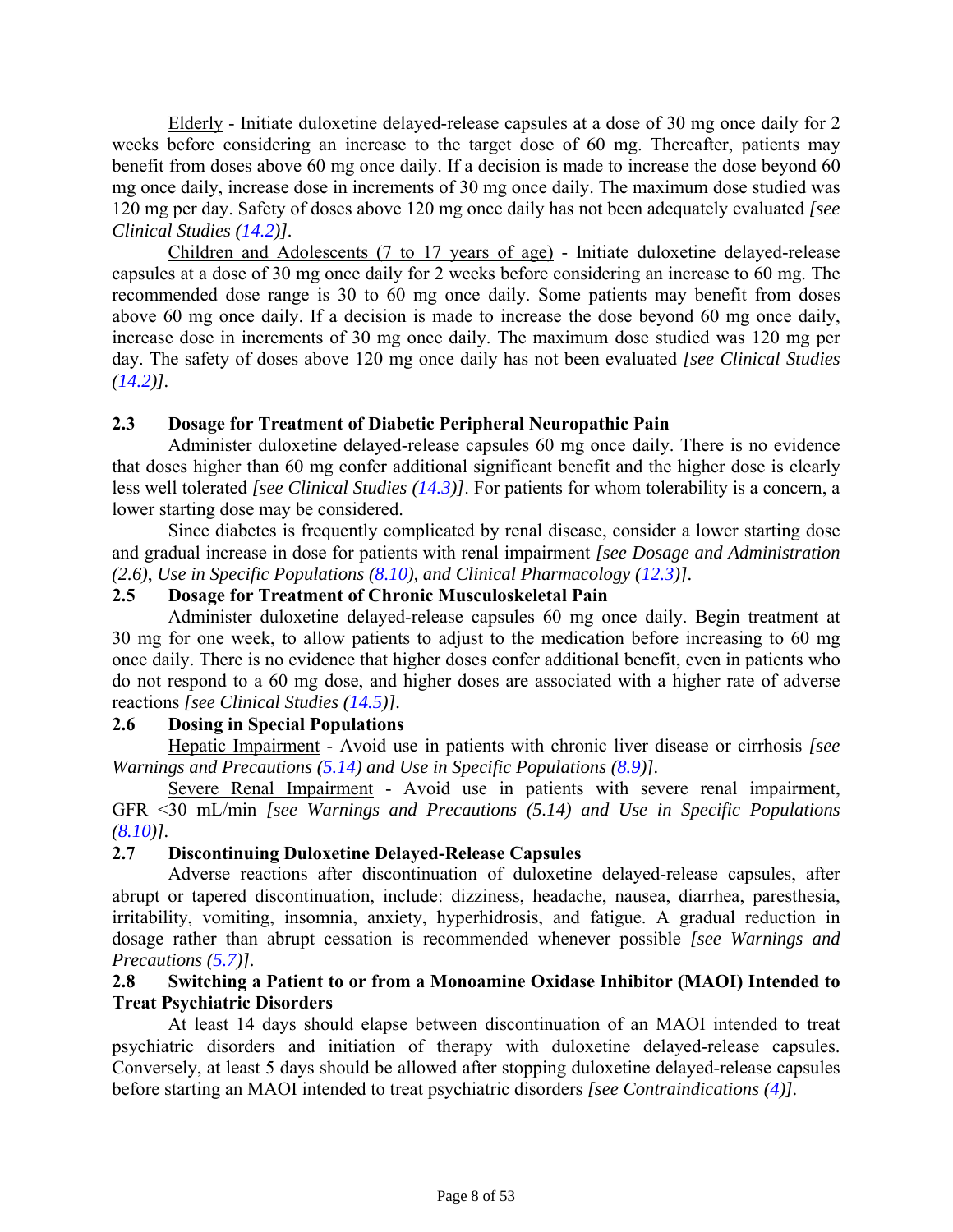#### <span id="page-8-5"></span><span id="page-8-0"></span>**2.9 Use of Duloxetine Delayed-Release Capsules with Other MAOIs such as Linezolid or Methylene Blue**

Do not start duloxetine delayed-release capsules in a patient who is being treated with linezolid or intravenous methylene blue because there is an increased risk of serotonin syndrome. In a patient who requires more urgent treatment of a psychiatric condition, other interventions, including hospitalization, should be considered *[see Contraindications ([4\)](#page-8-2)].* 

In some cases, a patient already receiving duloxetine delayed-release capsules therapy may require urgent treatment with linezolid or intravenous methylene blue. If acceptable alternatives to linezolid or intravenous methylene blue treatment are not available and the potential benefits of linezolid or intravenous methylene blue treatment are judged to outweigh the risks of serotonin syndrome in a particular patient, duloxetine delayed-release capsules should be stopped promptly, and linezolid or intravenous methylene blue can be administered. The patient should be monitored for symptoms of serotonin syndrome for 5 days or until 24 hours after the last dose of linezolid or intravenous methylene blue, whichever comes first. Therapy with duloxetine delayed-release capsules may be resumed 24 hours after the last dose of linezolid or intravenous methylene blue *[see Warnings and Precautions [\(5.4](#page-11-1))].*

The risk of administering methylene blue by non-intravenous routes (such as oral tablets or by local injection) or in intravenous doses much lower than 1 mg/kg with duloxetine delayedrelease capsules is unclear. The clinician should, nevertheless, be aware of the possibility of emergent symptoms of serotonin syndrome with such use *[see Warnings and Precautions ([5.4\)\]](#page-11-1).* 

# <span id="page-8-3"></span><span id="page-8-1"></span>**3 DOSAGE FORMS AND STRENGTHS**

Duloxetine delayed-release capsules are available as: 20 mg white and blue capsules imprinted with "ap DLX20" 30 mg blue and blue capsules imprinted with "ap DLX30" 40 mg pink and blue capsules imprinted with "ap DLX40" 60 mg white and blue capsules imprinted with "ap DLX60"

#### <span id="page-8-6"></span><span id="page-8-4"></span><span id="page-8-2"></span>**4 CONTRAINDICATIONS**

Monoamine Oxidase Inhibitors (MAOIs) - The use of MAOIs intended to treat psychiatric disorders with duloxetine or within 5 days of stopping treatment with duloxetine is contraindicated because of an increased risk of serotonin syndrome. The use of duloxetine within 14 days of stopping an MAOI intended to treat psychiatric disorders is also contraindicated *[see Dosage and Administration [\(2.8\)](#page-7-2) and Warnings and Precautions ([5.4\)](#page-11-1)].*

Starting duloxetine in a patient who is being treated with MAOIs such as linezolid or intravenous methylene blue is also contraindicated because of an increased risk of serotonin syndrome *[see Dosage and Administration [\(2.9](#page-8-0)) and Warnings and Precautions ([5.4\)](#page-11-1)].* 

#### **5 WARNINGS AND PRECAUTIONS**

#### **5.1 Suicidal Thoughts and Behaviors in Children, Adolescents and Young Adults**

Patients with major depressive disorder (MDD), both adult and pediatric, may experience worsening of their depression and/or the emergence of suicidal ideation and behavior (suicidality) or unusual changes in behavior, whether or not they are taking antidepressant medications, and this risk may persist until significant remission occurs. Suicide is a known risk of depression and certain other psychiatric disorders, and these disorders themselves are the strongest predictors of suicide. There has been a long-standing concern, however, that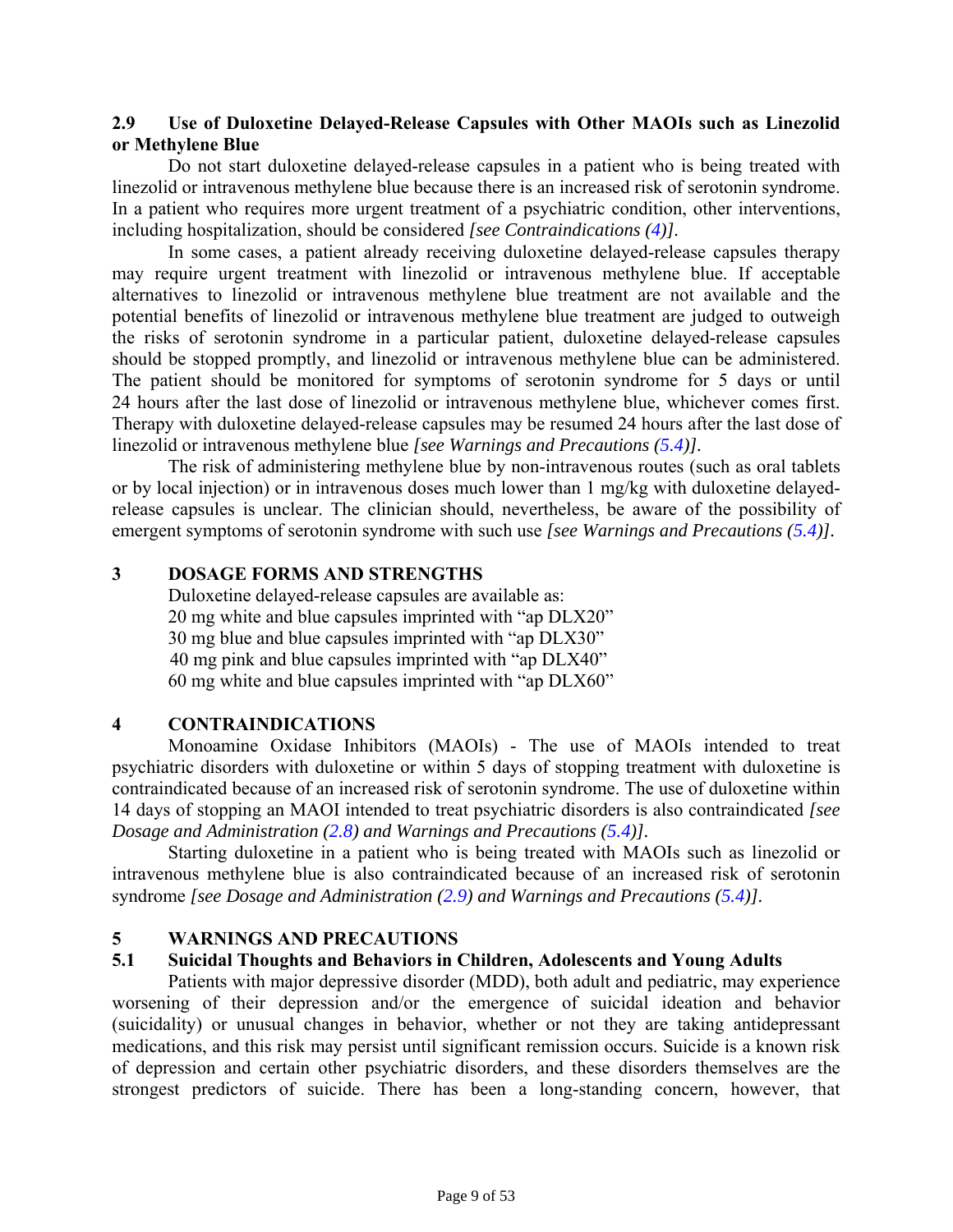antidepressants may have a role in inducing worsening of depression and the emergence of suicidality in certain patients during the early phases of treatment.

Pooled analyses of short-term placebo-controlled trials of antidepressant drugs (SSRIs and others) showed that these drugs increase the risk of suicidal thinking and behavior (suicidality) in children, adolescents, and young adults (ages 18 to 24) with major depressive disorder (MDD) and other psychiatric disorders. Short-term studies did not show an increase in the risk of suicidality with antidepressants compared to placebo in adults beyond age 24; there was a reduction with antidepressants compared to placebo in adults aged 65 and older.

The pooled analyses of placebo-controlled trials in children and adolescents with MDD, obsessive compulsive disorder (OCD), or other psychiatric disorders included a total of 24 shortterm trials of 9 antidepressant drugs in over 4400 patients. The pooled analyses of placebocontrolled trials in adults with MDD or other psychiatric disorders included a total of 295 shortterm trials (median duration of 2 months) of 11 antidepressant drugs in over 77,000 patients. There was considerable variation in risk of suicidality among drugs, but a tendency toward an increase in the younger patients for almost all drugs studied. There were differences in absolute risk of suicidality across the different indications, with the highest incidence in MDD. The risk of differences (drug vs placebo), however, were relatively stable within age strata and across indications. These risk differences (drug-placebo difference in the number of cases of suicidality per 1000 patients treated) are provided in Table 1.

| <b>Table 1</b>                                             |                                              |  |
|------------------------------------------------------------|----------------------------------------------|--|
| Drug-Placebo Difference in Number of Cases of<br>Age Range |                                              |  |
|                                                            | <b>Suicidality per 1000 Patients Treated</b> |  |
|                                                            | Increases Compared to Placebo                |  |
| < 18                                                       | 14 additional cases                          |  |
| 18-24                                                      | 5 additional cases                           |  |
|                                                            | Decreases Compared to Placebo                |  |
| $25 - 64$                                                  | 1 fewer case                                 |  |
| >65                                                        | 6 fewer cases                                |  |

No suicides occurred in any of the pediatric trials. There were suicides in the adult trials, but the number was not sufficient to reach any conclusion about drug effect on suicide.

It is unknown whether the suicidality risk extends to longer-term use, i.e., beyond several months. However, there is substantial evidence from placebo-controlled maintenance trials in adults with depression that the use of antidepressants can delay the recurrence of depression.

**All patients being treated with antidepressants for any indication should be monitored appropriately and observed closely for clinical worsening, suicidality, and unusual changes in behavior, especially during the initial few months of a course of drug therapy, or at times of dose changes, either increases or decreases.** 

The following symptoms, anxiety, agitation, panic attacks, insomnia, irritability, hostility, aggressiveness, impulsivity, akathisia (psychomotor restlessness), hypomania, and mania, have been reported in adult and pediatric patients being treated with antidepressants for major depressive disorder as well as for other indications, both psychiatric and nonpsychiatric. Although a causal link between the emergence of such symptoms and either the worsening of depression and/or the emergence of suicidal impulses has not been established, there is concern that such symptoms may represent precursors to emerging suicidality.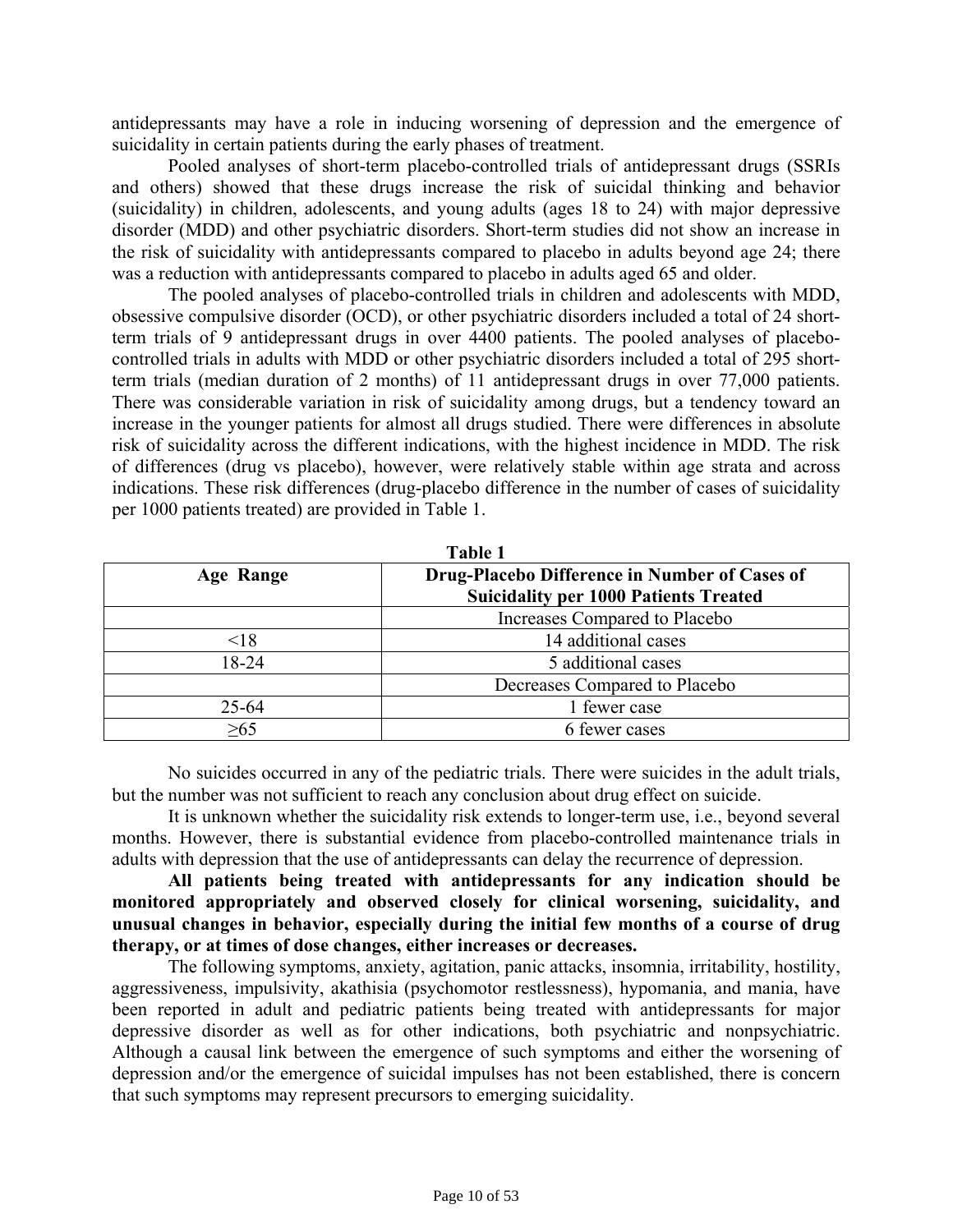Consideration should be given to changing the therapeutic regimen, including possibly discontinuing the medication, in patients whose depression is persistently worse, or who are experiencing emergent suicidality or symptoms that might be precursors to worsening depression or suicidality, especially if these symptoms are severe, abrupt in onset, or were not part of the patient's presenting symptoms.

If the decision has been made to discontinue treatment, medication should be tapered, as rapidly as is feasible, but with recognition that discontinuation can be associated with certain symptoms *[see Dosage and Administration [\(2.7](#page-7-2)) and Warnings and Precautions [\(5.7](#page-12-2)) for descriptions of the risks of discontinuation of duloxetine]*.

**Families and caregivers of patients being treated with antidepressants for major depressive disorder or other indications, both psychiatric and nonpsychiatric, should be alerted about the need to monitor patients for the emergence of agitation, irritability, unusual changes in behavior, and the other symptoms described above, as well as the emergence of suicidality, and to report such symptoms immediately to health care providers. Such monitoring should include daily observation by families and caregivers. Prescriptions for duloxetine should be written for the smallest quantity of capsules consistent with good patient management, in order to reduce the risk of overdose.** 

**Screening Patients for Bipolar Disorder** — A major depressive episode may be the initial presentation of bipolar disorder. It is generally believed (though not established in controlled trials) that treating such an episode with an antidepressant alone may increase the likelihood of precipitation of a mixed/manic episode in patients at risk for bipolar disorder. Whether any of the symptoms described above represent such a conversion is unknown. However, prior to initiating treatment with an antidepressant, patients with depressive symptoms should be adequately screened to determine if they are at risk for bipolar disorder; such screening should include a detailed psychiatric history, including a family history of suicide, bipolar disorder, and depression. It should be noted that duloxetine is not approved for use in treating bipolar depression.

# <span id="page-10-1"></span><span id="page-10-0"></span>**5.2 Hepatotoxicity**

There have been reports of hepatic failure, sometimes fatal, in patients treated with duloxetine. These cases have presented as hepatitis with abdominal pain, hepatomegaly, and elevation of transaminase levels to more than twenty times the upper limit of normal with or without jaundice, reflecting a mixed or hepatocellular pattern of liver injury. Duloxetine should be discontinued in patients who develop jaundice or other evidence of clinically significant liver dysfunction and should not be resumed unless another cause can be established.

Cases of cholestatic jaundice with minimal elevation of transaminase levels have also been reported. Other postmarketing reports indicate that elevated transaminases, bilirubin, and alkaline phosphatase have occurred in patients with chronic liver disease or cirrhosis.

Duloxetine increased the risk of elevation of serum transaminase levels in development program clinical trials. Liver transaminase elevations resulted in the discontinuation of 0.3% (92/34,756) of duloxetine-treated patients. In most patients, the median time to detection of the transaminase elevation was about two months. In adult placebo-controlled trials in any indication, for patients with normal and abnormal baseline ALT values, elevation of ALT >3 times the upper limit of normal occurred in 1.25% (144/11,496) of duloxetine-treated patients compared to 0.45% (39/8716) of placebo-treated patients. In adult placebo-controlled studies using a fixed dose design, there was evidence of a dose response relationship for ALT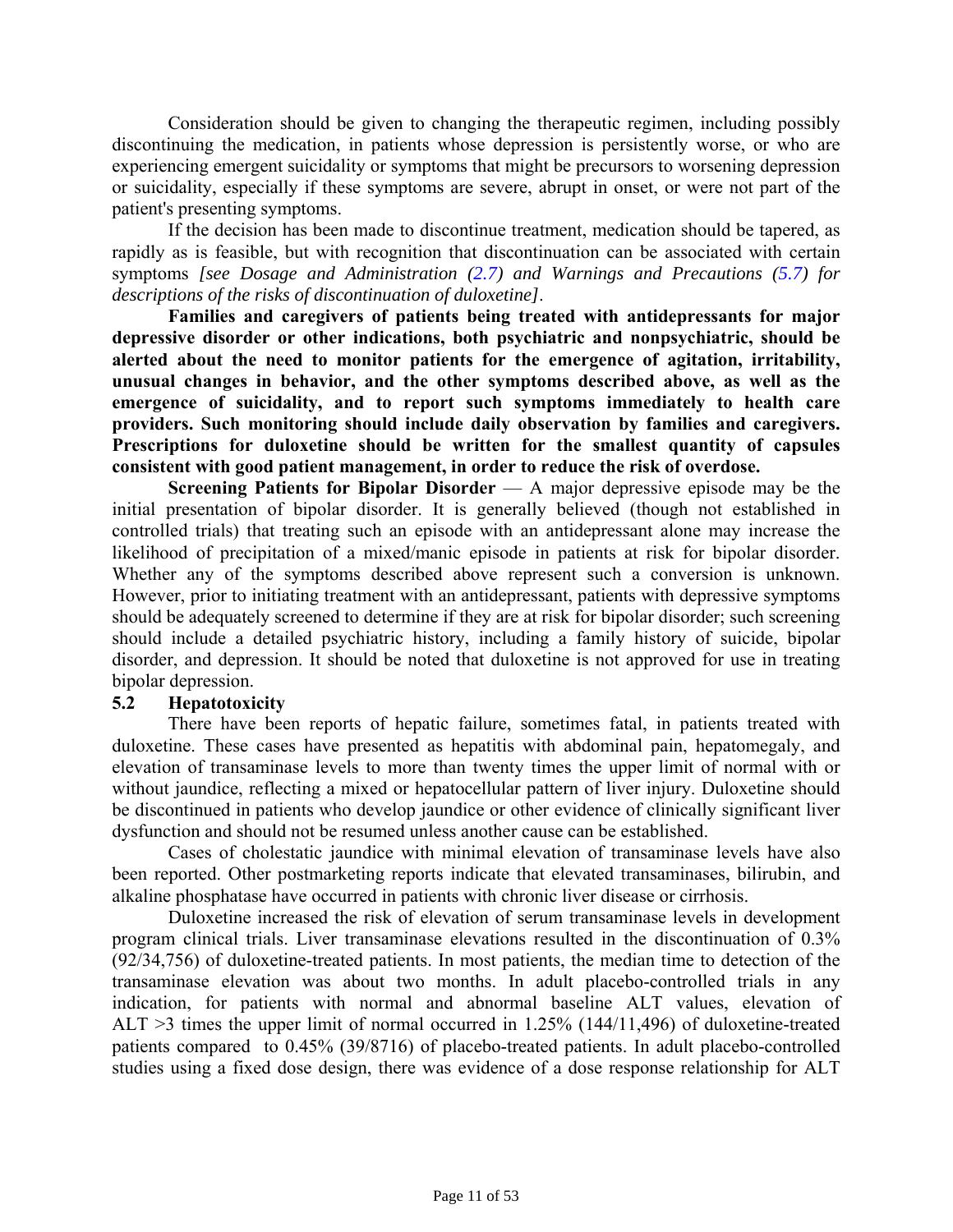and AST elevation of >3 times the upper limit of normal and >5 times the upper limit of normal, respectively.

Because it is possible that duloxetine and alcohol may interact to cause liver injury or that duloxetine may aggravate pre-existing liver disease, duloxetine delayed release capsules should not be prescribed to patients with substantial alcohol use or evidence of chronic liver disease.

# <span id="page-11-2"></span><span id="page-11-0"></span>**5.3 Orthostatic Hypotension, Falls and Syncope**

Orthostatic hypotension, falls and syncope have been reported with therapeutic doses of duloxetine. Syncope and orthostatic hypotension tend to occur within the first week of therapy but can occur at any time during duloxetine treatment, particularly after dose increases. The risk of falling appears to be related to the degree of orthostatic decrease in blood pressure as well as other factors that may increase the underlying risk of falls.

In an analysis of patients from all placebo-controlled trials, patients treated with duloxetine reported a higher rate of falls compared to patients treated with placebo. Risk appears to be related to the presence of orthostatic decrease in blood pressure. The risk of blood pressure decreases may be greater in patients taking concomitant medications that induce orthostatic hypotension (such as antihypertensives) or are potent CYP1A2 inhibitors *[see Warnings and Precautions [\(5.12](#page-13-3)) and Drug Interactions [\(7.1\)\]](#page-25-0)* and in patients taking duloxetine at doses above 60 mg daily. Consideration should be given to dose reduction or discontinuation of duloxetine in patients who experience symptomatic orthostatic hypotension, falls and/or syncope during duloxetine therapy.

Risk of falling also appeared to be proportional to a patient's underlying risk for falls and appeared to increase steadily with age. As elderly patients tend to have a higher underlying risk for falls due to a higher prevalence of risk factors such as use of multiple medications, medical comorbidities and gait disturbances, the impact of increasing age by itself is unclear. Falls with serious consequences including bone fractures and hospitalizations have been reported *[see Adverse Reactions [\(6.10](#page-22-0)) and Patient Counseling Information ([17\)](#page-42-1)].* 

# <span id="page-11-3"></span><span id="page-11-1"></span>**5.4 Serotonin Syndrome**

The development of a potentially life-threatening serotonin syndrome has been reported with SNRIs and SSRIs, including duloxetine, alone but particularly with concomitant use of other serotonergic drugs (including triptans, tricyclic antidepressants, fentanyl, lithium, tramadol, tryptophan, buspirone, amphetamines, and St. John's Wort) and with drugs that impair metabolism of serotonin (in particular, MAOIs, both those intended to treat psychiatric disorders and also others, such as linezolid and intravenous methylene blue).

Serotonin syndrome symptoms may include mental status changes (e.g., agitation, hallucinations, delirium, and coma), autonomic instability (e.g., tachycardia, labile blood pressure, dizziness, diaphoresis, flushing, hyperthermia), neuromuscular symptoms (e.g., tremor, rigidity, myoclonus, hyperreflexia, incoordination), seizures, and/or gastrointestinal symptoms (e.g., nausea, vomiting, diarrhea). Patients should be monitored for the emergence of serotonin syndrome.

The concomitant use of duloxetine with MAOIs intended to treat psychiatric disorders is contraindicated. Duloxetine should also not be started in a patient who is being treated with MAOIs such as linezolid or intravenous methylene blue. All reports with methylene blue that provided information on the route of administration involved intravenous administration in the dose range of 1 mg/kg to 8 mg/kg. No reports involved the administration of methylene blue by other routes (such as oral tablets or local tissue injection) or at lower doses. There may be circumstances when it is necessary to initiate treatment with an MAOI such as linezolid or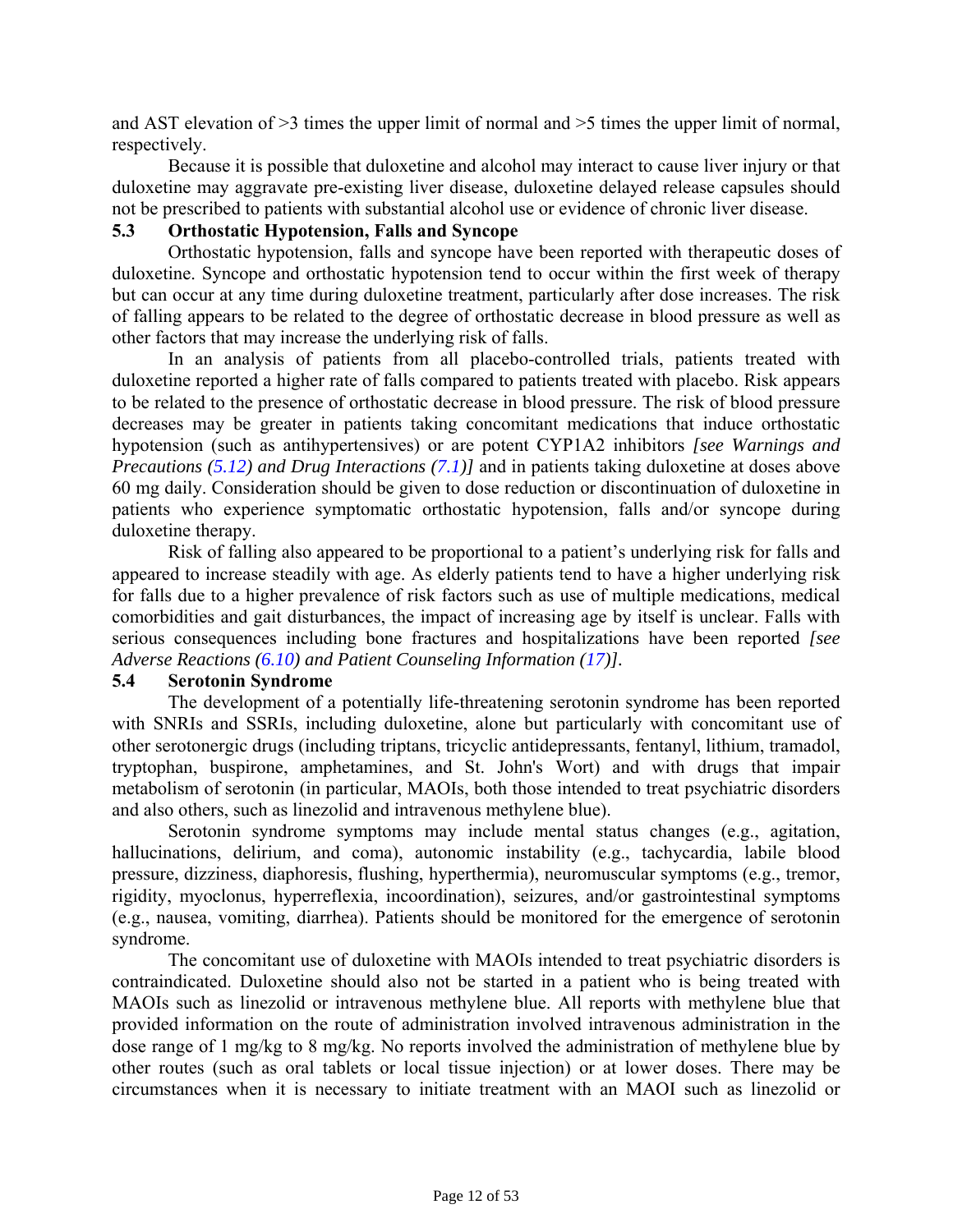intravenous methylene blue in a patient taking duloxetine. Duloxetine should be discontinued before initiating treatment with the MAOI *[see Dosage and Administration [\(2.8](#page-7-2), [2.9](#page-8-0)), and Contraindications [\(4\)](#page-8-2)].*

If concomitant use of duloxetine with other serotonergic drugs including triptans, tricyclic antidepressants, fentanyl, lithium, tramadol, buspirone, tryptophan, amphetamines, and St. John's Wort is clinically warranted, patients should be made aware of a potential increased risk for serotonin syndrome, particularly during treatment initiation and dose increases. Treatment with duloxetine and any concomitant serotonergic agents, should be discontinued immediately if the above events occur and supportive symptomatic treatment should be initiated.

# <span id="page-12-4"></span><span id="page-12-0"></span>**5.5 Abnormal Bleeding**

SSRIs and SNRIs, including duloxetine, may increase the risk of bleeding events. Concomitant use of aspirin, nonsteroidal anti-inflammatory drugs, warfarin, and other anticoagulants may add to this risk. Case reports and epidemiological studies (case-control and cohort design) have demonstrated an association between use of drugs that interfere with serotonin reuptake and the occurrence of gastrointestinal bleeding. Bleeding events related to SSRIs and SNRIs use have ranged from ecchymoses, hematomas, epistaxis, and petechiae to life-threatening hemorrhages.

<span id="page-12-5"></span><span id="page-12-1"></span>Patients should be cautioned about the risk of bleeding associated with the concomitant use of duloxetine and NSAIDs, aspirin, or other drugs that affect coagulation.

# **5.6 Severe Skin Reactions**

Severe skin reactions, including erythema multiforme and Stevens-Johnson Syndrome (SJS), can occur with duloxetine. The reporting rate of SJS associated with duloxetine use exceeds the general population background incidence rate for this serious skin reaction (1 to 2 cases per million person years). The reporting rate is generally accepted to be an underestimate due to underreporting.

<span id="page-12-3"></span><span id="page-12-2"></span>Duloxetine should be discontinued at the first appearance of blisters, peeling rash, mucosal erosions, or any other sign of hypersensitivity if no other etiology can be identified.

# **5.7 Discontinuation of Treatment with Duloxetine Delayed-Release Capsules**

Discontinuation symptoms have been systematically evaluated in patients taking duloxetine. Following abrupt or tapered discontinuation in adult placebo-controlled clinical trials, the following symptoms occurred at 1% or greater and at a significantly higher rate in duloxetine-treated patients compared to those discontinuing from placebo: dizziness, headache, nausea, diarrhea, paresthesia, irritability, vomiting, insomnia, anxiety, hyperhidrosis, and fatigue.

During marketing of other SSRIs and SNRIs (serotonin and norepinephrine reuptake inhibitors), there have been spontaneous reports of adverse events occurring upon discontinuation of these drugs, particularly when abrupt, including the following: dysphoric mood, irritability, agitation, dizziness, sensory disturbances (e.g., paresthesias such as electric shock sensations), anxiety, confusion, headache, lethargy, emotional lability, insomnia, hypomania, tinnitus, and seizures. Although these events are generally self-limiting, some have been reported to be severe.

Patients should be monitored for these symptoms when discontinuing treatment with duloxetine. A gradual reduction in the dose rather than abrupt cessation is recommended whenever possible. If intolerable symptoms occur following a decrease in the dose or upon discontinuation of treatment, then resuming the previously prescribed dose may be considered. Subsequently, the physician may continue decreasing the dose but at a more gradual rate *[see Dosage and Administration ([2.7\)](#page-7-2)]*.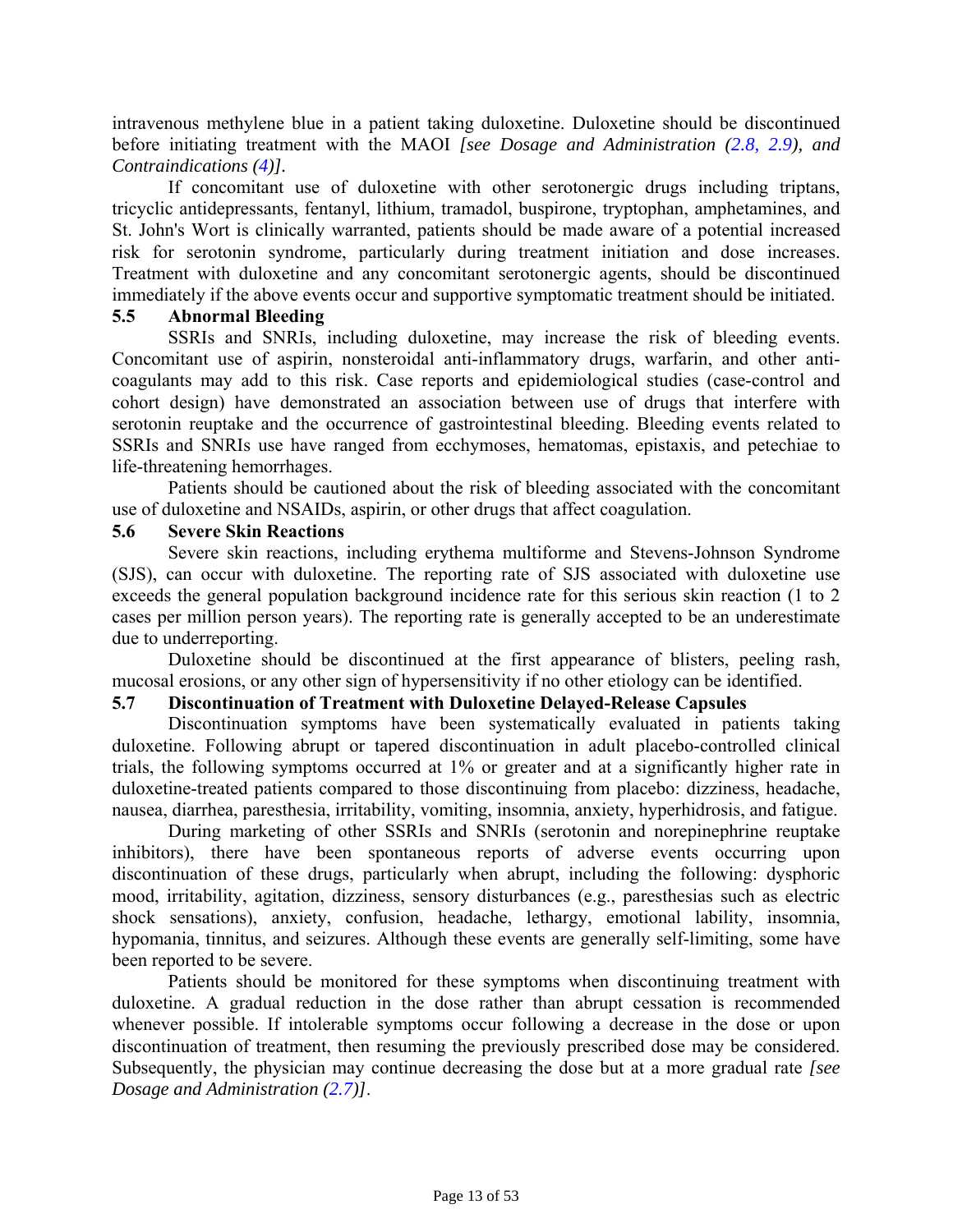# <span id="page-13-4"></span><span id="page-13-0"></span>**5.8 Activation of Mania/Hypomania**

In adult placebo-controlled trials in patients with major depressive disorder, activation of mania or hypomania was reported in 0.1% (4/3779) of duloxetine-treated patients and 0.04% (1/2536) of placebo-treated patients. No activation of mania or hypomania was reported in DPNP, GAD, or chronic musculoskeletal pain placebo-controlled trials. Activation of mania or hypomania has been reported in a small proportion of patients with mood disorders who were treated with other marketed drugs effective in the treatment of major depressive disorder. As with these other agents, duloxetine should be used cautiously in patients with a history of mania.

#### <span id="page-13-5"></span><span id="page-13-1"></span>**5.9 Angle-Closure Glaucoma**

The pupillary dilation that occurs following use of many antidepressant drugs including duloxetine may trigger an angle closure attack in a patient with anatomically narrow angles who does not have a patent iridectomy.

#### **5.10 Seizures**

Duloxetine has not been systematically evaluated in patients with a seizure disorder, and such patients were excluded from clinical studies. In adult placebo-controlled clinical trials, seizures/convulsions occurred in 0.02% (3/12,722) of patients treated with duloxetine and 0.01% (1/9513) of patients treated with placebo. Duloxetine should be prescribed with care in patients with a history of a seizure disorder.

#### <span id="page-13-6"></span><span id="page-13-2"></span>**5.11 Effect on Blood Pressure**

In adult placebo-controlled clinical trials across indications from baseline to endpoint, duloxetine treatment was associated with mean increases of 0.5 mm Hg in systolic blood pressure and 0.8 mm Hg in diastolic blood pressure compared to mean decreases of 0.6 mm Hg systolic and 0.3 mm Hg diastolic in placebo-treated patients. There was no significant difference in the frequency of sustained (3 consecutive visits) elevated blood pressure. In a clinical pharmacology study designed to evaluate the effects of duloxetine on various parameters, including blood pressure at supratherapeutic doses with an accelerated dose titration, there was evidence of increases in supine blood pressure at doses up to 200 mg twice daily. At the highest 200 mg twice daily dose, the increase in mean pulse rate was 5.0 to 6.8 beats and increases in mean blood pressure were 4.7 to 6.8 mm Hg (systolic) and 4.5 to 7 mm Hg (diastolic) up to 12 hours after dosing.

<span id="page-13-7"></span><span id="page-13-3"></span>Blood pressure should be measured prior to initiating treatment and periodically measured throughout treatment *[see Adverse Reactions ([6.7\)](#page-21-0)]*.

#### **5.12 Clinically Important Drug Interactions**

Both CYP1A2 and CYP2D6 are responsible for duloxetine metabolism.

Potential for Other Drugs to Affect Duloxetine

*CYP1A2 Inhibitors* - Co-administration of duloxetine with potent CYP1A2 inhibitors should be avoided *[see Drug Interactions ([7.1\)](#page-25-0)]*.

*CYP2D6 Inhibitors* - Because CYP2D6 is involved in duloxetine metabolism, concomitant use of duloxetine with potent inhibitors of CYP2D6 would be expected to, and does, result in higher concentrations (on average of 60%) of duloxetine *[see Drug Interactions [\(7.2\)\]](#page-25-0)*.

Potential for Duloxetine to Affect Other Drugs

*Drugs Metabolized by CYP2D6* - Co-administration of duloxetine with drugs that are extensively metabolized by CYP2D6 and that have a narrow therapeutic index, including certain antidepressants (tricyclic antidepressants [TCAs], such as nortriptyline, amitriptyline, and imipramine), phenothiazines and Type 1C antiarrhythmics (e.g., propafenone, flecainide), should be approached with caution. Plasma TCA concentrations may need to be monitored and the dose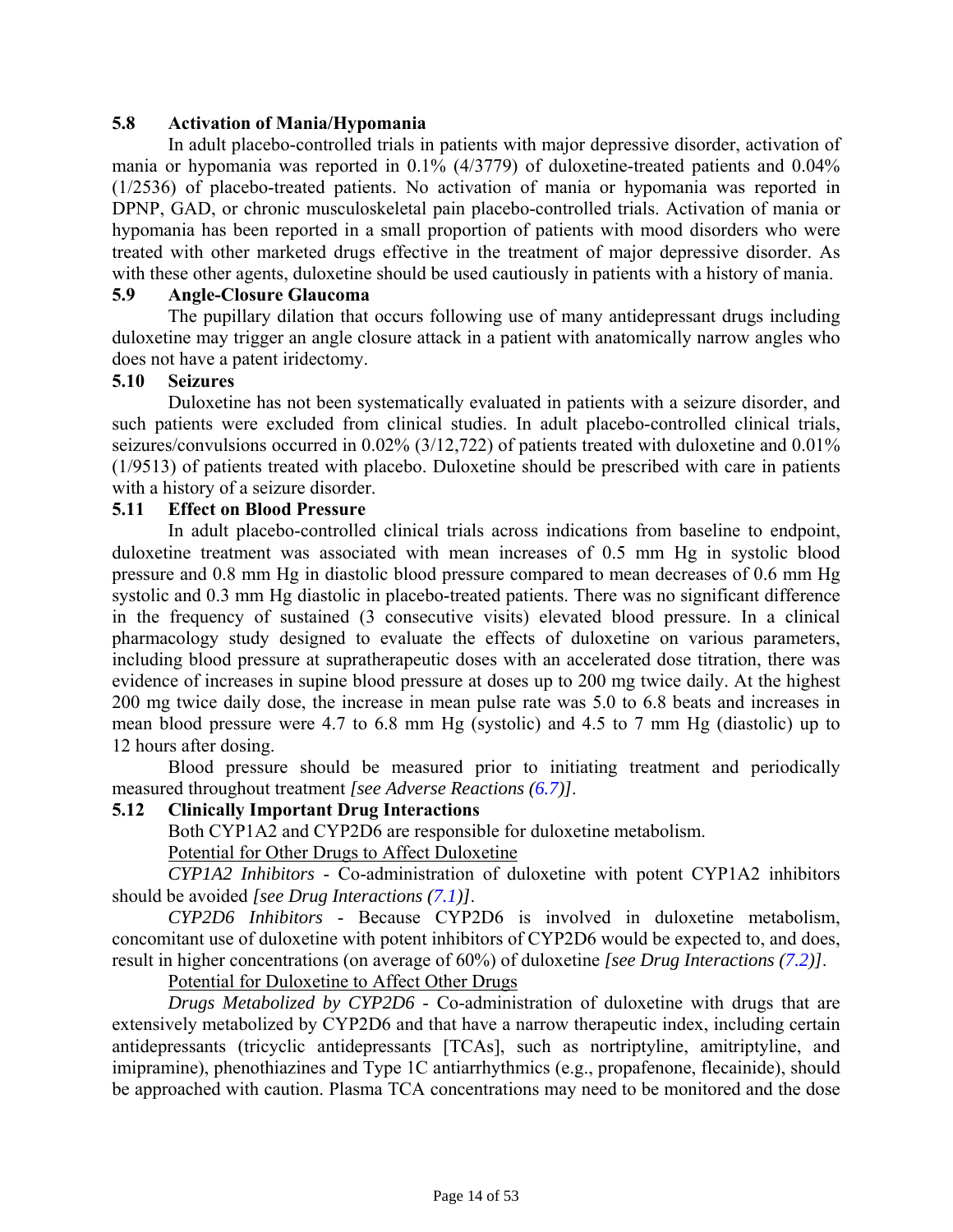of the TCA may need to be reduced if a TCA is co-administered with duloxetine. Because of the risk of serious ventricular arrhythmias and sudden death potentially associated with elevated plasma levels of thioridazine, duloxetine and thioridazine should not be co-administered *[see Drug Interactions [\(7.9\)](#page-26-1)]*.

Other Clinically Important Drug Interactions

*Alcohol* — Use of duloxetine concomitantly with heavy alcohol intake may be associated with severe liver injury. For this reason, duloxetine should not be prescribed for patients with substantial alcohol use *[see Warnings and Precautions [\(5.2](#page-10-0)) and Drug Interactions ([7.15\)](#page-26-5)]*.

*CNS Acting Drugs* — Given the primary CNS effects of duloxetine, it should be used with caution when it is taken in combination with or substituted for other centrally acting drugs, including those with a similar mechanism of action *[see Warnings and Precautions [\(5.12\)](#page-13-3) and Drug Interactions [\(7.16](#page-27-0))]*.

# <span id="page-14-3"></span><span id="page-14-0"></span>**5.13 Hyponatremia**

Hyponatremia may occur as a result of treatment with SSRIs and SNRIs, including duloxetine. In many cases, this hyponatremia appears to be the result of the syndrome of inappropriate antidiuretic hormone secretion (SIADH). Cases with serum sodium lower than 110 mmol/L have been reported and appeared to be reversible when duloxetine was discontinued. Elderly patients may be at greater risk of developing hyponatremia with SSRIs and SNRIs. Also, patients taking diuretics or who are otherwise volume depleted may be at greater risk *[see Use in Specific Populations [\(8.5\)](#page-29-0)]*. Discontinuation of duloxetine should be considered in patients with symptomatic hyponatremia and appropriate medical intervention should be instituted.

Signs and symptoms of hyponatremia include headache, difficulty concentrating, memory impairment, confusion, weakness, and unsteadiness, which may lead to falls. More severe and/or acute cases have been associated with hallucination, syncope, seizure, coma, respiratory arrest, and death.

# <span id="page-14-2"></span><span id="page-14-1"></span>**5.14 Use in Patients with Concomitant Illness**

Clinical experience with duloxetine in patients with concomitant systemic illnesses is limited. There is no information on the effect that alterations in gastric motility may have on the stability of duloxetine's enteric coating. In extremely acidic conditions, duloxetine, unprotected by the enteric coating, may undergo hydrolysis to form naphthol. Caution is advised in using duloxetine in patients with conditions that may slow gastric emptying (e.g., some diabetics).

Duloxetine has not been systematically evaluated in patients with a recent history of myocardial infarction or unstable coronary artery disease. Patients with these diagnoses were generally excluded from clinical studies during the product's premarketing testing.

Hepatic Impairment — Avoid use in patients with chronic liver disease or cirrhosis *[see Dosage and Administration [\(2.6](#page-7-2)), Warnings and Precautions ([5.2\)](#page-10-0), and Use in Specific Populations (8.9)].* 

Severe Renal Impairment — Avoid use in patients with severe renal impairment, GFR <30 mL/min. Increased plasma concentration of duloxetine, and especially of its metabolites, occur in patients with end-stage renal disease (requiring dialysis) *[see Dosage and Administration (2.6) and Use in Specific Populations [\(8.10\)\]](#page-29-1).* 

Glycemic Control in Patients with Diabetes — As observed in DPNP trials, duloxetine treatment worsens glycemic control in some patients with diabetes. In three clinical trials of duloxetine for the management of neuropathic pain associated with diabetic peripheral neuropathy, the mean duration of diabetes was approximately 12 years, the mean baseline fasting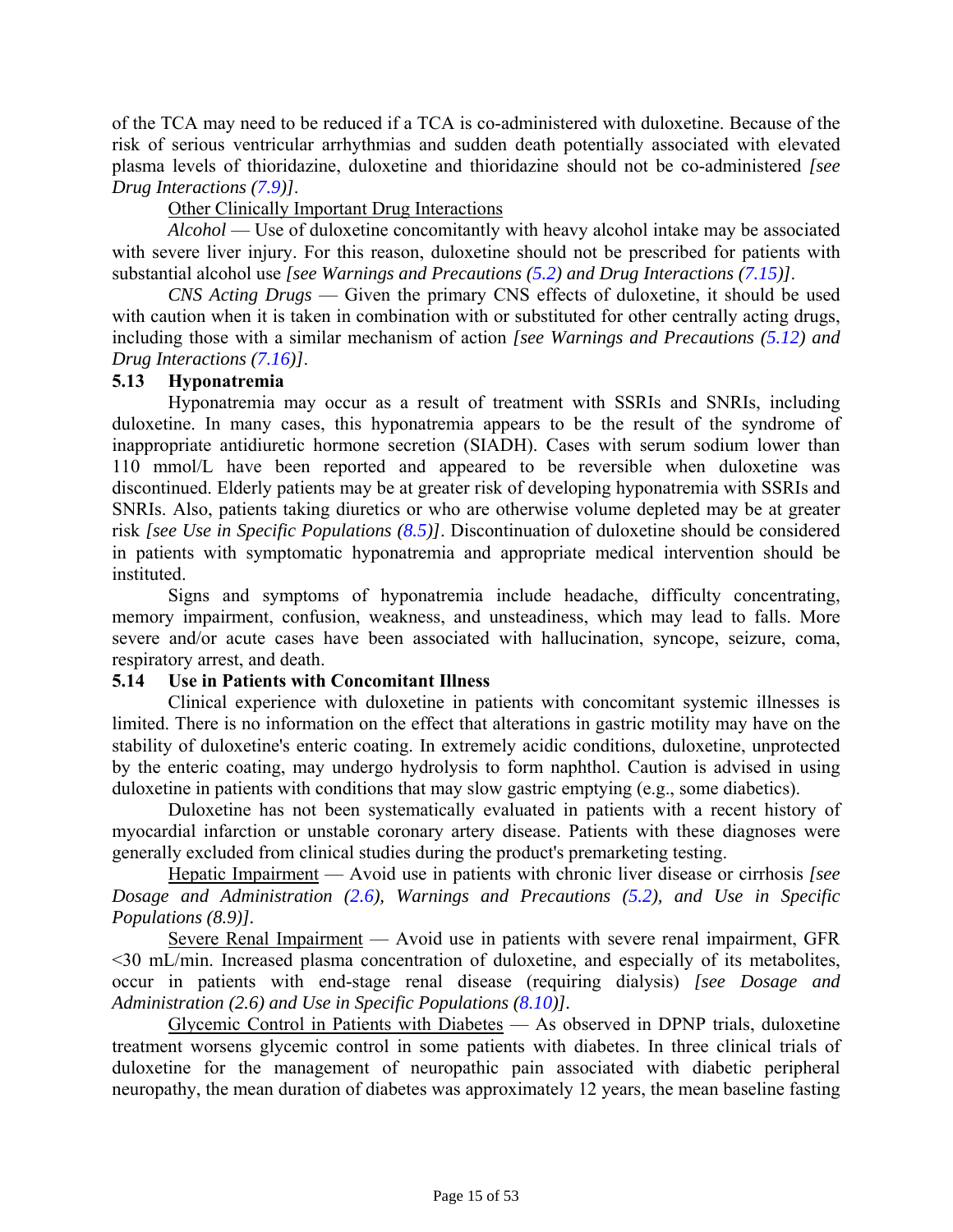blood glucose was 176 mg/dL, and the mean baseline hemoglobin  $A_{1c}$  (Hb $A_{1c}$ ) was 7.8%. In the 12-week acute treatment phase of these studies, duloxetine was associated with a small increase in mean fasting blood glucose as compared to placebo. In the extension phase of these studies, which lasted up to 52 weeks, mean fasting blood glucose increased by 12 mg/dL in the duloxetine group and decreased by 11.5 mg/dL in the routine care group.  $HbA_1c$  increased by 0.5% in the duloxetine and by 0.2% in the routine care groups.

# <span id="page-15-4"></span><span id="page-15-0"></span>**5.15 Urinary Hesitation and Retention**

Duloxetine is in a class of drugs known to affect urethral resistance. If symptoms of urinary hesitation develop during treatment with duloxetine, consideration should be given to the possibility that they might be drug-related.

In post marketing experience, cases of urinary retention have been observed. In some instances of urinary retention associated with duloxetine use, hospitalization and/or catheterization has been needed.

# <span id="page-15-6"></span><span id="page-15-5"></span><span id="page-15-2"></span><span id="page-15-1"></span>**5.16 Laboratory Tests**

No specific laboratory tests are recommended.

#### **6 ADVERSE REACTIONS**

The following serious adverse reactions are described below and elsewhere in the labeling:

- Suicidal Thoughts and Behaviors in Children, Adolescents and Young Adults *[see Boxed Warning and Warnings and Precautions ([5.1\)](#page-8-2)]*
- Hepatotoxicity *[see Warnings and Precautions [\(5.2](#page-10-0))]*
- Orthostatic Hypotension, Falls and Syncope *[see Warnings and Precautions [\(5.3](#page-11-0))]*
- Serotonin Syndrome *[see Warnings and Precautions ([5.4\)](#page-11-1)]*
- Abnormal Bleeding *[see Warnings and Precautions ([5.5\)](#page-12-0)]*
- Severe Skin Reactions *[see Warnings and Precautions ([5.6\)](#page-12-1)]*
- Discontinuation of Treatment with Duloxetine Delayed-Release Capsules *[see Warnings and Precautions ([5.7\)\]](#page-12-2)*
- Activation of Mania/Hypomania *[see Warnings and Precautions [\(5.8](#page-13-0))]*
- <span id="page-15-7"></span><span id="page-15-3"></span>Angle-Closure Glaucoma *[see Warnings and Precautions ([5.9\)](#page-13-1)]*
- Seizures *[see Warnings and Precautions [\(5.10](#page-13-1))]*
- Effect on Blood Pressure *[see Warnings and Precautions [\(5.11](#page-13-2))]*
- Clinically Important Drug Interactions *[see Warnings and Precautions ([5.12\)](#page-13-3)]*
- Hyponatremia *[see Warnings and Precautions [\(5.13](#page-14-0))]*
- Urinary Hesitation and Retention *[see Warnings and Precautions [\(5.15\)](#page-15-0)]*

# **6.1 Clinical Trial Data Sources**

Because clinical trials are conducted under widely varying conditions, adverse reaction rates observed in the clinical trials of a drug cannot be directly compared to rates in the clinical trials of another drug and may not reflect the rates observed in practice.

The stated frequencies of adverse reactions represent the proportion of individuals who experienced, at least once, a treatment-emergent adverse reaction of the type listed. A reaction was considered treatment-emergent if it occurred for the first time or worsened while receiving therapy following baseline evaluation. Reactions reported during the studies were not necessarily caused by the therapy, and the frequencies do not reflect investigator impression (assessment) of causality.

Adults — The data described below reflect exposure to duloxetine delayed-release capsules in placebo-controlled trials for MDD (N=3779), GAD (N=1018), OA (N=503), CLBP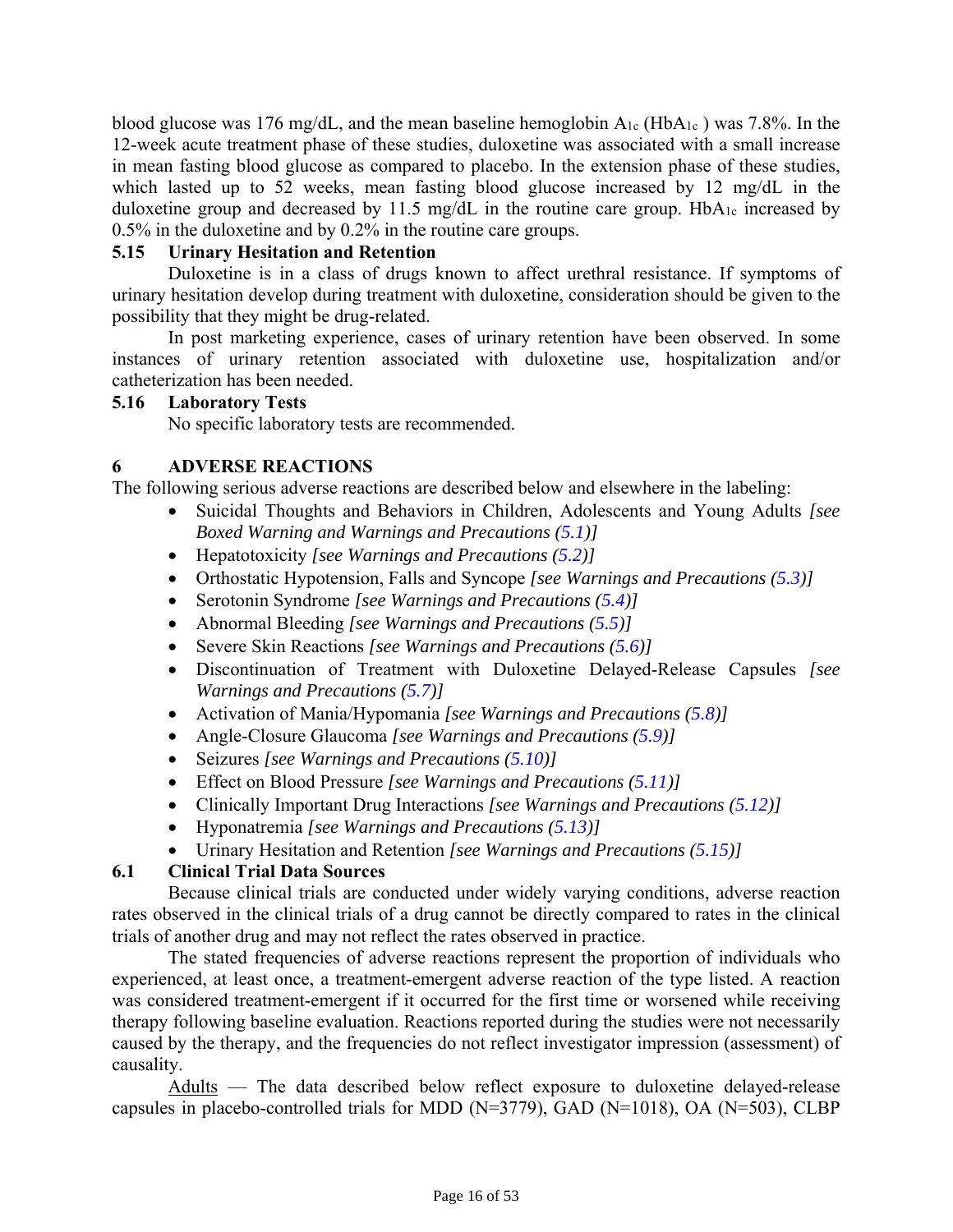(N=600), DPNP (N=906), and another indication (N=1294). The population studied was 17 to 89 years of age; 65.7%, 60.8%, 60.6%, 42.9%, and 94.4% female; and 81.8%, 72.6%, 85.3%, 74.0% and 85.7% Caucasian for MDD, GAD, OA and CLBP, DPNP, and another indication, respectively. Most patients received doses of a total of 60 to 120 mg per day *[see Clinical Studies (14)]*. The data below do not include results of the trial examining the efficacy of duloxetine delayed-release capsules in patients  $\geq 65$  years old for the treatment of generalized anxiety disorder; however, the adverse reactions observed in this geriatric sample were generally similar to adverse reactions in the overall adult population.

Children and Adolescents — The data described below reflect exposure to duloxetine delayed-release capsules in pediatric, 10-week, placebo-controlled trials for MDD (N=341) and GAD ( $N=135$ ). The population studied ( $N=476$ ) was 7 to 17 years of age with 42.4% children age 7 to 11 years of age, 50.6% female, and 68.6% white. Patients received 30-120 mg per day during placebo-controlled acute treatment studies. Additional data come from the overall total of 822 pediatric patients (age 7 to 17 years of age) with 41.7% children age 7 to 11 years of age and 51.8% female exposed to duloxetine delayed-release capsules in MDD and GAD clinical trials up to 36-weeks in length, in which most patients received 30-120 mg per day.

# <span id="page-16-1"></span><span id="page-16-0"></span>**6.2 Adverse Reactions Reported as Reasons for Discontinuation of Treatment in Adult Placebo-Controlled Trials**

Major Depressive Disorder — Approximately 8.4% (319/3779) of the patients who received duloxetine in placebo-controlled trials for MDD discontinued treatment due to an adverse reaction, compared with 4.6% (117/2536) of the patients receiving placebo. Nausea (duloxetine 1.1%, placebo 0.4%) was the only common adverse reaction reported as a reason for discontinuation and considered to be drug-related (i.e., discontinuation occurring in at least 1% of the duloxetine-treated patients and at a rate of at least twice that of placebo).

Generalized Anxiety Disorder — Approximately 13.7% (139/1018) of the patients who received duloxetine in placebo-controlled trials for GAD discontinued treatment due to an adverse reaction, compared with 5.0% (38/767) for placebo. Common adverse reactions reported as a reason for discontinuation and considered to be drug-related (as defined above) included nausea (duloxetine 3.3%, placebo 0.4%), and dizziness (duloxetine 1.3%, placebo 0.4%).

Diabetic Peripheral Neuropathic Pain — Approximately 12.9% (117/906) of the patients who received duloxetine in placebo-controlled trials for DPNP discontinued treatment due to an adverse reaction, compared with 5.1% (23/448) for placebo. Common adverse reactions reported as a reason for discontinuation and considered to be drug-related (as defined above) included nausea (duloxetine 3.5%, placebo 0.7%), dizziness (duloxetine 1.2%, placebo 0.4%), and somnolence (duloxetine 1.1%, placebo 0.0%).

Chronic Pain due to Osteoarthritis — Approximately 15.7% (79/503) of the patients who received duloxetine in 13-week, placebo-controlled trials for chronic pain due to OA discontinued treatment due to an adverse reaction, compared with 7.3% (37/508) for placebo. Common adverse reactions reported as a reason for discontinuation and considered to be drugrelated (as defined above) included nausea (duloxetine 2.2%, placebo 1.0%).

Chronic Low Back Pain — Approximately 16.5% (99/600) of the patients who received duloxetine in 13-week, placebo-controlled trials for CLBP discontinued treatment due to an adverse reaction, compared with 6.3% (28/441) for placebo. Common adverse reactions reported as a reason for discontinuation and considered to be drug-related (as defined above) included nausea (duloxetine 3.0%, placebo 0.7%), and somnolence (duloxetine 1.0%, placebo 0.0%).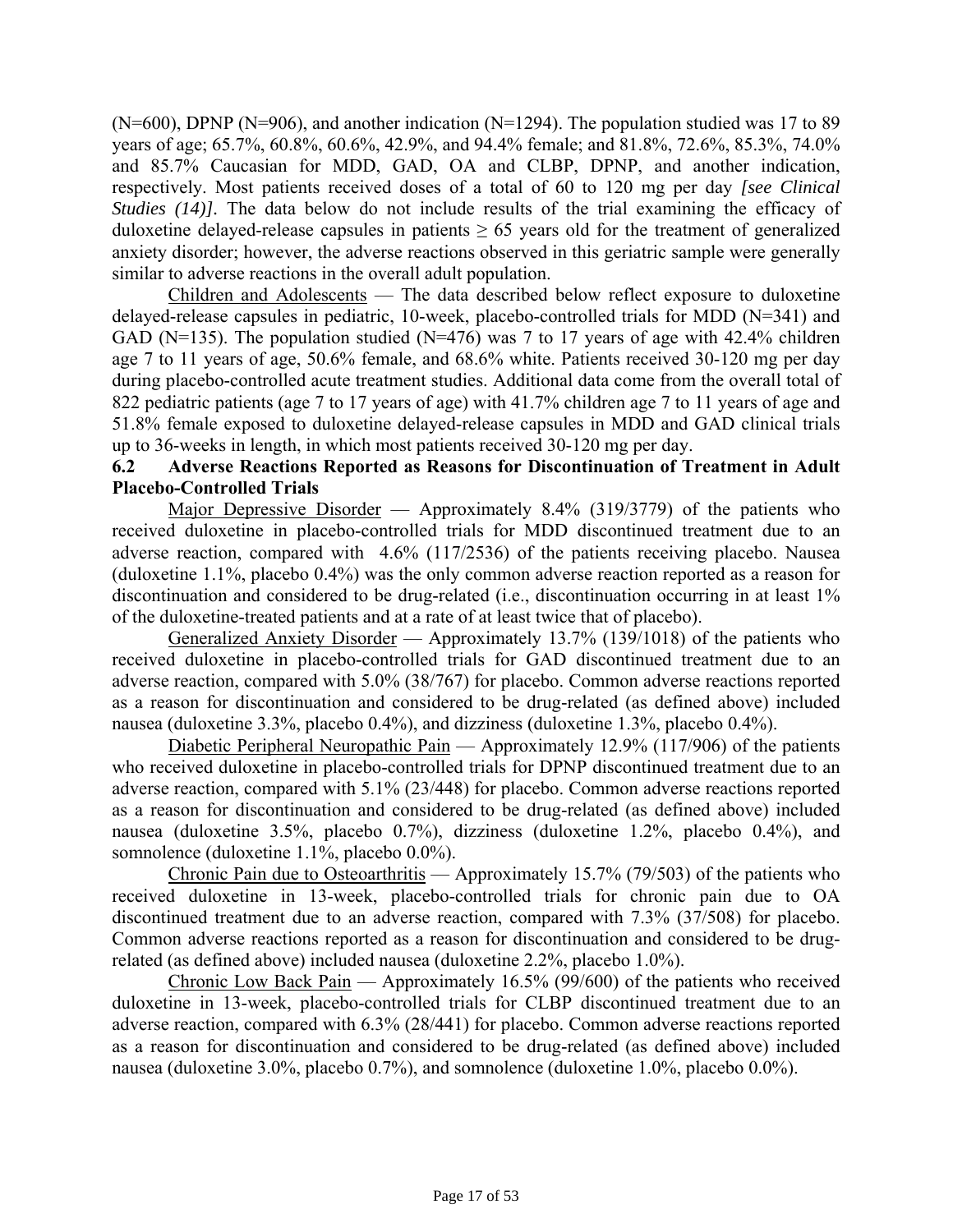# <span id="page-17-2"></span><span id="page-17-0"></span>**6.3 Most Common Adult Adverse Reactions**

Pooled Trials for all Approved Indications — The most commonly observed adverse reactions in duloxetine-treated patients (incidence of at least 5% and at least twice the incidence in placebo patients) were nausea, dry mouth, somnolence, constipation, decreased appetite, and hyperhidrosis.

Diabetic Peripheral Neuropathic Pain — The most commonly observed adverse reactions in duloxetine-treated patients (as defined above) were nausea, somnolence, decreased appetite, constipation, hyperhidrosis, and dry mouth.

Chronic Pain due to Osteoarthritis — The most commonly observed adverse reactions in duloxetine delayed-release capsules-treated patients (as defined above) were nausea, fatigue, constipation, dry mouth, insomnia, somnolence, and dizziness.

<span id="page-17-3"></span><span id="page-17-1"></span>Chronic Low Back Pain — The most commonly observed adverse reactions in duloxetine delayed-release capsules-treated patients (as defined above) were nausea, dry mouth, insomnia, somnolence, constipation, dizziness, and fatigue.

**6.4 Adverse Reactions Occurring at an Incidence of 5% or More Among Duloxetine-Treated Patients in Adult Placebo-Controlled Trials** 

Table 2 gives the incidence of treatment-emergent adverse reactions in placebocontrolled trials for approved indications that occurred in 5% or more of patients treated with duloxetine and with an incidence greater than placebo.

|                                 |                                 | <b>Percentage of Patients Reporting Reaction</b> |  |  |
|---------------------------------|---------------------------------|--------------------------------------------------|--|--|
| <b>Adverse Reaction</b>         | <b>Duloxetine</b><br>$(N=8100)$ | Placebo<br>$(N=5655)$                            |  |  |
| Nausea <sup>c</sup>             | 23                              |                                                  |  |  |
| Headache                        | 14                              | 12                                               |  |  |
| Dry mouth                       | 13                              |                                                  |  |  |
| Somnolence <sup>e</sup>         | 10                              |                                                  |  |  |
| Fatigue <sup>b, c</sup>         | Q                               |                                                  |  |  |
| Insomnia <sup>d</sup>           | 9                               |                                                  |  |  |
| Constipation <sup>c</sup>       | Q                               |                                                  |  |  |
| Dizziness <sup>c</sup>          | Q                               |                                                  |  |  |
| Diarrhea                        |                                 |                                                  |  |  |
| Decreased appetite <sup>c</sup> |                                 |                                                  |  |  |
| Hyperhidrosis <sup>c</sup>      |                                 |                                                  |  |  |
| Abdominal Painf                 |                                 |                                                  |  |  |

**Table 2: Treatment-Emergent Adverse Reactions: Incidence of 5% or More and Greater than Placebo in Placebo-Controlled Trials of Approved Indicationsa**

<sup>a</sup> The inclusion of an event in the table is determined based on the percentages before rounding; however, the percentages displayed in the table are rounded to the nearest integer.

<sup>b</sup> Also includes asthenia.

c Events for which there was a significant dose-dependent relationship in fixed-dose studies, excluding three MDD studies which did not have a placebo lead-in period or dose titration.

<sup>d</sup> Also includes initial insomnia, middle insomnia, and early morning awakening. e Also includes hypersomnia and sedation.

f Also includes abdominal discomfort, abdominal pain lower, abdominal pain upper, abdominal tenderness, and gastrointestinal pain.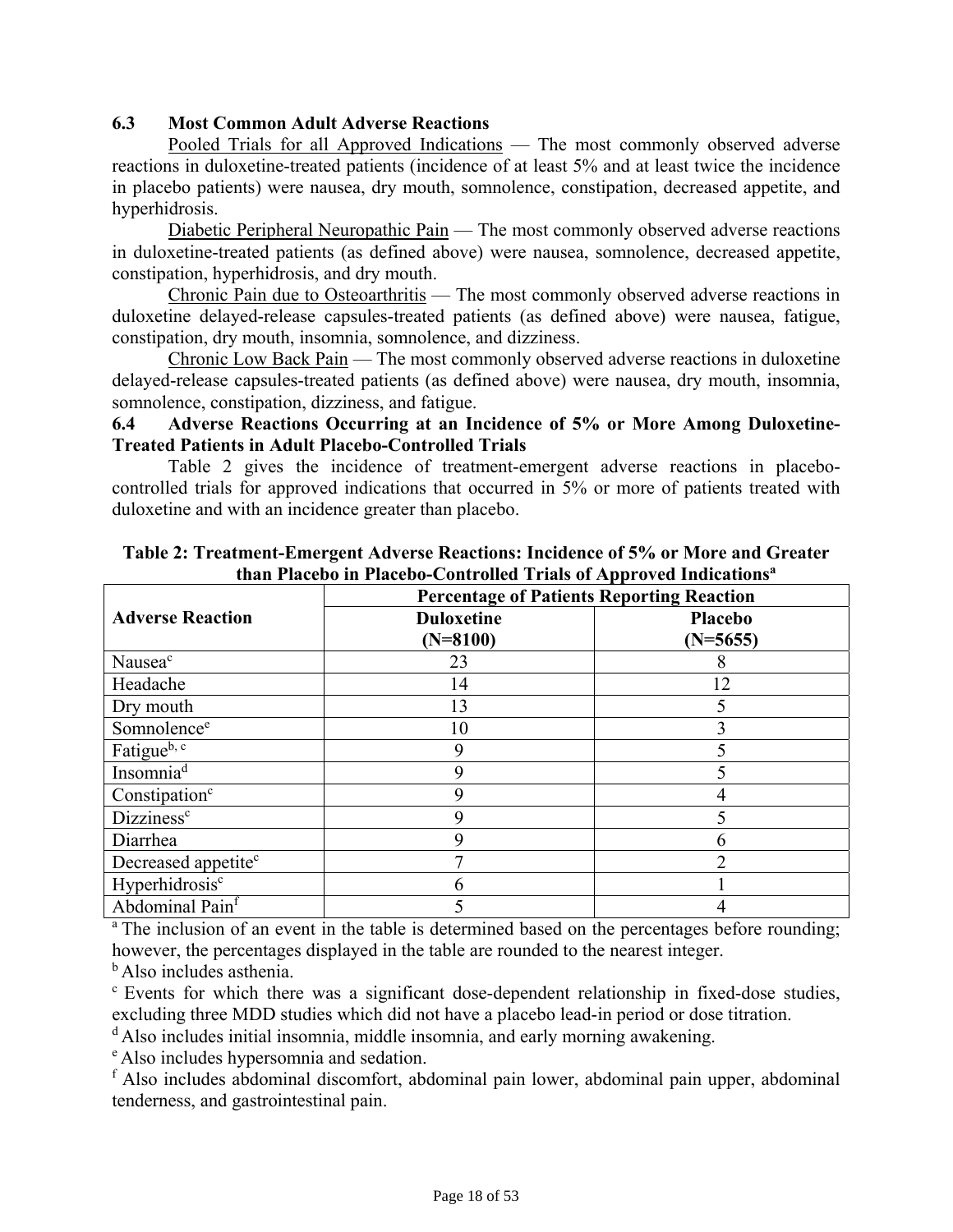# <span id="page-18-1"></span><span id="page-18-0"></span>**6.5 Adverse Reactions Occurring at an Incidence of 2% or More Among Duloxetine-Treated Patients in Adult Placebo-Controlled Trials**

Pooled MDD and GAD Trials - Table 3 gives the incidence of treatment-emergent adverse reactions in MDD and GAD placebo-controlled trials for approved indications that occurred in 2% or more of patients treated with duloxetine and with an incidence greater than placebo.

| Table 3: Treatment-Emergent Adverse Reactions: Incidence of 2% or More and Greater |
|------------------------------------------------------------------------------------|
| than Placebo in MDD and GAD Placebo-Controlled Trials <sup>a, b</sup>              |

|                                               | <b>Percentage of Patients Reporting Reaction</b> |                |
|-----------------------------------------------|--------------------------------------------------|----------------|
| <b>System Organ Class / Adverse Reaction</b>  | <b>Duloxetine</b>                                | <b>Placebo</b> |
|                                               | $(N=4797)$                                       | $(N=3303)$     |
| <b>Cardiac Disorders</b>                      |                                                  |                |
| Palpitations                                  | $\overline{2}$                                   | 1              |
| <b>Eye Disorders</b>                          |                                                  |                |
| Vision blurred                                | 3                                                | $\mathbf{1}$   |
| <b>Gastrointestinal Disorders</b>             |                                                  |                |
| Nausea <sup>c</sup>                           | 23                                               | 8              |
| Dry mouth                                     | 14                                               | 6              |
| Constipation <sup>c</sup>                     | 9                                                | 4              |
| Diarrhea                                      | 9                                                | 6              |
| Abdominal pain <sup>d</sup>                   | 5                                                | 4              |
| Vomiting                                      | $\overline{4}$                                   | $\overline{2}$ |
| <b>General Disorders and Administration</b>   |                                                  |                |
| <b>Site Conditions</b>                        |                                                  |                |
| Fatigue <sup>e</sup>                          | 9                                                | 5              |
| <b>Metabolism and Nutrition Disorders</b>     |                                                  |                |
| Decreased appetite <sup>c</sup>               | 6                                                | $\overline{2}$ |
| <b>Nervous System Disorders</b>               |                                                  |                |
| Headache                                      | 14                                               | 14             |
| Dizziness <sup>c</sup>                        | 9                                                | 5              |
| Somnolencef                                   | 9                                                | 3              |
| Tremor                                        | 3                                                | 1              |
| <b>Psychiatric Disorders</b>                  |                                                  |                |
| Insomnia <sup>g</sup>                         | 9                                                | 5              |
| Agitation <sup>h</sup>                        | $\overline{4}$                                   | $\overline{2}$ |
| Anxiety                                       | 3                                                | $\overline{2}$ |
| <b>Reproductive System and Breast</b>         |                                                  |                |
| <b>Disorders</b>                              |                                                  |                |
| Erectile dysfunction                          | 4                                                | 1              |
| Ejaculation delayed <sup>c</sup>              | $\overline{2}$                                   | 1              |
| Libido decreased <sup>i</sup>                 | 3                                                | 1              |
| Orgasm abnormal <sup>j</sup>                  | $\overline{2}$                                   | $\leq$ 1       |
| <b>Respiratory, Thoracic, and Mediastinal</b> |                                                  |                |
| <b>Disorders</b>                              |                                                  |                |
| Yawning                                       | $\overline{2}$                                   | $\leq$ 1       |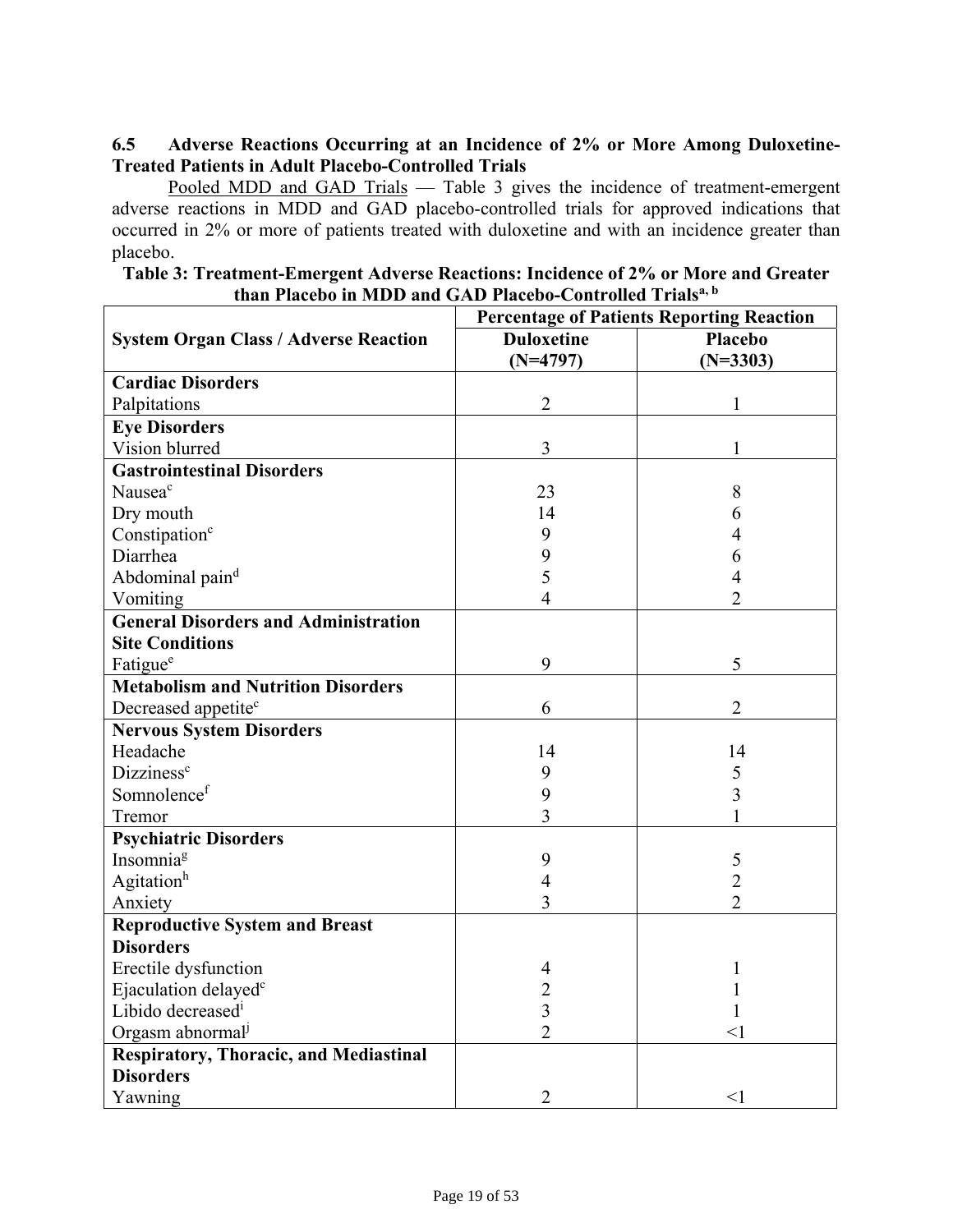| <b>Skin and Subcutaneous Tissue Disorders</b> |  |
|-----------------------------------------------|--|
| Hyperhidrosis                                 |  |
| 0.751                                         |  |

<sup>a</sup> The inclusion of an event in the table is determined based on the percentages before rounding; however, the percentages displayed in the table are rounded to the nearest integer.

- <sup>b</sup> For GAD, there were no adverse events that were significantly different between treatments in adults ≥65 years that were also not significant in the adults <65 years.
- c Events for which there was a significant dose-dependent relationship in fixed-dose studies, excluding three MDD studies which did not have a placebo lead-in period or dose titration.
- <sup>d</sup> Also includes abdominal pain upper, abdominal pain lower, abdominal tenderness, abdominal discomfort, and gastrointestinal pain.<br>
<sup>e</sup> Also includes asthenia.
- 
- f Also includes hypersomnia and sedation
- <sup>g</sup> Also includes initial insomnia, middle insomnia, and early morning awakening
- h Also includes feeling jittery, nervousness, restlessness, tension and psychomotor hyperactivity
- i Also includes loss of libido
- j Also includes anorgasmia

DPNP, another indication, OA, and CLBP - Table 4 gives the incidence of treatmentemergent adverse events that occurred in 2% or more of patients treated with duloxetine (determined prior to rounding) in the premarketing acute phase of DPNP, another indication, OA, and CLBP placebo-controlled trials and with an incidence greater than placebo.

# **Table 4: Treatment-Emergent Adverse Reactions: Incidence of 2% or More and Greater than Placebo in DPNP, another indication, OA, and CLBP Placebo-Controlled Trialsa**

| <b>System Organ Class / Adverse Reaction</b>     | <b>Percentage of Patients Reporting Reaction</b> |                |
|--------------------------------------------------|--------------------------------------------------|----------------|
|                                                  | <b>Duloxetine</b>                                | <b>Placebo</b> |
|                                                  | $(N=3303)$                                       | $(N=2352)$     |
| <b>Gastrointestinal Disorders</b>                |                                                  |                |
| Nausea                                           | 23                                               |                |
| Dry Mouth <sup>b</sup>                           | 11                                               |                |
| Constipation <sup>b</sup>                        | 10                                               |                |
| Diarrhea                                         | 9                                                |                |
| Abdominal Pain <sup>c</sup>                      | 5                                                |                |
| Vomiting                                         | 3                                                |                |
| Dyspepsia                                        |                                                  |                |
| <b>General Disorders and Administration Site</b> |                                                  |                |
| <b>Conditions</b>                                |                                                  |                |
| Fatigue <sup>d</sup>                             | 11                                               | 5              |
| <b>Infections and Infestations</b>               |                                                  |                |
| Nasopharyngitis                                  |                                                  |                |
| <b>Upper Respiratory Tract Infection</b>         |                                                  |                |
| Influenza                                        |                                                  |                |
| <b>Metabolism and Nutrition Disorders</b>        |                                                  |                |
| Decreased Appetite <sup>b</sup>                  | 8                                                |                |
| <b>Musculoskeletal and Connective Tissue</b>     |                                                  |                |
| Musculoskeletal Paine                            | 3                                                |                |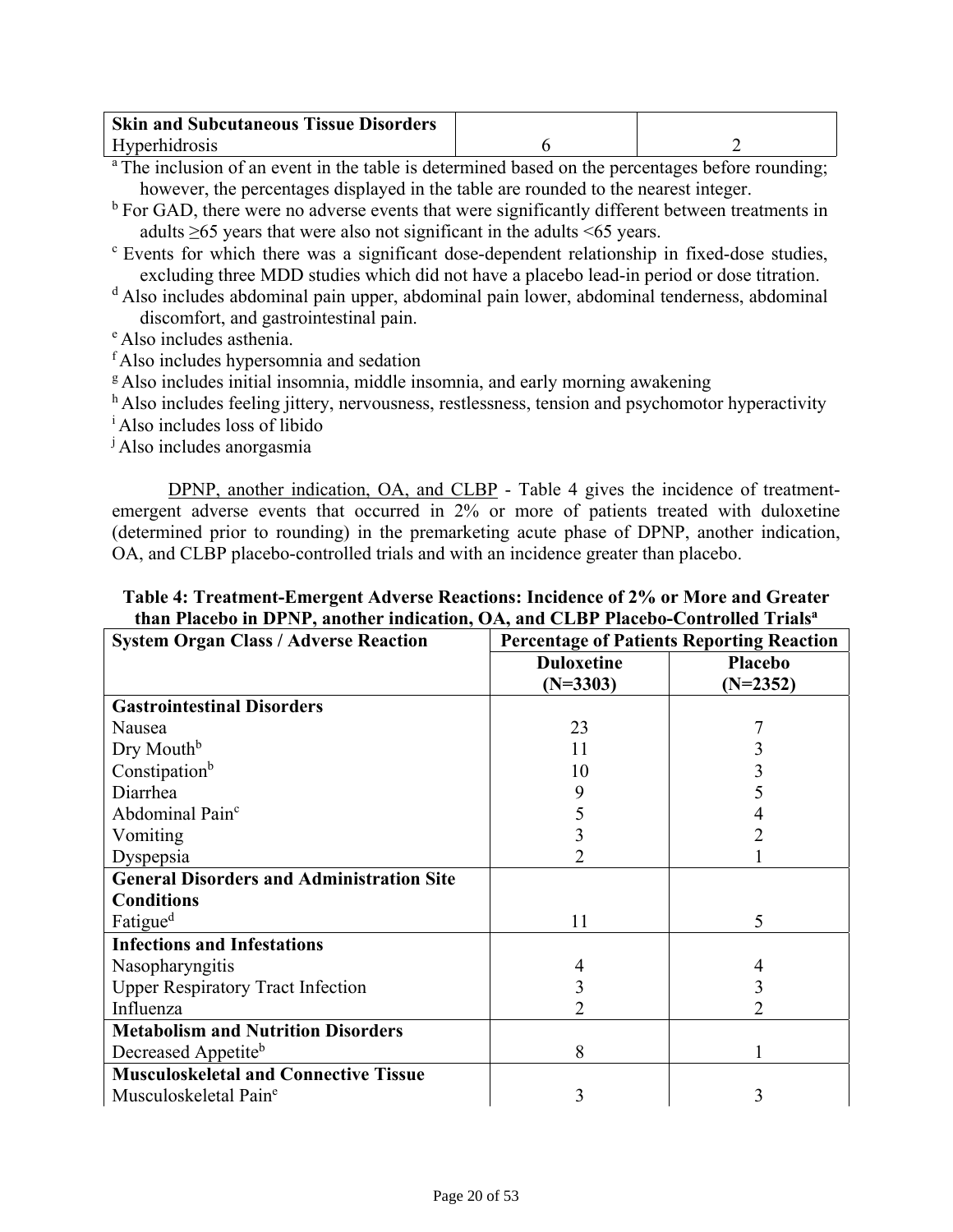| Muscle Spasms                                   | $\overline{2}$              | $\overline{2}$ |
|-------------------------------------------------|-----------------------------|----------------|
| <b>Nervous System Disorders</b>                 |                             |                |
| Headache                                        | 13                          |                |
| Somnolenceb,f                                   |                             |                |
| <b>Dizziness</b>                                |                             |                |
| Paraesthesia <sup>g</sup>                       |                             |                |
| Tremorb                                         |                             | $<$ 1          |
| <b>Psychiatric Disorders</b>                    |                             |                |
| Insomnia <sup>b,h</sup>                         | 10                          |                |
| Agitation <sup>1</sup>                          |                             |                |
| <b>Reproductive System and Breast Disorders</b> |                             |                |
| Erectile Dysfunction <sup>b</sup>               |                             | $<$ l          |
| Ejaculation Disorder <sup>j</sup>               | $\mathcal{D}_{\mathcal{L}}$ | $<$ 1          |
| <b>Respiratory, Thoracic, and Mediastinal</b>   |                             |                |
| <b>Disorders</b>                                |                             |                |
| Cough                                           | $\overline{2}$              | $\overline{2}$ |
| <b>Skin and Subcutaneous Tissue Disorders</b>   |                             |                |
| Hyperhidrosis                                   | 6                           |                |
| <b>Vascular Disorders</b>                       |                             |                |
| Flushing <sup>k</sup>                           |                             |                |
| Blood pressure increased <sup>1</sup>           |                             |                |

<sup>a</sup> The inclusion of an event in the table is determined based on the percentages before rounding; however, the percentages displayed in the table are rounded to the nearest integer.

<sup>b</sup> Incidence of 120 mg/day is significantly greater than the incidence for 60 mg/day.<br><sup>c</sup> Also includes abdominal discomfort, abdominal pain lower, abdominal pain uppe

 Also includes abdominal discomfort, abdominal pain lower, abdominal pain upper, abdominal tenderness and gastrointestinal pain

<span id="page-20-1"></span><span id="page-20-0"></span><sup>d</sup> Also includes asthenia

e Also includes myalgia and neck pain

f Also includes hypersomnia and sedation

<sup>g</sup> Also includes hypoaesthesia, hypoaesthesia facial, genital hypoaesthesia and paraesthesia oral

<sup>h</sup> Also includes initial insomnia, middle insomnia, and early morning awakening.

<sup>i</sup> Also includes feeling jittery, nervousness, restlessness, tension and psychomotor hyperactivity

 $\mu$  Also includes ejaculation failure

k Also includes hot flush

<sup>1</sup> Also includes blood pressure diastolic increased, blood pressure systolic increased, diastolic hypertension, essential hypertension, hypertension, hypertensive crisis, labile hypertension, orthostatic hypertension, secondary hypertension, and systolic hypertension

# **6.6 Effects on Male and Female Sexual Function in Adults**

Changes in sexual desire, sexual performance and sexual satisfaction often occur as manifestations of psychiatric disorders or diabetes, but they may also be a consequence of pharmacologic treatment. Because adverse sexual reactions are presumed to be voluntarily underreported, the Arizona Sexual Experience Scale (ASEX), a validated measure designed to identify sexual side effects, was used prospectively in 4 MDD placebo-controlled trials. In these trials, as shown in Table 5 below, patients treated with duloxetine experienced significantly more sexual dysfunction, as measured by the total score on the ASEX, than did patients treated with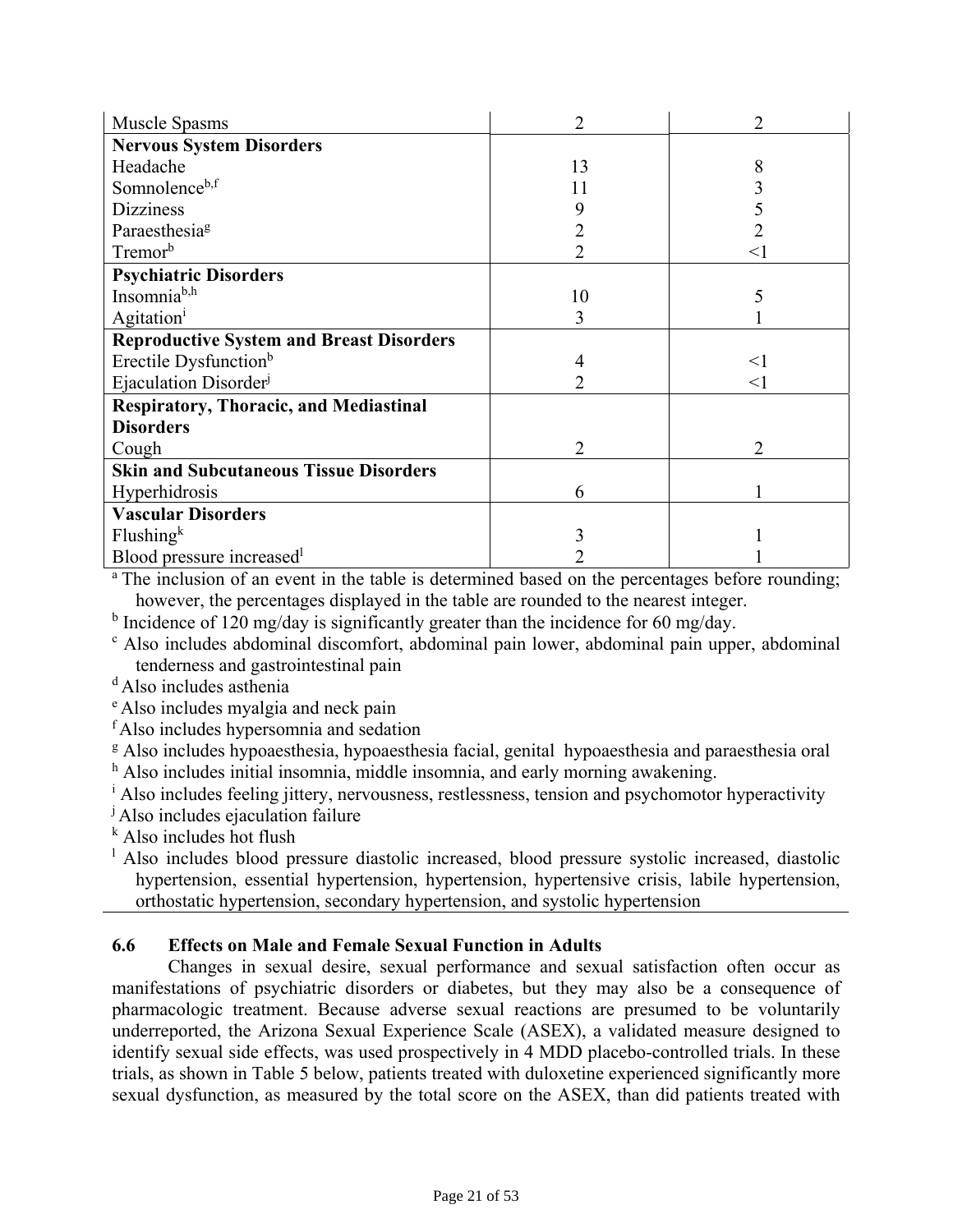placebo. Gender analysis showed that this difference occurred only in males. Males treated with duloxetine experienced more difficulty with ability to reach orgasm (ASEX Item 4) than males treated with placebo. Females did not experience more sexual dysfunction on duloxetine than on placebo as measured by ASEX total score. Negative numbers signify an improvement from a baseline level of dysfunction, which is commonly seen in depressed patients. Physicians should routinely inquire about possible sexual side effects.

|                                        | <b>Male Patients<sup>a</sup></b> |          | <b>Female Patients<sup>a</sup></b> |           |
|----------------------------------------|----------------------------------|----------|------------------------------------|-----------|
|                                        | <b>Duloxetine</b>                | Placebo  | <b>Duloxetine</b>                  | Placebo   |
|                                        | $(n=175)$                        | $(n=83)$ | $(n=241)$                          | $(n=126)$ |
| ASEX Total (Items 1 to 5)              | $0.56^{\rm b}$                   | $-1.07$  | $-1.15$                            | $-1.07$   |
| Item $1$ — Sex drive                   | $-0.07$                          | $-0.12$  | $-0.32$                            | $-0.24$   |
| Item $2 -$ Arousal                     | 0.01                             | $-0.26$  | $-0.21$                            | $-0.18$   |
| Item $3$ — Ability to achieve erection | 0.03                             | $-0.25$  | $-0.17$                            | $-0.18$   |
| (men); Lubrication (women)             |                                  |          |                                    |           |
| Item $4$ — Ease of reaching orgasm     | 0.40 <sup>c</sup>                | $-0.24$  | $-0.09$                            | $-0.13$   |
| Item $5$ — Orgasm satisfaction         | 0.09                             | $-0.13$  | $-0.11$                            | $-0.17$   |

**Table 5: Mean Change in ASEX Scores by Gender in MDD Placebo-Controlled Trials** 

 $a$  n=Number of patients with non-missing change score for ASEX total

<sup>b</sup> p=0.013 versus placebo

<span id="page-21-2"></span><span id="page-21-0"></span>c p<0.001 versus placebo

# **6.7 Vital Sign Changes in Adults**

<span id="page-21-3"></span><span id="page-21-1"></span>In placebo-controlled clinical trials across approved indications for change from baseline to endpoint, duloxetine treatment was associated with mean increases of 0.23 mm Hg in systolic blood pressure and 0.73 mm Hg in diastolic blood pressure compared to mean decreases of 1.09 mm Hg systolic and 0.55 mm Hg diastolic in placebo-treated patients. There was no significant difference in the frequency of sustained (3 consecutive visits) elevated blood pressure *[see Warnings and Precautions ([5.3,](#page-11-0) [5.11\)\]](#page-13-2)*.

Duloxetine treatment, for up to 26 weeks in placebo-controlled trials across approved indications, typically caused a small increase in heart rate for change from baseline to endpoint compared to placebo of up to 1.37 beats per minute (increase of 1.20 beats per minute in duloxetine-treated patients, decrease of 0.17 beats per minute in placebo-treated patients).

#### **6.8 Laboratory Changes in Adults**

Duloxetine treatment in placebo-controlled clinical trials across approved indications, was associated with small mean increases from baseline to endpoint in ALT, AST, CPK, and alkaline phosphatase; infrequent, modest, transient, abnormal values were observed for these analytes in duloxetine-treated patients when compared with placebo-treated patients *[see Warnings and Precautions ([5.2](#page-10-0))]*. High bicarbonate, cholesterol, and abnormal (high or low) potassium, were observed more frequently in duloxetine treated patients compared to placebo.

# **6.9 Electrocardiogram Changes in Adults**

The effect of duloxetine 160 mg and 200 mg administered twice daily to steady state was evaluated in a randomized, double-blinded, two-way crossover study in 117 healthy female subjects. No QT interval prolongation was detected. Duloxetine appears to be associated with concentration-dependent but not clinically meaningful QT shortening.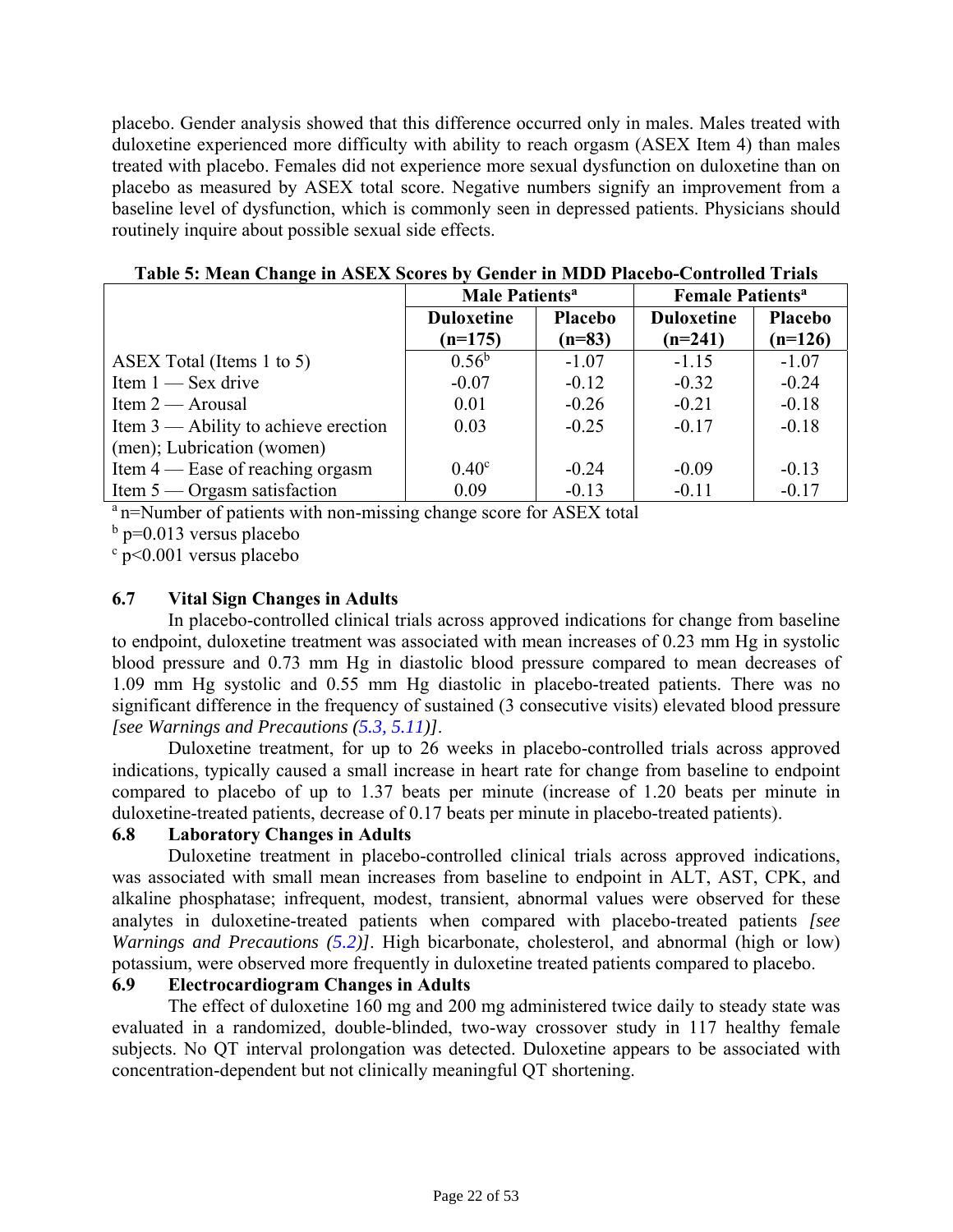#### <span id="page-22-1"></span><span id="page-22-0"></span>**6.10 Other Adverse Reactions Observed During the Premarketing and Postmarketing Clinical Trial Evaluation of Duloxetine in Adults**

Following is a list of treatment-emergent adverse reactions reported by patients treated with duloxetine in clinical trials. In clinical trials of all indications, 34,756 patients were treated with duloxetine. Of these, 26.9% (9337) took duloxetine for at least 6 months, and 12.4% (4317) for at least one year. The following listing is not intended to include reactions (1) already listed in previous tables or elsewhere in labeling, (2) for which a drug cause was remote, (3) which were so general as to be uninformative, (4) which were not considered to have significant clinical implications, or (5) which occurred at a rate equal to or less than placebo.

Reactions are categorized by body system according to the following definitions: frequent adverse reactions are those occurring in at least 1/100 patients; infrequent adverse reactions are those occurring in 1/100 to 1/1000 patients; rare reactions are those occurring in fewer than 1/1000 patients.

**Cardiac Disorders** — *Frequent:* palpitations; *Infrequent:* myocardial infarction, tachycardia and Takotsubo cardiomyopathy.

**Ear and Labyrinth Disorders** — *Frequent:* vertigo; *Infrequent:* ear pain and tinnitus.

**Endocrine Disorders** — *Infrequent:* hypothyroidism.

**Eye Disorders** — *Frequent:* vision blurred; *Infrequent:* diplopia, dry eye, and visual impairment.

**Gastrointestinal Disorders** — *Frequent:* flatulence; *Infrequent:* dysphagia*,* eructation, gastritis, gastrointestinal hemorrhage, halitosis, and stomatitis; *Rare:* gastric ulcer.

**General Disorders and Administration Site Conditions** — *Frequent:* chills/rigors; *Infrequent:* falls, feeling abnormal, feeling hot and/or cold, malaise, and thirst; *Rare:* gait disturbance.

**Infections and Infestations** — *Infrequent:* gastroenteritis and laryngitis.

**Investigations** — *Frequent:* weight increased, weight decreased; *Infrequent:* blood cholesterol increased.

**Metabolism and Nutrition Disorders** — *Infrequent:* dehydration and hyperlipidemia; *Rare:* dyslipidemia.

**Musculoskeletal and Connective Tissue Disorders** — *Frequent:* musculoskeletal pain; *Infrequent:* muscle tightness and muscle twitching.

**Nervous System Disorders** — *Frequent:* dysgeusia, lethargy, and paresthesia/hypoesthesia; *Infrequent:* disturbance in attention, dyskinesia, myoclonus, and poor quality sleep; *Rare:* dysarthria.

**Psychiatric Disorders** — *Frequent:* abnormal dreams and sleep disorder; *Infrequent:*  apathy, bruxism, disorientation/confusional state, irritability, mood swings, and suicide attempt; *Rare:* completed suicide.

**Renal and Urinary Disorders** — *Frequent:* urinary frequency; *Infrequent:* dysuria, micturition urgency, nocturia, polyuria, and urine odor abnormal.

**Reproductive System and Breast Disorders** — *Frequent:* anorgasmia/orgasm abnormal; *Infrequent:* menopausal symptoms, sexual dysfunction, and testicular pain; *Rare:* menstrual disorder.

**Respiratory, Thoracic and Mediastinal Disorders** — *Frequent:* yawning, oropharyngeal pain; *Infrequent:* throat tightness.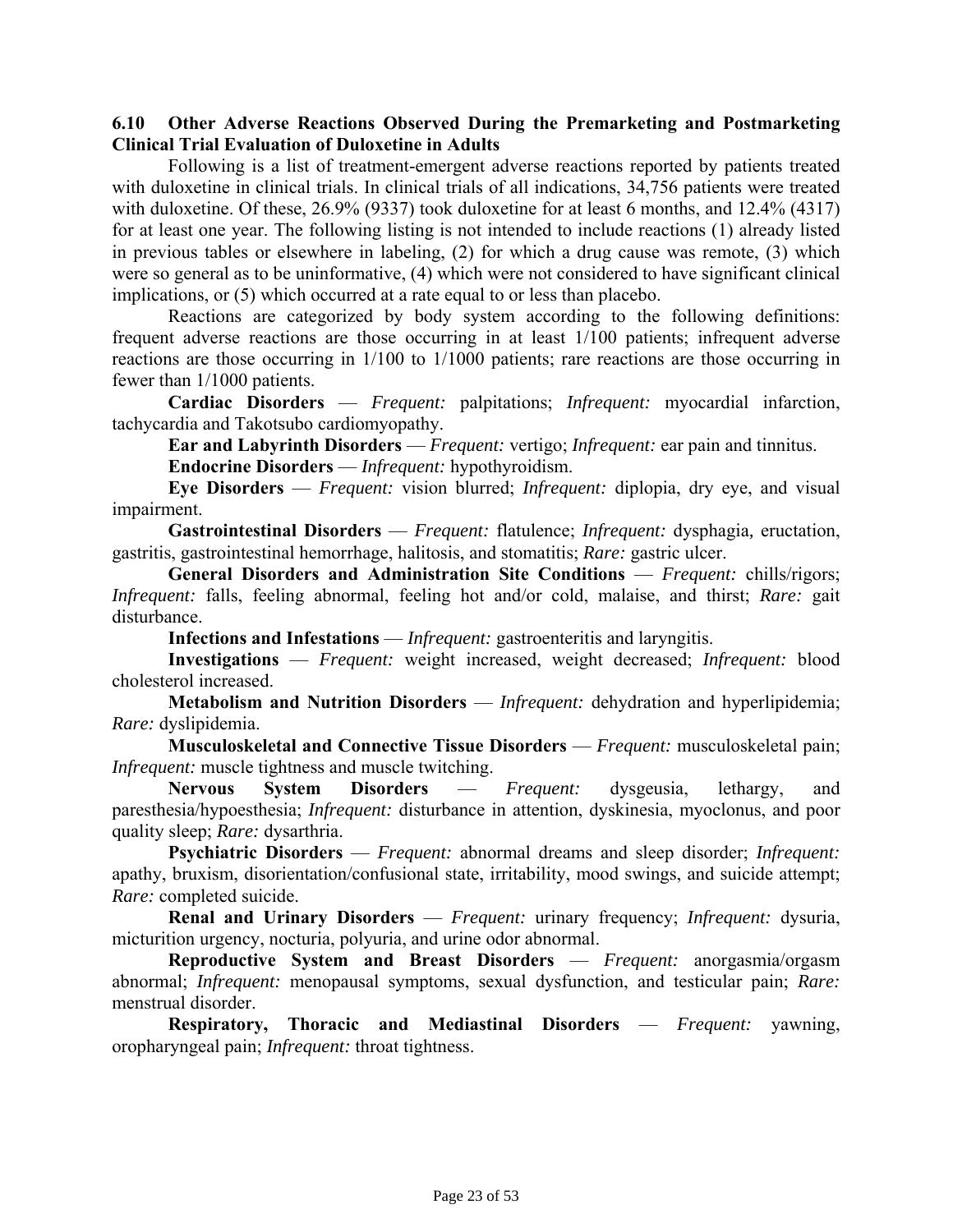**Skin and Subcutaneous Tissue Disorders** — *Frequent:* pruritus; *Infrequent:* cold sweat, dermatitis contact, erythema, increased tendency to bruise, night sweats, and photosensitivity reaction; *Rare:* ecchymosis*.* 

**Vascular Disorders** — *Frequent:* hot flush; *Infrequent:* flushing, orthostatic hypotension, and peripheral coldness.

# <span id="page-23-1"></span><span id="page-23-0"></span>**6.11 Adverse Reactions Observed in Children and Adolescent Placebo-Controlled Clinical Trials**

The adverse drug reaction profile observed in pediatric clinical trials (children and adolescents) was consistent with the adverse drug reaction profile observed in adult clinical trials. The specific adverse drug reactions observed in adult patients can be expected to be observed in pediatric patients (children and adolescents) *[see Adverse Reactions [\(6.5\)\]](#page-18-0)*. The most common (≥5% and twice placebo) adverse reactions observed in pediatric clinical trials include: nausea, diarrhea, decreased weight, and dizziness.

Table 6 provides the incidence of treatment-emergent adverse reactions in MDD and GAD pediatric placebo-controlled trials that occurred in greater than 2% of patients treated with duloxetine and with an incidence greater than placebo.

|                                                  | <b>Percentage of Pediatric Patients Reporting</b> |           |  |  |
|--------------------------------------------------|---------------------------------------------------|-----------|--|--|
| <b>System Organ Class/Adverse Reaction</b>       | <b>Reaction</b>                                   |           |  |  |
|                                                  | <b>Duloxetine</b>                                 | Placebo   |  |  |
|                                                  | $(N=476)$                                         | $(N=362)$ |  |  |
| <b>Gastrointestinal Disorders</b>                |                                                   |           |  |  |
| Nausea                                           | 18                                                | 8         |  |  |
| Abdominal Pain <sup>b</sup>                      | 13                                                | 10        |  |  |
| Vomiting                                         | 9                                                 | 4         |  |  |
| Diarrhea                                         | 6                                                 | 3         |  |  |
| Dry Mouth                                        | $\overline{2}$                                    |           |  |  |
| <b>General Disorders and Administration Site</b> |                                                   |           |  |  |
| <b>Conditions</b>                                |                                                   |           |  |  |
| Fatigue <sup>c</sup>                             | 7                                                 | 5         |  |  |
| <b>Investigations</b>                            |                                                   |           |  |  |
| Decreased Weight <sup>d</sup>                    | 14                                                | 6         |  |  |
| <b>Metabolism and Nutrition Disorders</b>        |                                                   |           |  |  |
| Decreased Appetite                               | 10                                                | 5         |  |  |
| <b>Nervous System Disorders</b>                  |                                                   |           |  |  |
| Headache                                         | 18                                                | 13        |  |  |
| Somnolence <sup>e</sup>                          | 11                                                | 6         |  |  |
| <b>Dizziness</b>                                 | 8                                                 | 4         |  |  |
| <b>Psychiatric Disorders</b>                     |                                                   |           |  |  |
| Insomniaf                                        | 7                                                 | 4         |  |  |
| <b>Respiratory, Thoracic, and Mediastinal</b>    |                                                   |           |  |  |
| <b>Disorders</b>                                 |                                                   |           |  |  |
| Oropharyngeal Pain                               | 4                                                 | 2         |  |  |
| Cough                                            | 3                                                 |           |  |  |

**Table 6: Treatment-Emergent Adverse Reactions: Incidence of 2% or More and Greater than Placebo in three 10 week Pediatric Placebo-Controlled Trialsa**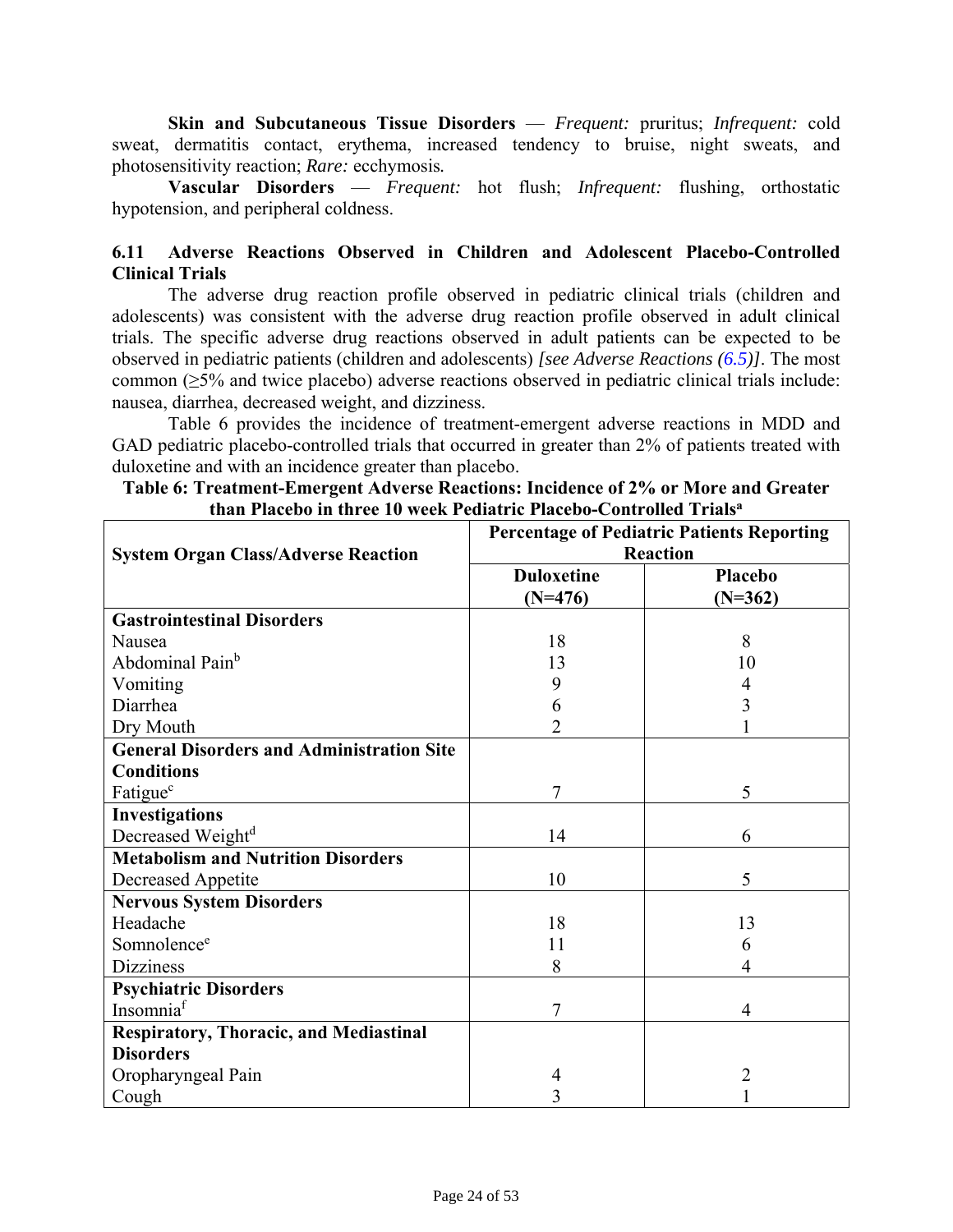<sup>a</sup> The inclusion of an event in the table is determined based on the percentages before rounding; however, the percentages displayed in the table are rounded to the nearest integer.

<sup>b</sup> Also includes abdominal pain upper, abdominal pain lower, abdominal tenderness, abdominal discomfort, and gastrointestinal pain.<br><sup>c</sup> Also includes asthenia.

d Frequency based on weight measurement meeting potentially clinically significant threshold of  $\geq$ 3.5% weight loss (N=467 duloxetine; N=354 Placebo).

e Also includes hypersomnia and sedation.

f Also includes initial insomnia, insomnia, middle insomnia, and terminal insomnia.

Other adverse reactions that occurred at an incidence of less than 2% but were reported by more duloxetine treated patients than placebo treated patients and are associated duloxetine treatment: abnormal dreams (including nightmare), anxiety, flushing (including hot flush), hyperhidrosis, palpitations, pulse increased, and tremor.

Discontinuation-emergent symptoms have been reported when stopping duloxetine. The most commonly reported symptoms following discontinuation of duloxetine in pediatric clinical trials have included headache, dizziness, insomnia, and abdominal pain *[see Warnings and Precautions ([5.7\)](#page-12-2) and Adverse Reactions ([6.2\)](#page-16-0)].* 

<span id="page-24-1"></span><span id="page-24-0"></span>Growth (Height and Weight) - Decreased appetite and weight loss have been observed in association with the use of SSRIs and SNRIs. Pediatric patients treated with duloxetine in clinical trials experienced a 0.1kg mean decrease in weight at 10 weeks, compared with a mean weight gain of approximately 0.9 kg in placebo-treated patients. The proportion of patients who experienced a clinically significant decrease in weight  $(\geq 3.5\%)$  was greater in the duloxetine group than in the placebo group (14% and 6%, respectively). Subsequently, over the 4- to 6 month uncontrolled extension periods, duloxetine-treated patients on average trended toward recovery to their expected baseline weight percentile based on population data from age- and sex-matched peers. In studies up to 9 months, duloxetine-treated pediatric patients experienced an increase in height of 1.7 cm on average (2.2 cm increase in children [7 to 11 years of age] and 1.3 cm increase in adolescents [12 to 17 years of age]). While height increase was observed during these studies, a mean decrease of 1% in height percentile was observed (decrease of 2% in children [7 to 11 years of age] and increase of 0.3% in adolescents [12 to 17 years of age]). Weight and height should be monitored regularly in children and adolescents treated with duloxetine.

#### **6.12 Postmarketing Spontaneous Reports**

The following adverse reactions have been identified during post approval use of duloxetine. Because these reactions are reported voluntarily from a population of uncertain size, it is not always possible to reliably estimate their frequency or establish a causal relationship to drug exposure.

Adverse reactions reported since market introduction that were temporally related to duloxetine therapy and not mentioned elsewhere in labeling include: acute pancreatitis, anaphylactic reaction, aggression and anger (particularly early in treatment or after treatment discontinuation), angioneurotic edema, angle-closure glaucoma, colitis (microscopic or unspecified), cutaneous vasculitis (sometimes associated with systemic involvement), extrapyramidal disorder, galactorrhea, gynecological bleeding, hallucinations, hyperglycemia, hyperprolactinemia, hypersensitivity, hypertensive crisis, muscle spasm, rash, restless legs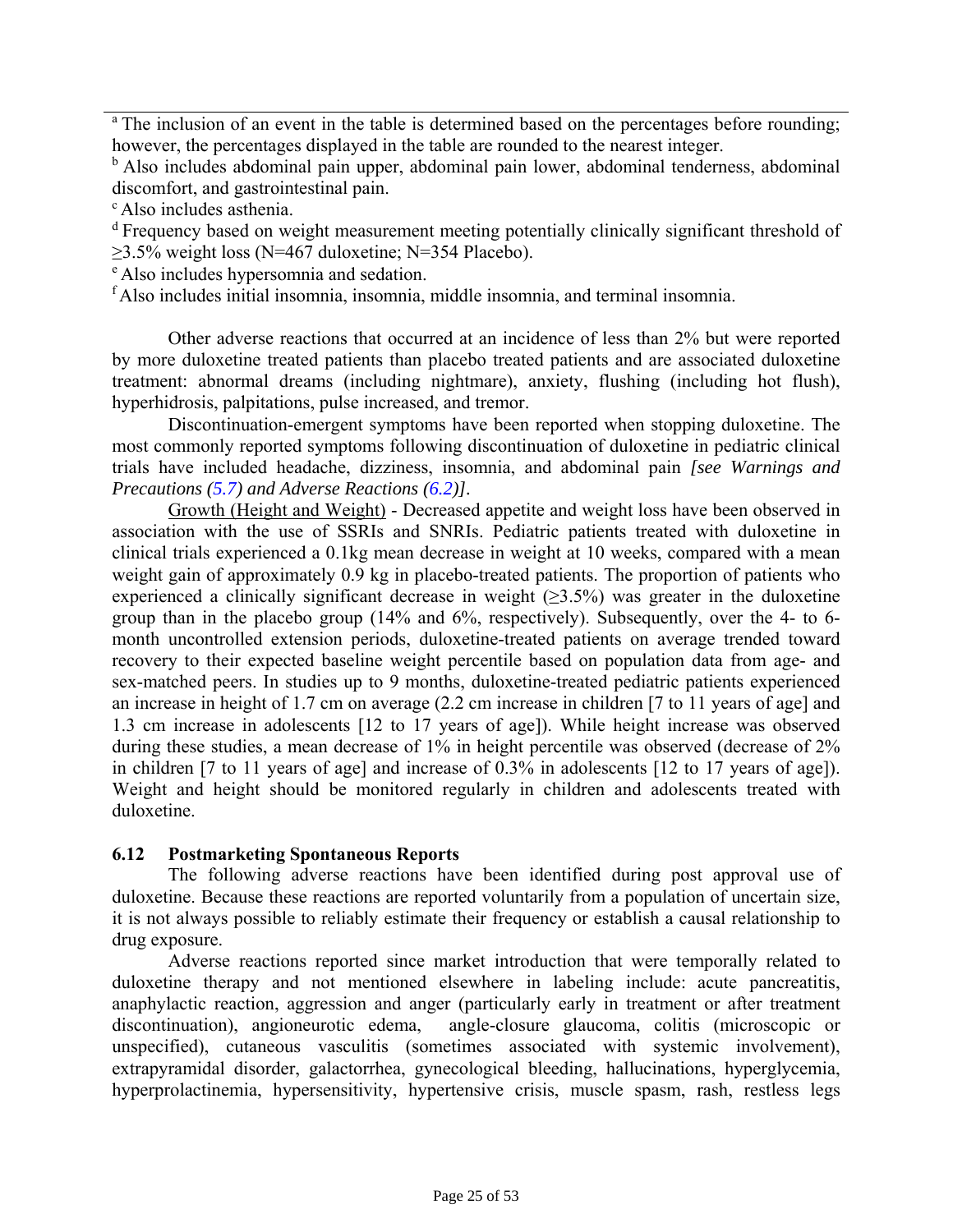<span id="page-25-5"></span><span id="page-25-0"></span>syndrome, seizures upon treatment discontinuation, supraventricular arrhythmia, tinnitus (upon treatment discontinuation), trismus, and urticaria.

# **7 DRUG INTERACTIONS**

Both CYP1A2 and CYP2D6 are responsible for duloxetine metabolism.

# **7.1 Inhibitors of CYP1A2**

When duloxetine 60 mg was co-administered with fluvoxamine 100 mg, a potent CYP1A2 inhibitor, to male subjects (n=14) duloxetine AUC was increased approximately 6-fold, the  $C_{\text{max}}$  was increased about 2.5-fold, and duloxetine t<sub>1/2</sub> was increased approximately 3-fold. Other drugs that inhibit CYP1A2 metabolism include cimetidine and quinolone antimicrobials such as ciprofloxacin and enoxacin *[see Warnings and Precautions [\(5.12\)](#page-13-3)]*.

### **7.2 Inhibitors of CYP2D6**

Concomitant use of duloxetine (40 mg once daily) with paroxetine (20 mg once daily) increased the concentration of duloxetine AUC by about 60%, and greater degrees of inhibition are expected with higher doses of paroxetine. Similar effects would be expected with other potent CYP2D6 inhibitors (e.g., fluoxetine, quinidine) *[see Warnings and Precautions [\(5.12\)\]](#page-13-3)*.

### <span id="page-25-6"></span><span id="page-25-1"></span>**7.3 Dual Inhibition of CYP1A2 and CYP2D6**

Concomitant administration of duloxetine 40 mg twice daily with fluvoxamine 100 mg, a potent CYP1A2 inhibitor, to CYP2D6 poor metabolizer subjects (n=14) resulted in a 6-fold increase in duloxetine AUC and Cmax.

#### <span id="page-25-4"></span><span id="page-25-2"></span>**7.4 Drugs that Interfere with Hemostasis (e.g., NSAIDs, Aspirin, and Warfarin)**

Serotonin release by platelets plays an important role in hemostasis. Epidemiological studies of the case-control and cohort design that have demonstrated an association between use of psychotropic drugs that interfere with serotonin reuptake and the occurrence of upper gastrointestinal bleeding have also shown that concurrent use of an NSAID or aspirin may potentiate this risk of bleeding. Altered anticoagulant effects, including increased bleeding, have been reported when SSRIs or SNRIs are co-administered with warfarin. Concomitant administration of warfarin (2 to 9 mg once daily) under steady state conditions with duloxetine 60 or 120 mg once daily for up to 14 days in healthy subjects (n=15) did not significantly change INR from baseline (mean INR changes ranged from  $0.05$  to  $+0.07$ ). The total warfarin (protein bound plus free drug) pharmacokinetics  $(AUC_{T,ss}$ ,  $C_{max,ss}$  or  $t_{max,ss}$  for both R- and S-warfarin were not altered by duloxetine. Because of the potential effect of duloxetine on platelets, patients receiving warfarin therapy should be carefully monitored when duloxetine is initiated or discontinued *[see Warnings and Precautions [\(5.5\)\]](#page-12-0)*.

#### <span id="page-25-7"></span><span id="page-25-3"></span>**7.5 Lorazepam**

Under steady-state conditions for duloxetine (60 mg Q 12 hours) and lorazepam (2 mg Q 12 hours), the pharmacokinetics of duloxetine were not affected by co-administration.

# **7.6 Temazepam**

Under steady-state conditions for duloxetine (20 mg qhs) and temazepam (30 mg qhs), the pharmacokinetics of duloxetine were not affected by co-administration.

#### **7.7 Drugs that Affect Gastric Acidity**

Duloxetine has an enteric coating that resists dissolution until reaching a segment of the gastrointestinal tract where the pH exceeds 5.5. In extremely acidic conditions, duloxetine, unprotected by the enteric coating, may undergo hydrolysis to form naphthol. Caution is advised in using duloxetine in patients with conditions that may slow gastric emptying (e.g., some diabetics). Drugs that raise the gastrointestinal pH may lead to an earlier release of duloxetine.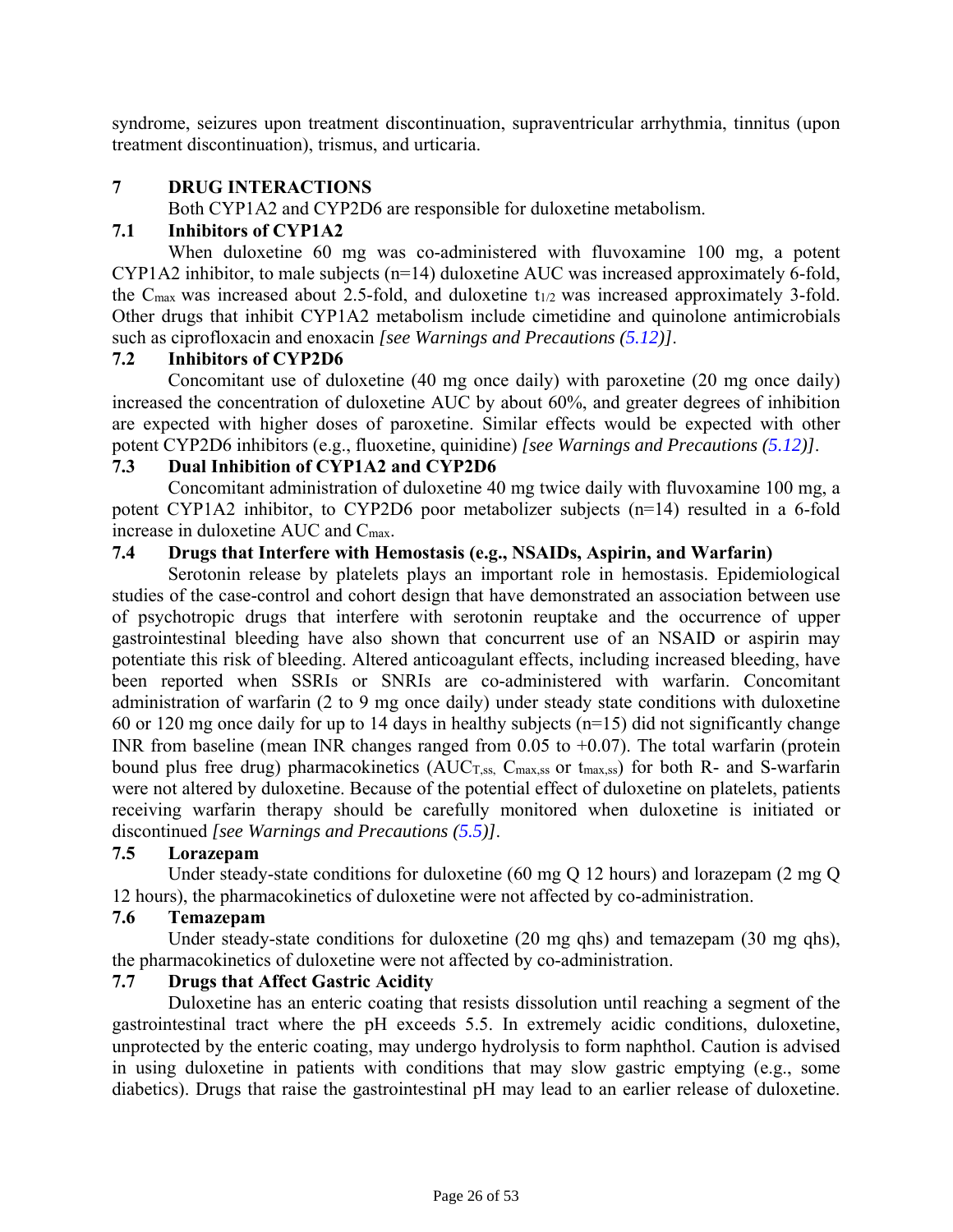However, co-administration of duloxetine with aluminum- and magnesium-containing antacids (51 mEq) or duloxetine with famotidine, had no significant effect on the rate or extent of duloxetine absorption after administration of a 40 mg oral dose. It is unknown whether the concomitant administration of proton pump inhibitors affects duloxetine absorption *[see Warnings and Precautions ([5.14\)](#page-14-1)]*.

# <span id="page-26-7"></span><span id="page-26-0"></span>**7.8 Drugs Metabolized by CYP1A2**

*In vitro* drug interaction studies demonstrate that duloxetine does not induce CYP1A2 activity. Therefore, an increase in the metabolism of CYP1A2 substrates (e.g., theophylline, caffeine) resulting from induction is not anticipated, although clinical studies of induction have not been performed. Duloxetine is an inhibitor of the CYP1A2 isoform in *in vitro* studies, and in two clinical studies the average (90% confidence interval) increase in theophylline AUC was 7% (1%-15%) and 20% (13%-27%) when co-administered with duloxetine (60 mg twice daily).

# <span id="page-26-6"></span><span id="page-26-1"></span>**7.9 Drugs Metabolized by CYP2D6**

<span id="page-26-8"></span><span id="page-26-2"></span>Duloxetine is a moderate inhibitor of CYP2D6. When duloxetine was administered (at a dose of 60 mg twice daily) in conjunction with a single 50 mg dose of desipramine, a CYP2D6 substrate, the AUC of desipramine increased 3-fold *[see Warnings and Precautions ([5.12\)](#page-13-3)]*.

# **7.10 Drugs Metabolized by CYP2C9**

<span id="page-26-9"></span><span id="page-26-3"></span>Results of *in vitro* studies demonstrate that duloxetine does not inhibit activity. In a clinical study, the pharmacokinetics of S-warfarin, a CYP2C9 substrate, were not significantly affected by duloxetine *[see Drug Interactions ([7.4\)\]](#page-25-2)*.

# **7.11 Drugs Metabolized by CYP3A**

Results of *in vitro* studies demonstrate that duloxetine does not inhibit or induce CYP3A activity. Therefore, an increase or decrease in the metabolism of CYP3A substrates (e.g., oral contraceptives and other steroidal agents) resulting from induction or inhibition is not anticipated, although clinical studies have not been performed.

# <span id="page-26-10"></span><span id="page-26-4"></span>**7.12 Drugs Metabolized by CYP2C19**

<span id="page-26-11"></span><span id="page-26-5"></span>Results of *in vitro* studies demonstrate that duloxetine does not inhibit CYP2C19 activity at therapeutic concentrations. Inhibition of the metabolism of CYP2C19 substrates is therefore not anticipated, although clinical studies have not been performed.

# **7.13 Monoamine Oxidase Inhibitors (MAOIs )**

*[See Dosage and Administration [\(2.8](#page-7-2), [2.9\),](#page-8-0) Contraindications [\(4\),](#page-8-2) and Warnings and Precautions ([5.4\)\]](#page-11-1)*.

#### **7.14 Serotonergic Drugs**

*[See Dosage and Administration [\(2.8](#page-7-2), [2.9\)](#page-8-0), Contraindications [\(4\),](#page-8-2) and Warnings and Precautions ([5.4\)\]](#page-11-1).* 

# **7.15 Alcohol**

When duloxetine and ethanol were administered several hours apart so that peak concentrations of each would coincide, duloxetine did not increase the impairment of mental and motor skills caused by alcohol.

In the duloxetine clinical trials database, three duloxetine-treated patients had liver injury as manifested by ALT and total bilirubin elevations, with evidence of obstruction. Substantial intercurrent ethanol use was present in each of these cases, and this may have contributed to the abnormalities seen *[see Warnings and Precautions [\(5.2](#page-10-0) and [5.12](#page-13-3))]*.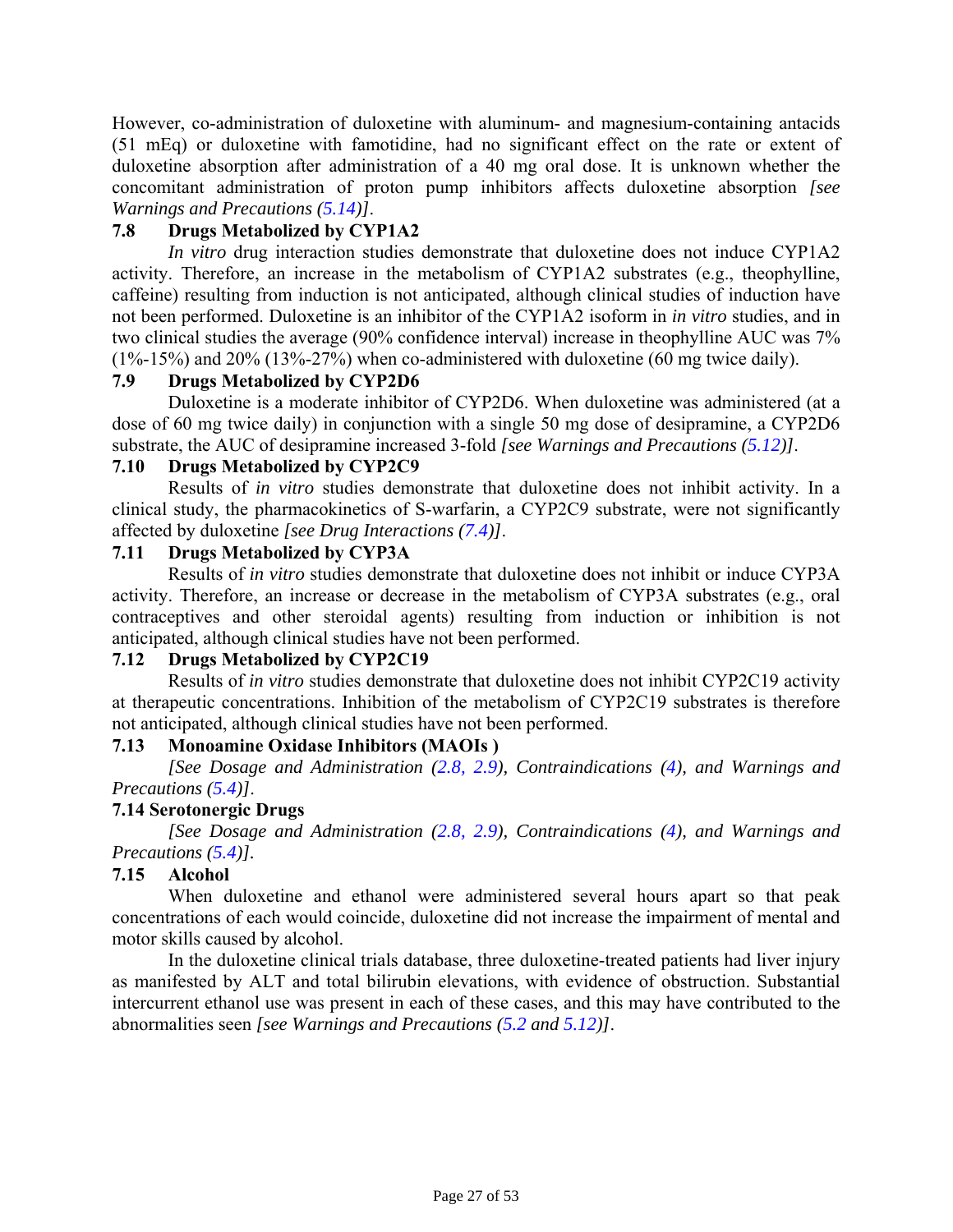# <span id="page-27-3"></span><span id="page-27-0"></span>**7.16 CNS Drugs**

*[See Warnings and Precautions [\(5.12](#page-13-3))]*.

### **7.17 Drugs Highly Bound to Plasma Protein**

Because duloxetine is highly bound to plasma protein, administration of duloxetine to a patient taking another drug that is highly protein bound may cause increased free concentrations of the other drug, potentially resulting in adverse reactions. However, co-administration of duloxetine (60 or 120 mg) with warfarin (2 to 9 mg), a highly protein-bound drug, did not result in significant changes in INR and in the pharmacokinetics of either total S-or total R-warfarin (protein bound plus free drug) *[see Drug Interactions ([7.4\)](#page-25-2)]*.

#### <span id="page-27-2"></span><span id="page-27-1"></span>**8 USE IN SPECIFIC POPULATIONS**

#### **8.1 Pregnancy**

#### Pregnancy Category C

*Risk Summary* — There are no adequate and well-controlled studies of duloxetine administration in pregnant women. In animal studies with duloxetine, fetal weights were decreased but there was no evidence of teratogenicity in pregnant rats and rabbits at oral doses administered during the period of organogenesis up to 4 and 7 times the maximum recommended human dose (MRHD) of 120 mg/day, respectively. When duloxetine was administered orally to pregnant rats throughout gestation and lactation, pup weights at birth and pup survival to 1 day postpartum were decreased at a dose 2 times the MRHD. At this dose, pup behaviors consistent with increased reactivity, such as increased startle response to noise and decreased habituation of locomotor activity were observed. Post-weaning growth was not adversely affected. Duloxetine should be used in pregnancy only if the potential benefit justifies the potential risk to the fetus.

# Clinical Considerations

*Fetal/Neonatal Adverse Reaction* — Neonates exposed during pregnancy to serotonin norepinephrine reuptake inhibitors (SNRIs) or selective serotonin reuptake inhibitors (SSRIs) have developed complications requiring prolonged hospitalization, respiratory support, and tube feeding which can arise immediately upon delivery. Reported clinical findings have included respiratory distress, cyanosis, apnea, seizures, temperature instability, feeding difficulty, vomiting, hypoglycemia, hypotonia, hypertonia, hyperreflexia, tremor, jitteriness, irritability, and constant crying. These features are consistent with either a direct toxic effect of the SNRIs or SSRIs, or possibly, a drug discontinuation syndrome. It should be noted that, in some cases, the clinical picture is consistent with serotonin syndrome *[see Warnings and Precautions ([5.4\)](#page-11-1)]*.

#### Data

*Animal Data* — In animal reproduction studies, duloxetine has been shown to have adverse effects on embryo/fetal and postnatal development.

When duloxetine was administered orally to pregnant rats and rabbits during the period of organogenesis, there was no evidence of teratogenicity at doses up to 45 mg/kg/day (4 times the maximum recommended human dose (MRHD) of 120 mg/day on a mg/m<sup>2</sup> basis, in rat; 7 times the MRHD in rabbit). However, fetal weights were decreased at this dose, with a noeffect dose of 10 mg/kg/day approximately equal to the MRHD in rats; 2 times the MRHD in rabbits).

When duloxetine was administered orally to pregnant rats throughout gestation and lactation, the survival of pups to 1 day postpartum and pup body weights at birth and during the lactation period were decreased at a dose of 30 mg/kg/day (2 times the MRHD); the no-effect dose was 10 mg/kg/day. Furthermore, behaviors consistent with increased reactivity, such as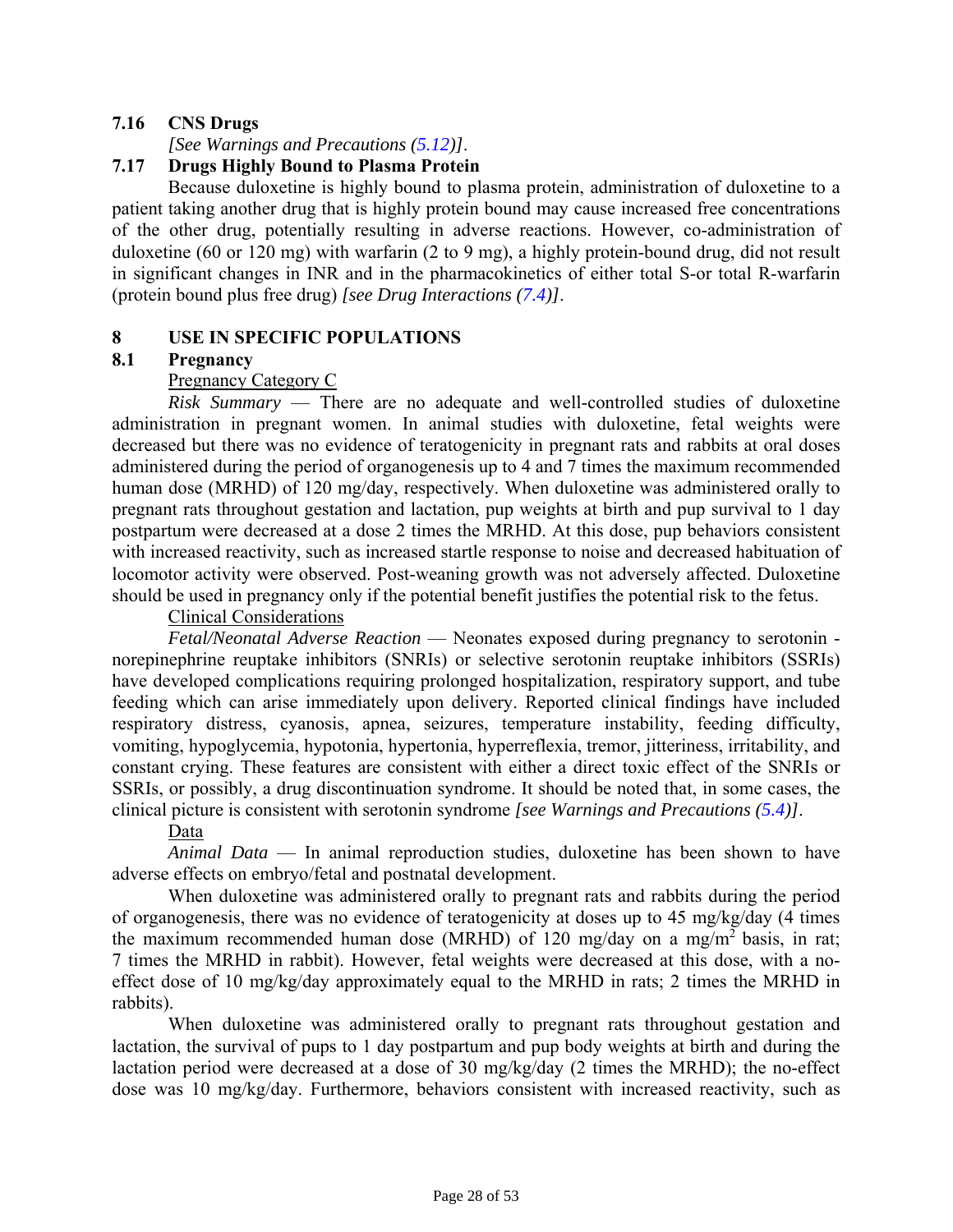increased startle response to noise and decreased habituation of locomotor activity, were observed in pups following maternal exposure to 30 mg/kg/day. Post-weaning growth and reproductive performance of the progeny were not affected adversely by maternal duloxetine treatment.

# <span id="page-28-2"></span><span id="page-28-0"></span>**8.3 Nursing Mothers**

# Risk Summary

Duloxetine is present in human milk. In a published study, lactating women who were weaning their infants were given duloxetine. At steady state, the concentration of duloxetine in breast milk was approximately 25% that of maternal plasma. The estimated daily infant dose was approximately 0.14% of the maternal dose. The developmental and health benefits of human milk feeding should be considered along with the mother's clinical need for duloxetine and any potential adverse effects on the milk-fed child from the drug or from the underlying maternal condition. Exercise caution when duloxetine is administered to a nursing woman.

Data

The disposition of duloxetine was studied in 6 lactating women who were at least 12 weeks postpartum and had elected to wean their infants. The women were given 40 mg of duloxetine twice daily for 3.5 days. The peak concentration measured in breast milk occurred at a median of 3 hours after the dose. The amount of duloxetine in breast milk was approximately 7 mcg/day while on that dose; the estimated daily infant dose was approximately 2 mcg/kg/day. The presence of duloxetine metabolites in breast milk was not examined.

# <span id="page-28-3"></span><span id="page-28-1"></span>**8.4 Pediatric Use**

 Generalized Anxiety Disorder — In pediatric patients aged 7 to 17 years, efficacy was demonstrated in one 10 week, placebo-controlled trial. The study included 272 pediatric patients with GAD of which 47% were 7 to 11 years of age. Duloxetine demonstrated superiority over placebo as measured by greater improvement in the Pediatric Anxiety Rating Scale (PARS) for GAD severity score *[see Clinical Studies ([14.2\)](#page-35-0)].* The safety and effectiveness in pediatric patients less than 7 years of age have not been established.

Major Depressive Disorder — Efficacy was not demonstrated in two 10-week, placebocontrolled trials with 800 pediatric patients with MDD, age 7-17. Neither duloxetine nor an active control (indicated for treatment of pediatric depression) was superior to placebo. The safety and effectiveness in pediatric patients less than 7 years of age have not been established.

The most frequently observed adverse reactions in the clinical trials included nausea, headache, decreased weight, and abdominal pain. Decreased appetite and weight loss have been observed in association with the use of SSRIs and SNRIs. Perform regular monitoring of weight and growth in children and adolescents treated with an SNRI such as duloxetine *[see Adverse Reactions [\(6.11](#page-23-0))].*

Use of duloxetine in a child or adolescent must balance the potential risks with the clinical need *[see Boxed Warning and Warnings and Precautions ([5.1\)\]](#page-8-2).*

Animal Data — Duloxetine administration to young rats from post-natal day 21 (weaning) through post-natal day 90 (adult) resulted in decreased body weights that persisted into adulthood, but recovered when drug treatment was discontinued; slightly delayed  $(\sim1.5$ days) sexual maturation in females, without any effect on fertility; and a delay in learning a complex task in adulthood, which was not observed after drug treatment was discontinued. These effects were observed at the high dose of 45 mg/kg/day (2 times the MRHD, for a child); the noeffect-level was 20 mg/kg/day ( $\approx$ 1 times the MRHD, for a child).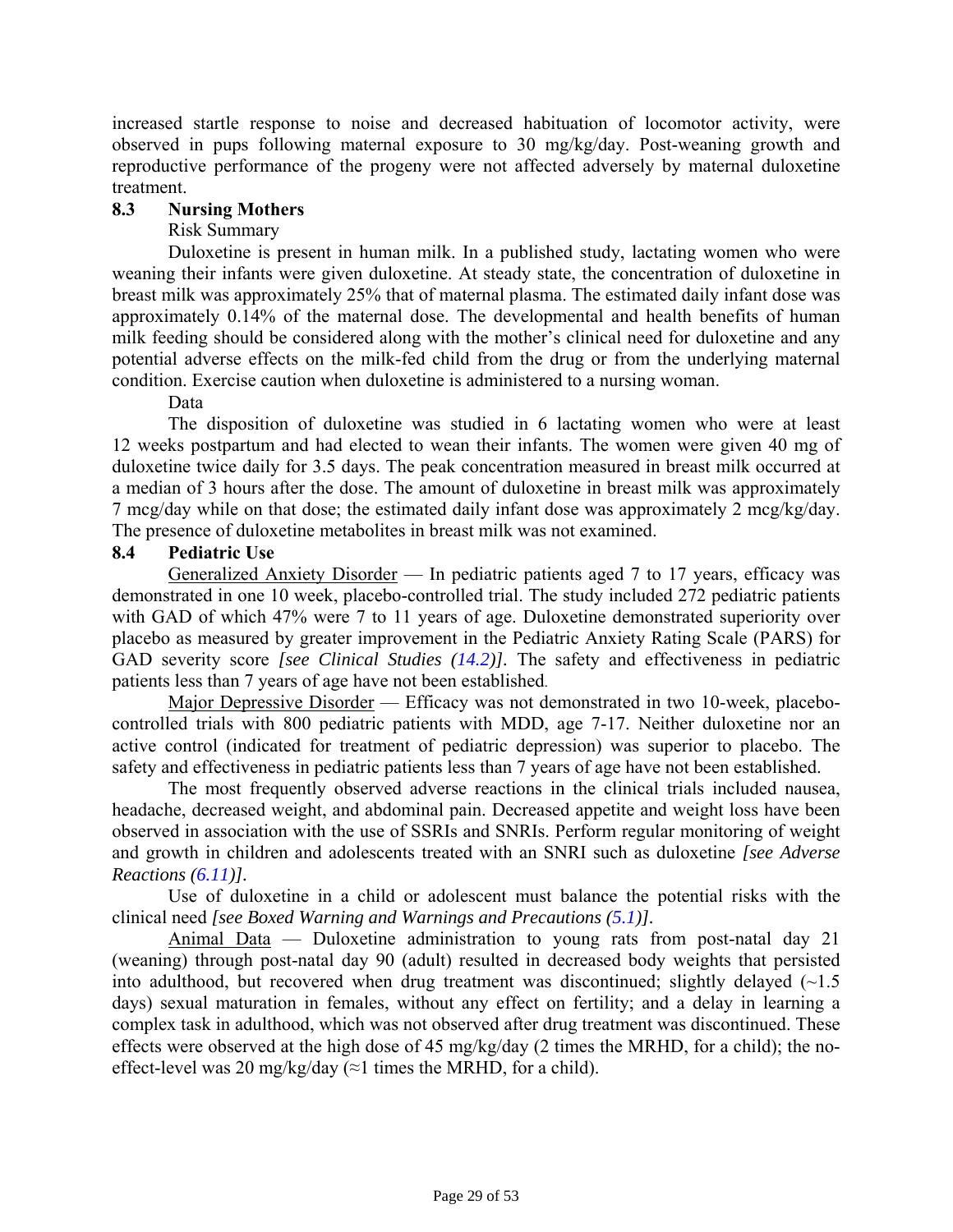# <span id="page-29-2"></span><span id="page-29-0"></span>**8.5 Geriatric Use**

Of the 2,418 patients in premarketing clinical studies of duloxetine for MDD, 5.9% (143) were 65 years of age or over. Of the 1041 patients in CLBP premarketing studies, 21.2% (221) were 65 years of age or over. Of the 487 patients in OA premarketing studies, 40.5% (197) were 65 years of age or over. Of the 1,074 patients in the DPNP premarketing studies, 33% (357) were 65 years of age or over. In the MDD, GAD, DPNP, OA, CLBP, and other studies, no overall differences in safety or effectiveness were generally observed between these subjects and younger subjects, and other reported clinical experience has not identified differences in responses between the elderly and younger patients, but greater sensitivity of some older individuals cannot be ruled out. SSRIs and SNRIs, including duloxetine have been associated with cases of clinically significant hyponatremia in elderly patients, who may be at greater risk for this adverse event *[see Warnings and Precautions ([5.13\)](#page-14-0)]*.

In an analysis of data from all placebo-controlled-trials, patients treated with duloxetine reported a higher rate of falls compared to patients treated with placebo. The increased risk appears to be proportional to a patient's underlying risk for falls. Underlying risk appears to increase steadily with age. As elderly patients tend to have a higher prevalence of risk factors for falls such as medications, medical comorbidities and gait disturbances, the impact of increasing age by itself on falls during treatment with duloxetine is unclear. Falls with serious consequences including bone fractures and hospitalizations have been reported *[see Warnings and Precautions (5.3) and Adverse Reactions ([6.10\)](#page-22-0)]*.

The pharmacokinetics of duloxetine after a single dose of 40 mg were compared in healthy elderly females (65 to 77 years) and healthy middle-age females (32 to 50 years). There was no difference in the Cmax, but the AUC of duloxetine was somewhat (about 25%) higher and the half-life about 4 hours longer in the elderly females. Population pharmacokinetic analyses suggest that the typical values for clearance decrease by approximately 1% for each year of age between 25 to 75 years of age; but age as a predictive factor only accounts for a small percentage of between-patient variability. Dosage adjustment based on the age of the patient is not necessary.

# <span id="page-29-3"></span><span id="page-29-1"></span>**8.6 Gender**

Duloxetine's half-life is similar in men and women. Dosage adjustment based on gender is not necessary.

#### **8.7 Smoking Status**

Duloxetine bioavailability (AUC) appears to be reduced by about one-third in smokers. Dosage modifications are not recommended for smokers.

# **8.8 Race**

No specific pharmacokinetic study was conducted to investigate the effects of race.

#### **8.9 Hepatic Impairment**

Patients with clinically evident hepatic impairment have decreased duloxetine metabolism and elimination. After a single 20 mg dose of duloxetine, 6 cirrhotic patients with moderate liver impairment (Child-Pugh Class B) had a mean plasma duloxetine clearance about 15% that of age- and gender-matched healthy subjects, with a 5-fold increase in mean exposure (AUC). Although Cmax was similar to normals in the cirrhotic patients, the half-life was about 3 times longer *[see Dosage and Administration [\(2.6](#page-7-2)) and Warnings and Precautions [\(5.14](#page-14-1))]*.

## **8.10 Severe Renal Impairment**

Limited data are available on the effects of duloxetine in patients with end-stage renal disease (ESRD). After a single 60 mg dose of duloxetine,  $C_{\text{max}}$  and AUC values were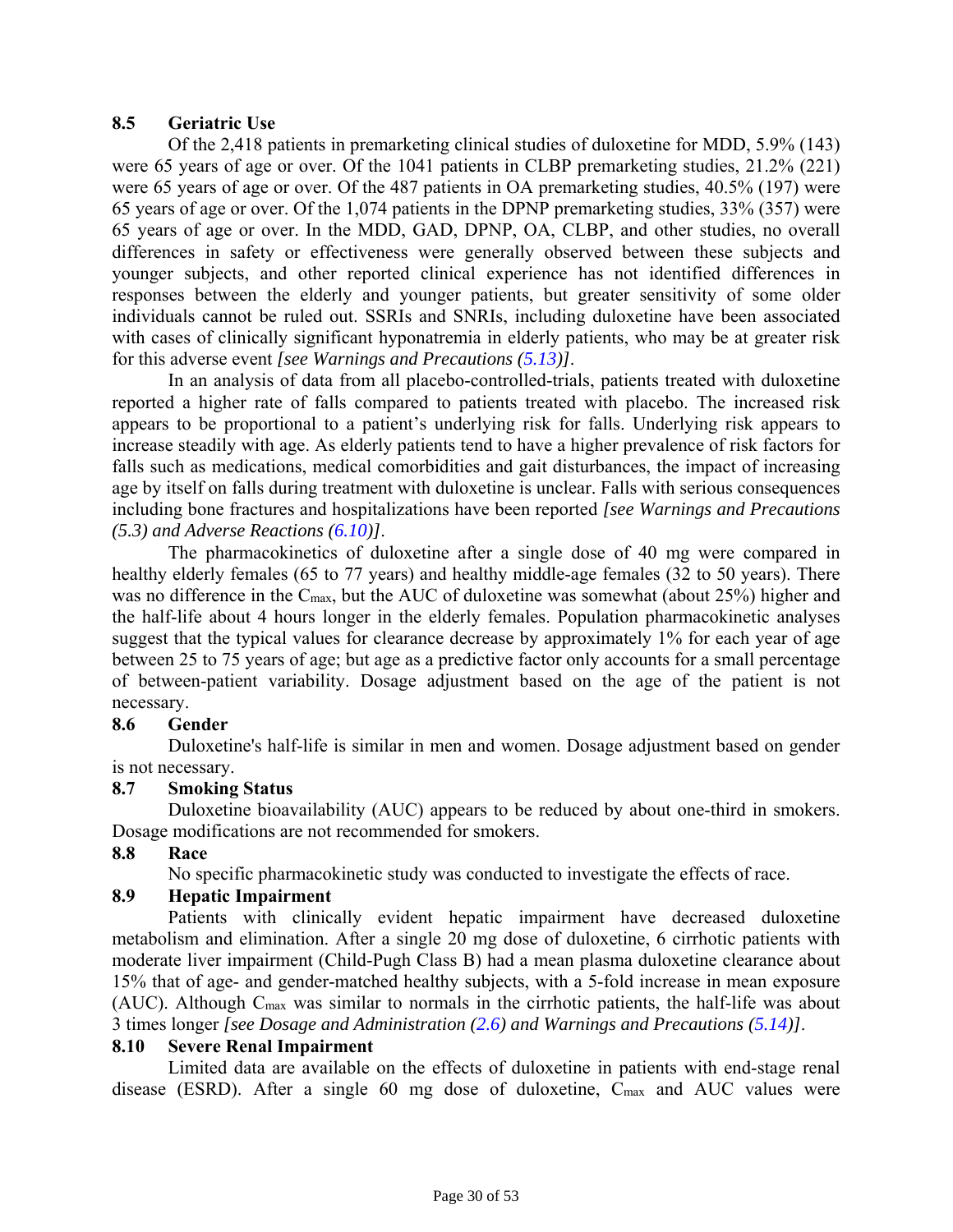approximately 100% greater in patients with end-stage renal disease receiving chronic intermittent hemodialysis than in subjects with normal renal function. The elimination half-life, however, was similar in both groups. The AUCs of the major circulating metabolites, 4-hydroxy duloxetine glucuronide and 5-hydroxy, 6-methoxy duloxetine sulfate, largely excreted in urine, were approximately 7- to 9-fold higher and would be expected to increase further with multiple dosing. Population PK analyses suggest that mild to moderate degrees of renal impairment (estimated CrCl 30 to 80 mL/min) have no significant effect on duloxetine apparent clearance *[see Dosage and Administration ([2.6\)](#page-7-2) and Warnings and Precautions [\(5.14](#page-14-1))]*.

# <span id="page-30-2"></span><span id="page-30-0"></span>**9 DRUG ABUSE AND DEPENDENCE**

# **9.2 Abuse**

In animal studies, duloxetine did not demonstrate barbiturate-like (depressant) abuse potential.

While duloxetine has not been systematically studied in humans for its potential for abuse, there was no indication of drug-seeking behavior in the clinical trials. However, it is not possible to predict on the basis of premarketing experience the extent to which a CNS active drug will be misused, diverted, and/or abused once marketed. Consequently, physicians should carefully evaluate patients for a history of drug abuse and follow such patients closely, observing them for signs of misuse or abuse of duloxetine (e.g., development of tolerance, incrementation of dose, drug-seeking behavior).

#### **9.3 Dependence**

In drug dependence studies, duloxetine did not demonstrate dependence-producing potential in rats.

#### <span id="page-30-3"></span><span id="page-30-1"></span>**10 OVERDOSAGE**

# **10.1 Signs and Symptoms**

In postmarketing experience, fatal outcomes have been reported for acute overdoses, primarily with mixed overdoses, but also with duloxetine only, at doses as low as 1000 mg. Signs and symptoms of overdose (duloxetine alone or with mixed drugs) included somnolence, coma, serotonin syndrome, seizures, syncope, tachycardia, hypotension, hypertension, and vomiting.

#### **10.2 Management of Overdose**

There is no specific antidote to duloxetine but if serotonin syndrome ensues, specific treatment (such as with cyproheptadine and/or temperature control) may be considered. In case of acute overdose, treatment should consist of those general measures employed in the management of overdose with any drug.

An adequate airway, oxygenation, and ventilation should be assured, and cardiac rhythm and vital signs should be monitored. Induction of emesis is not recommended. Gastric lavage with a large-bore orogastric tube with appropriate airway protection, if needed, may be indicated if performed soon after ingestion or in symptomatic patients.

Activated charcoal may be useful in limiting absorption of duloxetine from the gastrointestinal tract. Administration of activated charcoal has been shown to decrease AUC and Cmax by an average of one-third, although some subjects had a limited effect of activated charcoal. Due to the large volume of distribution of this drug, forced diuresis, dialysis, hemoperfusion, and exchange transfusion are unlikely to be beneficial.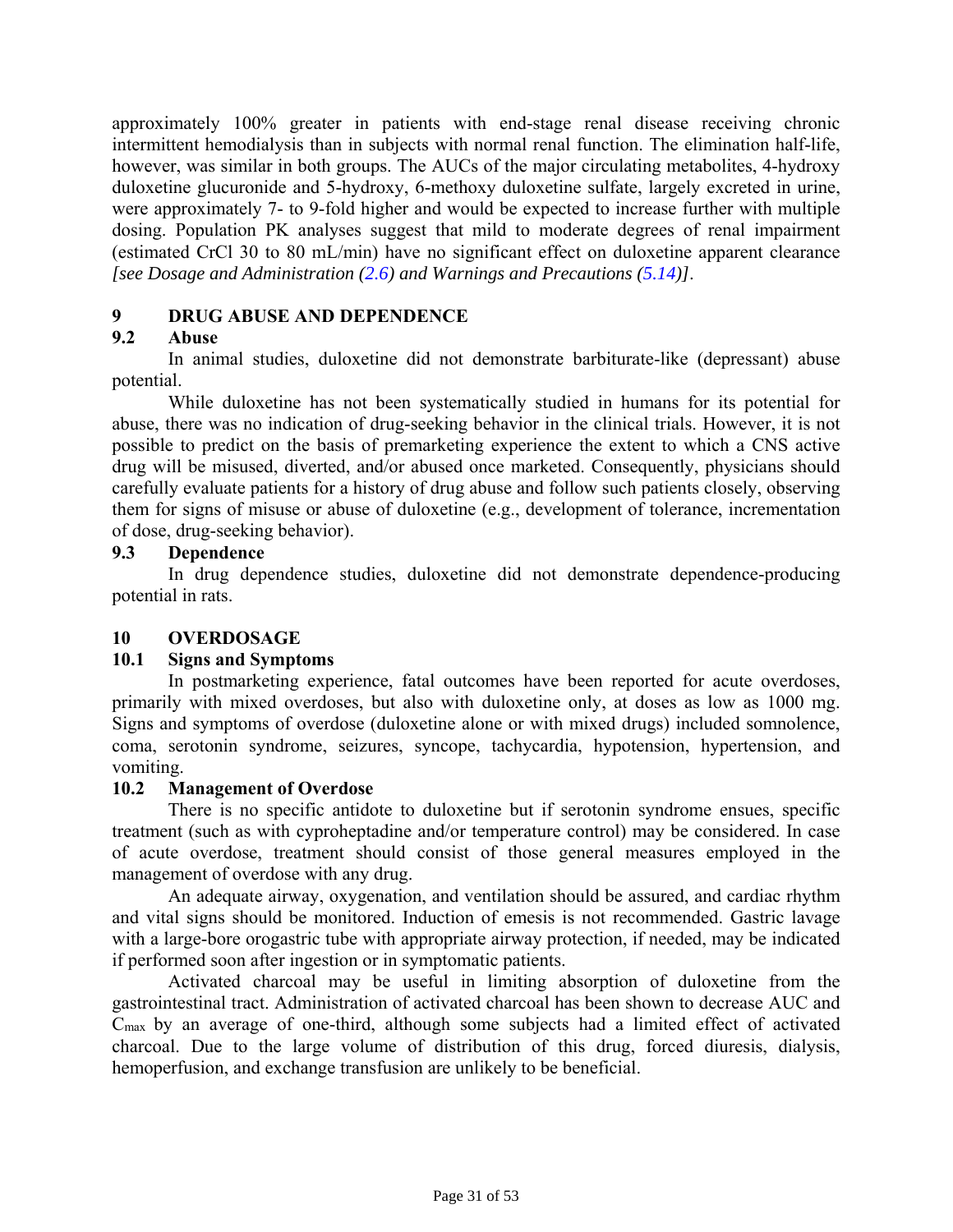In managing overdose, the possibility of multiple drug involvement should be considered. A specific caution involves patients who are taking or have recently taken duloxetine and might ingest excessive quantities of a TCA. In such a case, decreased clearance of the parent tricyclic and/or its active metabolite may increase the possibility of clinically significant sequelae and extend the time needed for close medical observation *[see Warnings and Precautions [\(5.4\)](#page-11-1) and Drug Interactions [\(7](#page-25-0))]*. The physician should consider contacting a poison control center (1-800-222-1222 or www.poison.org) for additional information on the treatment of any overdose. Telephone numbers for certified poison control centers are listed in the *Physicians' Desk Reference* (PDR).

#### <span id="page-31-2"></span><span id="page-31-0"></span>**11 DESCRIPTION**

Duloxetine hydrochloride USP is a selective serotonin and norepinephrine reuptake inhibitor (SSNRI) for oral administration. Its chemical designation is (+)-(*S*)-*N*-methyl-γ-(1 naphthyloxy)-2-thiophenepropylamine hydrochloride. The molecular formula is C18H19NOS•HCl, which corresponds to a molecular weight of 333.88. The structural formula is:



Duloxetine hydrochloride USP is a white to brownish-white solid, which is slightly soluble in water.

<span id="page-31-3"></span><span id="page-31-1"></span>Each capsule contains enteric-coated pellets of 22.4, 33.7, 44.9 or 67.3 mg of duloxetine hydrochloride USP equivalent to 20, 30, 40, or 60 mg of duloxetine, respectively. These entericcoated pellets are designed to prevent degradation of the drug in the acidic environment of the stomach. Inactive ingredients include sugar spheres, hypromellose, sucrose, talc, methacrylic acid copolymer dispersion, and triethyl citrate.

The capsule shell contains gelatin, FD&C Red No. 3 (40 mg), FD&C Blue No. 1 (40 mg), FD&C Blue No. 2 (20 mg, 30 mg, 60 mg), titanium dioxide, and sodium lauryl sulfate.

For 20 mg, 30 mg, 40 mg (body  $\&$  cap) and 60 mg (body only) strengths, imprinting black ink contains shellac, dehydrated alcohol, isopropyl alcohol, butyl alcohol, propylene glycol, strong ammonia solution, black iron oxide, potassium hydroxide and purified water.

For 60 mg (cap only) strength, imprinting white ink contains shellac, dehydrated alcohol, isopropyl alcohol, butyl alcohol, propylene glycol, strong ammonia solution, purified water, potassium hydroxide, and titanium dioxide.

USP Assay & Organic Impurities test pending.

#### **12 CLINICAL PHARMACOLOGY**

#### **12.1 Mechanism of Action**

Although the exact mechanisms of the antidepressant, central pain inhibitory and anxiolytic actions of duloxetine in humans are unknown, these actions are believed to be related to its potentiation of serotonergic and noradrenergic activity in the CNS.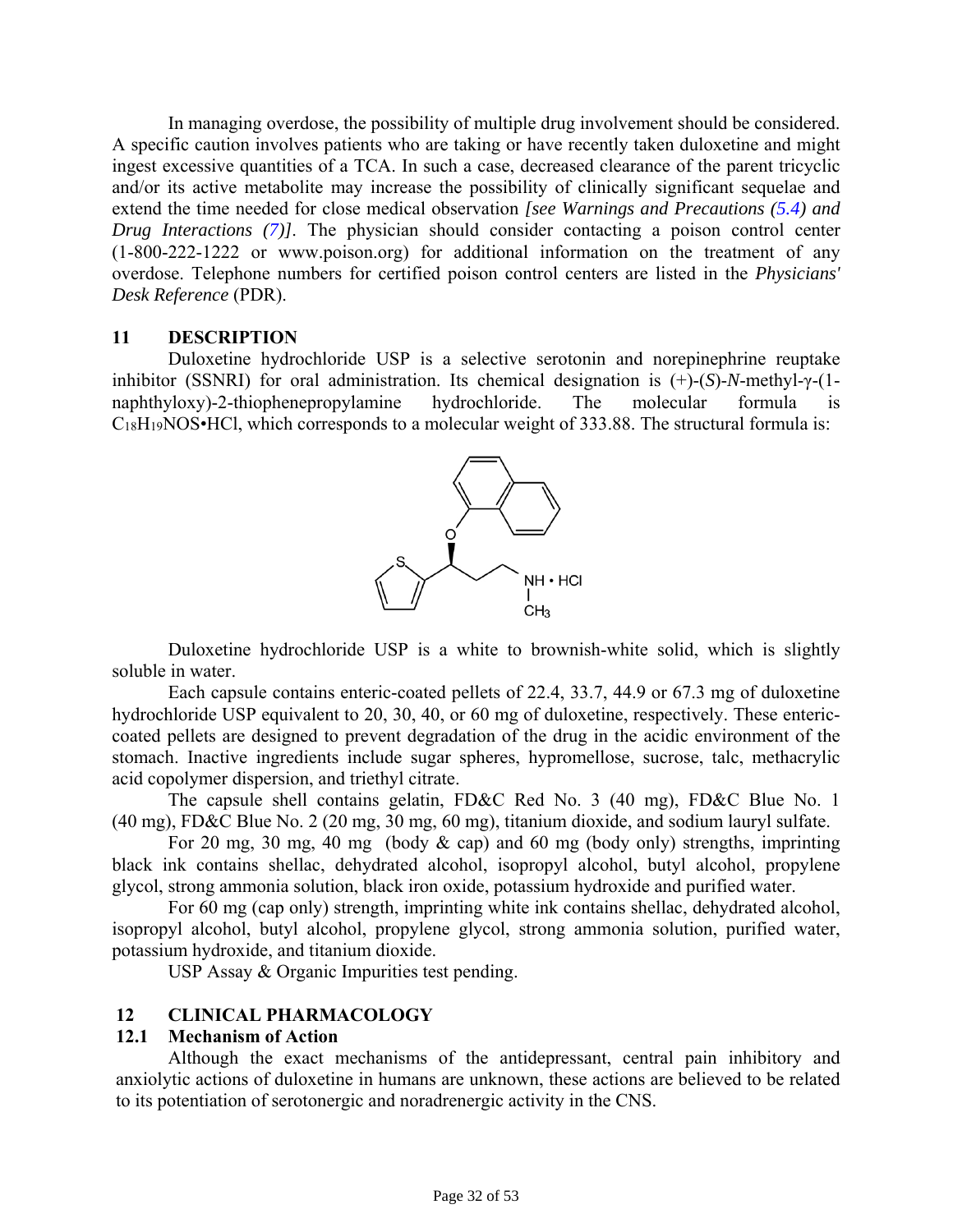### <span id="page-32-2"></span><span id="page-32-0"></span>**12.2 Pharmacodynamics**

Preclinical studies have shown that duloxetine is a potent inhibitor of neuronal serotonin and norepinephrine reuptake and a less potent inhibitor of dopamine reuptake. Duloxetine has no significant affinity for dopaminergic, adrenergic, cholinergic, histaminergic, opioid, glutamate, and GABA receptors *in vitro*. Duloxetine does not inhibit monoamine oxidase (MAO).

Duloxetine is in a class of drugs known to affect urethral resistance. If symptoms of urinary hesitation develop during treatment with duloxetine, consideration should be given to the possibility that they might be drug-related.

#### <span id="page-32-3"></span><span id="page-32-1"></span>**12.3 Pharmacokinetics**

Duloxetine has an elimination half-life of about 12 hours (range 8 to 17 hours) and its pharmacokinetics are dose proportional over the therapeutic range. Steady-state plasma concentrations are typically achieved after 3 days of dosing. Elimination of duloxetine is mainly through hepatic metabolism involving two P450 isozymes, CYP1A2 and CYP2D6.

Absorption and Distribution — Orally administered duloxetine hydrochloride is well absorbed. There is a median 2 hour lag until absorption begins  $(T<sub>lag</sub>)$ , with maximal plasma concentrations (Cmax) of duloxetine occurring 6 hours post dose. Food does not affect the Cmax of duloxetine, but delays the time to reach peak concentration from 6 to 10 hours and it marginally decreases the extent of absorption (AUC) by about 10%. There is a 3 hour lag in absorption and a one-third increase in apparent clearance of duloxetine after an evening dose as compared to a morning dose.

The apparent volume of distribution averages about 1640 L. Duloxetine is highly bound ( $>90\%$ ) to proteins in human plasma, binding primarily to albumin and  $\alpha_1$ -acid glycoprotein. The interaction between duloxetine and other highly protein bound drugs has not been fully evaluated. Plasma protein binding of duloxetine is not affected by renal or hepatic impairment.

Metabolism and Elimination — Biotransformation and disposition of duloxetine in humans have been determined following oral administration of <sup>14</sup>C-labeled duloxetine. Duloxetine comprises about 3% of the total radiolabeled material in the plasma, indicating that it undergoes extensive metabolism to numerous metabolites. The major biotransformation pathways for duloxetine involve oxidation of the naphthyl ring followed by conjugation and further oxidation. Both CYP1A2 and CYP2D6 catalyze the oxidation of the naphthyl ring *in vitro*. Metabolites found in plasma include 4-hydroxy duloxetine glucuronide and 5-hydroxy, 6 methoxy duloxetine sulfate. Many additional metabolites have been identified in urine, some representing only minor pathways of elimination. Only trace (<1% of the dose) amounts of unchanged duloxetine are present in the urine. Most (about 70%) of the duloxetine dose appears in the urine as metabolites of duloxetine; about 20% is excreted in the feces. Duloxetine undergoes extensive metabolism, but the major circulating metabolites have not been shown to contribute significantly to the pharmacologic activity of duloxetine.

Children and Adolescents (ages 7 to 17 years) - Duloxetine steady-state plasma concentration was comparable in children (7 to 12 years of age), adolescents (13 to 17 years of age) and adults. The average steady-state duloxetine concentration was approximately 30% lower in the pediatric population (children and adolescents) relative to the adults. The modelpredicted duloxetine steady state plasma concentrations in children and adolescents were mostly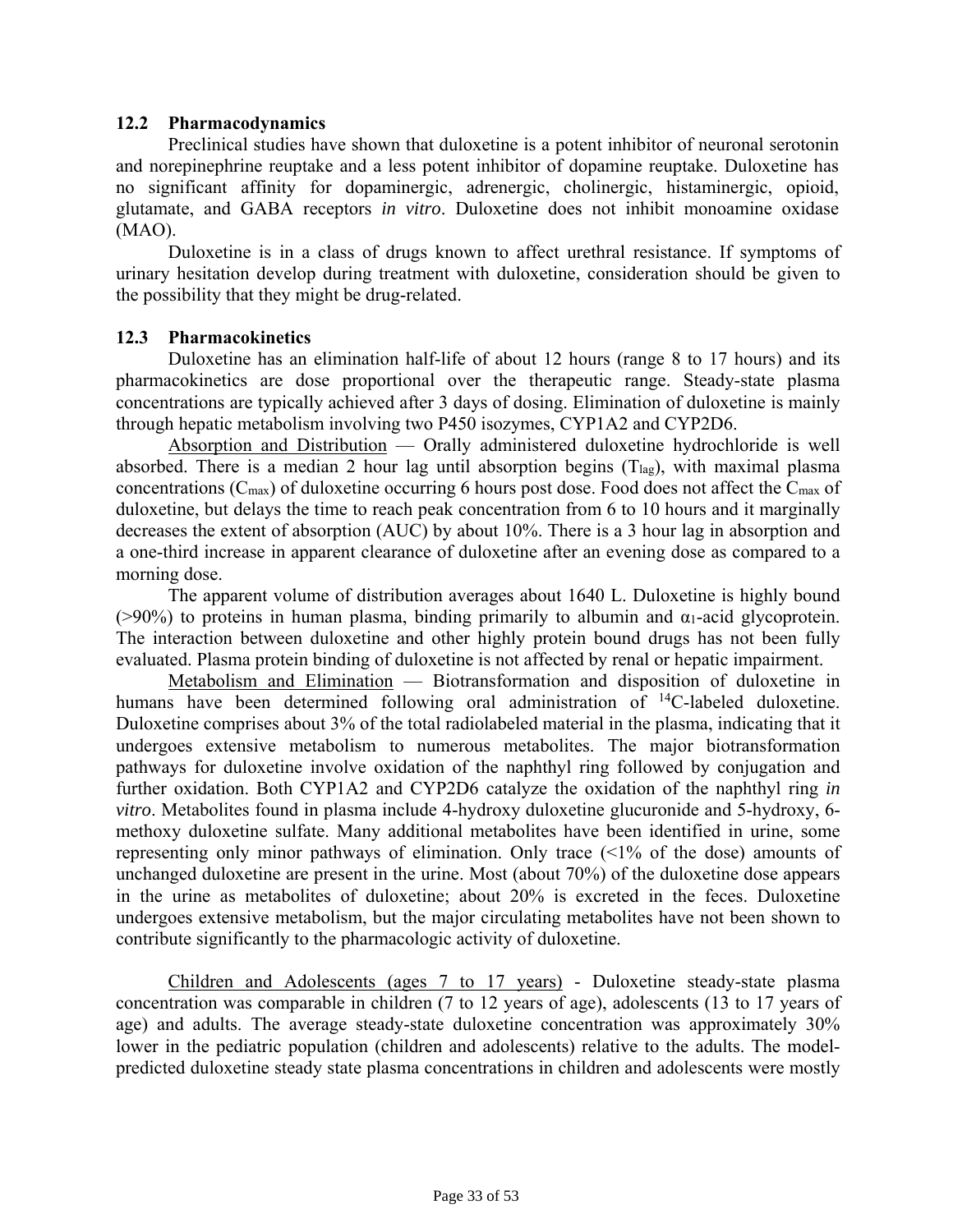within the concentration range observed in adult patients and did not exceed the concentration range in adults.

# <span id="page-33-3"></span><span id="page-33-0"></span>**13 NONCLINICAL TOXICOLOGY**

# **13.1 Carcinogenesis, Mutagenesis, Impairment of Fertility**

Carcinogenesis — Duloxetine was administered in the diet to mice and rats for 2 years.

In female mice receiving duloxetine at 140 mg/kg/day (6 times the maximum recommended human dose (MRHD) of 120 mg/day on a mg/m2 basis), there was an increased incidence of hepatocellular adenomas and carcinomas. The no-effect dose was 50 mg/kg/day (2 times the MRHD). Tumor incidence was not increased in male mice receiving duloxetine at doses up to 100 mg/kg/day (4 times the MRHD).

In rats, dietary doses of duloxetine up to 27 mg/kg/day in females (2 times the MRHD) and up to 36 mg/kg/day in males (3 times the MRHD) did not increase the incidence of tumors.

Mutagenesis — Duloxetine was not mutagenic in the *in vitro* bacterial reverse mutation assay (Ames test) and was not clastogenic in an *in vivo* chromosomal aberration test in mouse bone marrow cells. Additionally, duloxetine was not genotoxic in an *in vitro* mammalian forward gene mutation assay in mouse lymphoma cells or in an *in vitro* unscheduled DNA synthesis (UDS) assay in primary rat hepatocytes, and did not induce sister chromatid exchange in Chinese hamster bone marrow *in vivo*.

<span id="page-33-4"></span><span id="page-33-1"></span>Impairment of Fertility — Duloxetine administered orally to either male or female rats prior to and throughout mating at doses up to 45 mg/kg/day (4 times the MRHD) did not alter mating or fertility.

### **14 CLINICAL STUDIES**

<span id="page-33-5"></span><span id="page-33-2"></span>The efficacy of duloxetine has been established in the following adequate and well-controlled trials:

- Major Depressive Disorder (MDD): 4 short-term and 1 maintenance trial in adults *[see Clinical Studies [\(14.1](#page-33-2))]*.
- Generalized Anxiety Disorder (GAD): 3 short-term trials in adults, 1 maintenance trial in adults, and 1 short-term trial in children and adolescents *[see Clinical Studies ([14.2\)](#page-35-0)]*.
- Diabetic Peripheral Neuropathic Pain (DPNP): Two 12-week trials in adults *[see Clinical Studies ([14.3\)](#page-37-0)]*.
- Chronic Musculoskeletal Pain: Two 12- to 13-week trials in adult patients with chronic low back pain (CLBP) and one 13-week trial in adult patients with chronic pain due to osteoarthritis *[see Clinical Studies [\(14.5\)\]](#page-38-0)*.

#### **14.1 Major Depressive Disorder**

The efficacy of duloxetine as a treatment for depression was established in 4 randomized, double-blind, placebo-controlled, fixed-dose studies in adult outpatients (18 to 83 years) meeting DSM-IV criteria for major depression. In 2 studies, patients were randomized to duloxetine 60 mg once daily (N=123 and N=128, respectively) or placebo (N=122 and N=139, respectively) for 9 weeks; in the third study, patients were randomized to duloxetine 20 or 40 mg twice daily  $(N=86$  and N=91, respectively) or placebo  $(N=89)$  for 8 weeks; in the fourth study, patients were randomized to duloxetine 40 or 60 mg twice daily ( $N=95$  and  $N=93$ , respectively) or placebo (N=93) for 8 weeks. There is no evidence that doses greater than 60 mg/day confer additional benefits.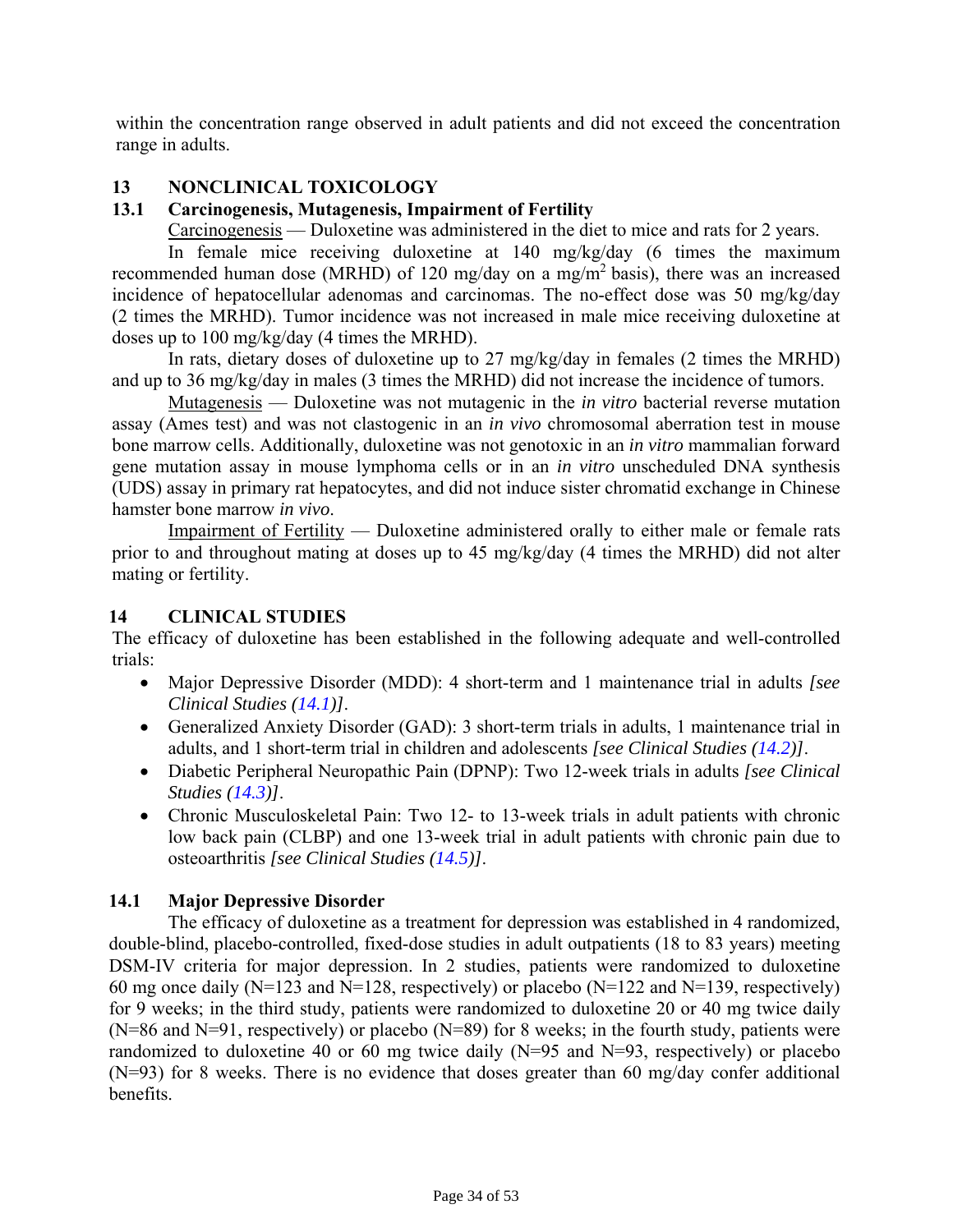In all 4 studies, duloxetine demonstrated superiority over placebo as measured by improvement in the 17-item Hamilton Depression Rating Scale (HAMD-17) total score. (Studies 1-4 in Table 7).

In all of these clinical studies, analyses of the relationship between treatment outcome and age, gender, and race did not suggest any differential responsiveness on the basis of these patient characteristics.

|                               |                                     | <b>Primary Efficacy Measure: HAMD-17</b> |                                                              |                                                                                               |  |
|-------------------------------|-------------------------------------|------------------------------------------|--------------------------------------------------------------|-----------------------------------------------------------------------------------------------|--|
| <b>Study</b><br><b>Number</b> | <b>Treatment Group</b>              | Mean<br><b>Baseline Score</b><br>(SD)    | <b>LS Mean</b><br><b>Change from</b><br><b>Baseline (SE)</b> | <b>Placebo-</b><br><b>Subtracted</b><br><b>Difference</b> <sup>a</sup><br>$(95\% \text{ CI})$ |  |
| Study 1                       | Duloxetine $(60 \text{ mg/day})^6$  | 21.5(4.10)                               | $-10.9(0.70)$                                                | $-4.9(-6.8, -2.9)$                                                                            |  |
|                               | Placebo                             | 21.1(3.71)                               | $-6.1(0.69)$                                                 |                                                                                               |  |
| Study 2                       | Duloxetine $(60 \text{ mg/day})^6$  | 20.3(3.32)                               | $-10.5(0.71)$                                                | $-2.2$ ( $-4.0, -0.3$ )                                                                       |  |
|                               | Placebo                             | 20.5(3.42)                               | $-8.3(0.67)$                                                 |                                                                                               |  |
| Study 3                       | Duloxetine $(20 \text{ mg BID})^b$  | 18.6(5.85)                               | $-7.4(0.80)$                                                 | $-2.4(-4.7, -0.2)$                                                                            |  |
|                               | Duloxetine $(40 \text{ mg BID})^b$  | 18.1(4.52)                               | $-8.6(0.81)$                                                 | $-3.6(-5.9, -1.4)$                                                                            |  |
|                               | Placebo                             | 17.2(5.11)                               | $-5.0(0.81)$                                                 |                                                                                               |  |
| Study 4                       | Duloxetine $(40 \text{ mg } BID)^b$ | 19.9(3.54)                               | $-11.0(0.49)$                                                | $-2.2$ ( $-3.6, -0.9$ )                                                                       |  |
|                               | Duloxetine $(60 \text{ mg BID})^b$  | 20.2(3.41)                               | $-12.1(0.49)$                                                | $-3.3$ $(-4.7, -1.9)$                                                                         |  |
|                               | Placebo                             | 19.9 (3.58)                              | $-8.8(0.50)$                                                 |                                                                                               |  |

**Table 7: Summary of the Primary Efficacy Results for Studies in Major Depressive Disorder** 

SD: standard deviation; SE: standard error; LS Mean: least-squares mean; CI: confidence interval, not adjusted for multiplicity in trials where multiple dose groups were included.

Difference (drug minus placebo) in least-squares mean change from baseline.

<sup>b</sup> Doses statistically significantly superior to placebo.

In another study, 533 patients meeting DSM-IV criteria for MDD received duloxetine 60 mg once daily during an initial 12-week open-label treatment phase. Two hundred and seventy-eight patients who responded to open label treatment (defined as meeting the following criteria at weeks 10 and 12: a HAMD-17 total score  $\leq$ 9, Clinical Global Impressions of Severity  $(CGI-S) \leq 2$ , and not meeting the DSM-IV criteria for MDD) were randomly assigned to continuation of duloxetine at the same dose  $(N=136)$  or to placebo  $(N=142)$  for 6 months. Patients on duloxetine experienced a statistically significantly longer time to relapse of depression than did patients on placebo (Study 5 in Figure 1). Relapse was defined as an increase in the CGI-S score of >2 points compared with that obtained at week 12, as well as meeting the DSM-IV criteria for MDD at 2 consecutive visits at least 2 weeks apart, where the 2-week temporal criterion had to be satisfied at only the second visit. The effectiveness of duloxetine in hospitalized patients with major depressive disorder has not been studied.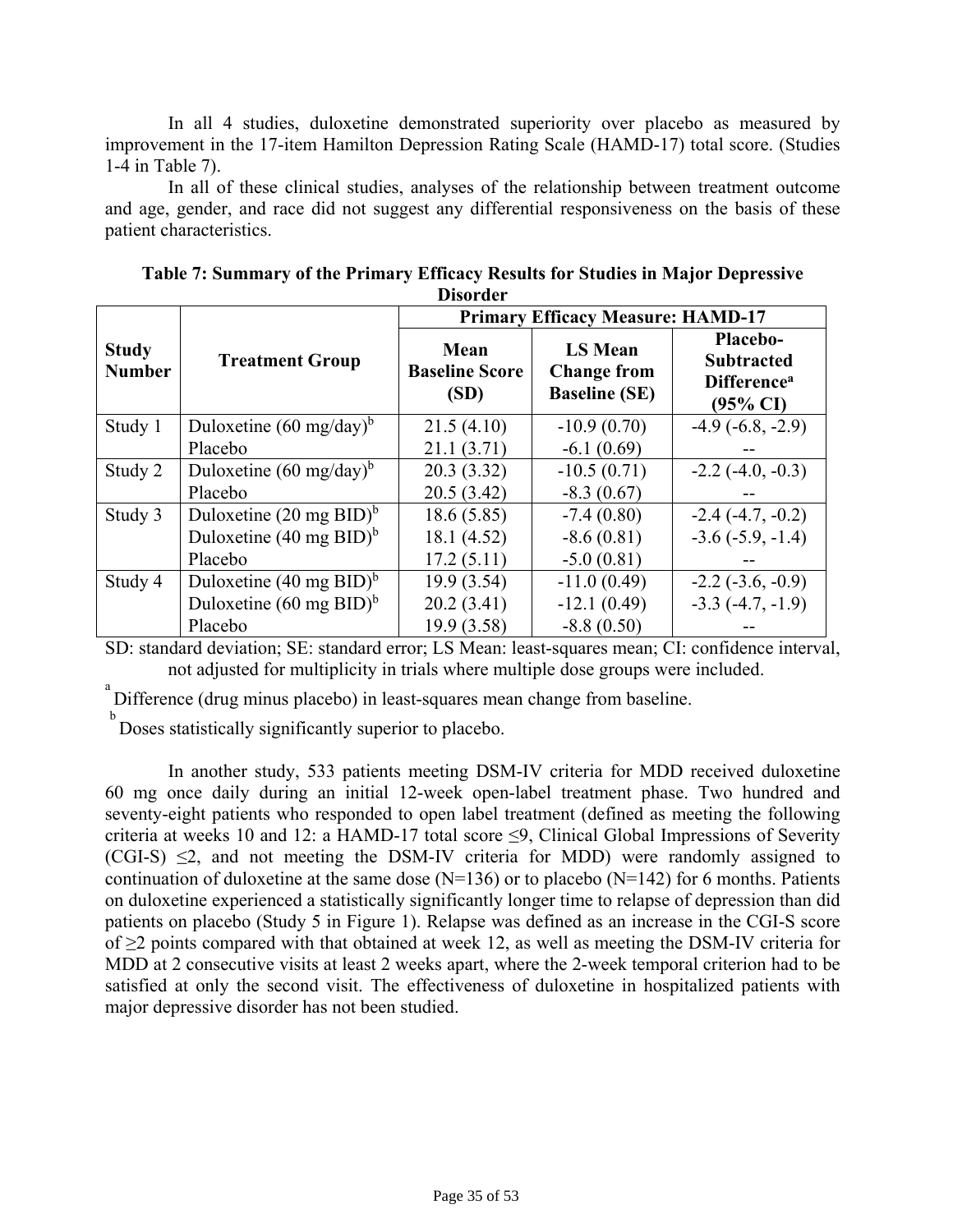#### **Figure 1: Kaplan-Meier Estimation of Cumulative Proportion of Patients with Relapse (MDD Study 5)**



#### <span id="page-35-1"></span><span id="page-35-0"></span>**14.2 Generalized Anxiety Disorder**

The efficacy of duloxetine in the treatment of generalized anxiety disorder (GAD) was established in 1 fixed-dose randomized, double-blind, placebo-controlled trial and 2 flexible-dose randomized, double-blind, placebo-controlled trials in adult outpatients between 18 and 83 years of age meeting the DSM-IV criteria for GAD.

In 1 flexible-dose study and in the fixed-dose study, the starting dose was 60 mg once daily where down titration to 30 mg once daily was allowed for tolerability reasons before increasing it to 60 mg once daily. Fifteen percent of patients were down titrated. One flexibledose study had a starting dose of 30 mg once daily for 1 week before increasing it to 60 mg once daily.

The 2 flexible-dose studies involved dose titration with duloxetine doses ranging from 60 mg once daily to 120 mg once daily ( $N=168$  and  $N=162$ ) compared to placebo ( $N=159$  and N=161) over a 10-week treatment period. The mean dose for completers at endpoint in the flexible-dose studies was 104.75 mg/day. The fixed-dose study evaluated duloxetine doses of 60 mg once daily (N=168) and 120 mg once daily (N=170) compared to placebo (N=175) over a 9-week treatment period. While a 120 mg/day dose was shown to be effective, there is no evidence that doses greater than 60 mg/day confer additional benefit.

In all 3 studies, duloxetine demonstrated superiority over placebo as measured by greater improvement in the Hamilton Anxiety Scale (HAM-A) total score (Studies 1-3 in Table 8) and by the Sheehan Disability Scale (SDS) global functional impairment score. The SDS is a composite measurement of the extent emotional symptoms disrupt patient functioning in 3 life domains: work/school, social life/leisure activities, and family life/home responsibilities.

In another study, 887 patients meeting DSM-IV-TR criteria for GAD received duloxetine 60 mg to 120 mg once daily during an initial 26-week open-label treatment phase. Four hundred and twenty-nine patients who responded to open-label treatment (defined as meeting the following criteria at weeks 24 and 26: a decrease from baseline HAM-A total score by at least 50% to a score no higher than 11, and a Clinical Global Impressions of Improvement [CGI-Improvement] score of 1 or 2) were randomly assigned to continuation of duloxetine at the same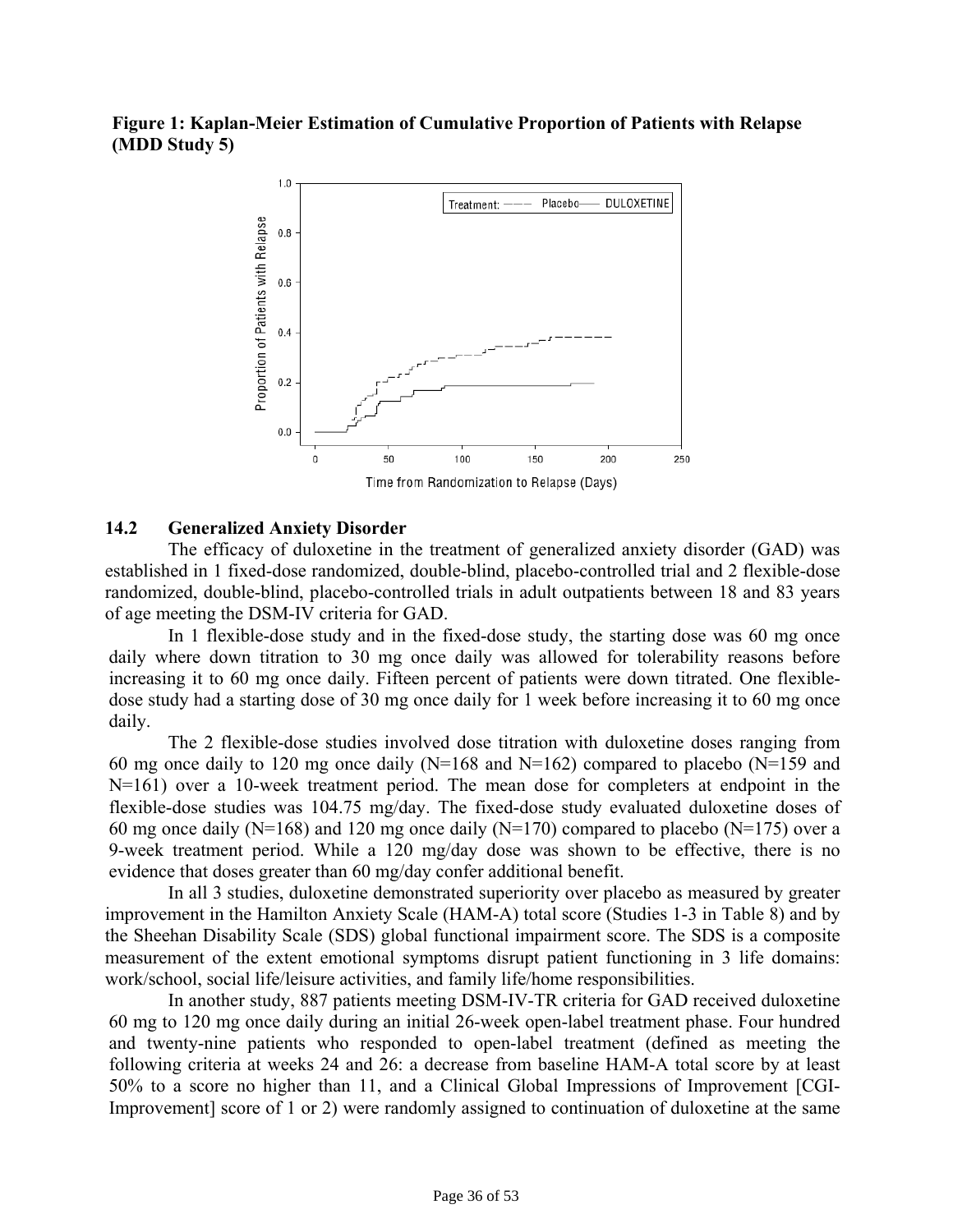dose ( $N=216$ ) or to placebo ( $N=213$ ) and were observed for relapse. Of the patients randomized, 73% had been in a responder status for at least 10 weeks. Relapse was defined as an increase in CGI-Severity score at least 2 points to a score  $\geq$ 4 and a MINI (Mini-International Neuropsychiatric Interview) diagnosis of GAD (excluding duration), or discontinuation due to lack of efficacy. Patients taking duloxetine experienced a statistically significantly longer time to relapse of GAD than did patients taking placebo (Study 4 in Figure 2).

Subgroup analyses did not indicate that there were any differences in treatment outcomes as a function of age or gender.

The efficacy of duloxetine in the treatment of patients ≥65 years of age with generalized anxiety disorder was established in one 10-week flexible-dose, randomized, double-blind, placebo-controlled trial in adults ≥65 years of age meeting the DSM-IV criteria for GAD. In this study, the starting dose was 30 mg once daily for 2 weeks before further dose increases in 30 mg increments at treatment weeks 2, 4, and 7 up to 120 mg once daily were allowed based on investigator judgment of clinical response and tolerability. The mean dose for patients completing the 10-week acute treatment phase was 50.95 mg. Patients treated with duloxetine (N=151) demonstrated significantly greater improvement compared with placebo (N=140) on mean change from baseline to endpoint as measured by the Hamilton Anxiety Rating Scale total score (Study 5 in Table 8).

The efficacy of duloxetine in the treatment of pediatric patients 7 to 17 years of age with generalized anxiety disorder (GAD) was established in 1 flexible-dose randomized, double-blind, placebo-controlled trial in pediatric outpatients with GAD (based on DSM-IV criteria).

In this study, the starting dose was 30 mg once daily for 2 weeks. Further dose increases in 30 mg increments up to 120 mg once daily were allowed based on investigator judgment of clinical response and tolerability. The mean dose for patients completing the 10-week treatment phase was 57.6 mg/day. In this study, duloxetine (N=135) demonstrated superiority over placebo (N=137) from baseline to endpoint as measured by greater improvement in the Pediatric Anxiety Rating Scale (PARS) for GAD severity score (Study 6 in Table 8).

| <b>Study</b>         | <b>Treatment Group</b>                    | <b>Primary Efficacy Measure</b>       |                                                              |                                                                                               |
|----------------------|-------------------------------------------|---------------------------------------|--------------------------------------------------------------|-----------------------------------------------------------------------------------------------|
| <b>Number</b>        |                                           | Mean<br><b>Baseline</b><br>Score (SD) | <b>LS Mean</b><br><b>Change from</b><br><b>Baseline (SE)</b> | <b>Placebo-</b><br><b>Subtracted</b><br><b>Difference</b> <sup>a</sup><br>$(95\% \text{ CI})$ |
| Study 1<br>$(HAM-A)$ | Duloxetine<br>$(60 \text{ mg/day})^b$     | 25.1(7.18)                            | $-12.8(0.68)$                                                | $-4.4$ $(-6.2, -2.5)$                                                                         |
|                      | Duloxetine<br>$(120 \text{ mg/day})^b$    | 25.1(7.24)                            | $-12.5(0.67)$                                                | $-4.1$ $(-5.9, -2.3)$                                                                         |
|                      | Placebo                                   | 25.8 (7.66)                           | $-8.4(0.67)$                                                 | --                                                                                            |
| Study 2<br>$(HAM-A)$ | Duloxetine<br>$(60-120 \text{ mg/day})^b$ | 22.5(7.44)                            | $-8.1(0.70)$                                                 | $-2.2$ $(-4.2, -0.3)$                                                                         |
|                      | Placebo                                   | 23.5(7.91)                            | $-5.9(0.70)$                                                 | --                                                                                            |
| Study 3<br>$(HAM-A)$ | Duloxetine<br>$(60-120 \text{ mg/day})^b$ | 25.8(5.66)                            | $-11.8(0.69)$                                                | $-2.6$ $(-4.5, -0.7)$                                                                         |
|                      | Placebo                                   | 25.0(5.82)                            | $-9.2(0.67)$                                                 |                                                                                               |

#### **Table 8: Summary of the Primary Efficacy Results for Studies in General Anxiety Disorder**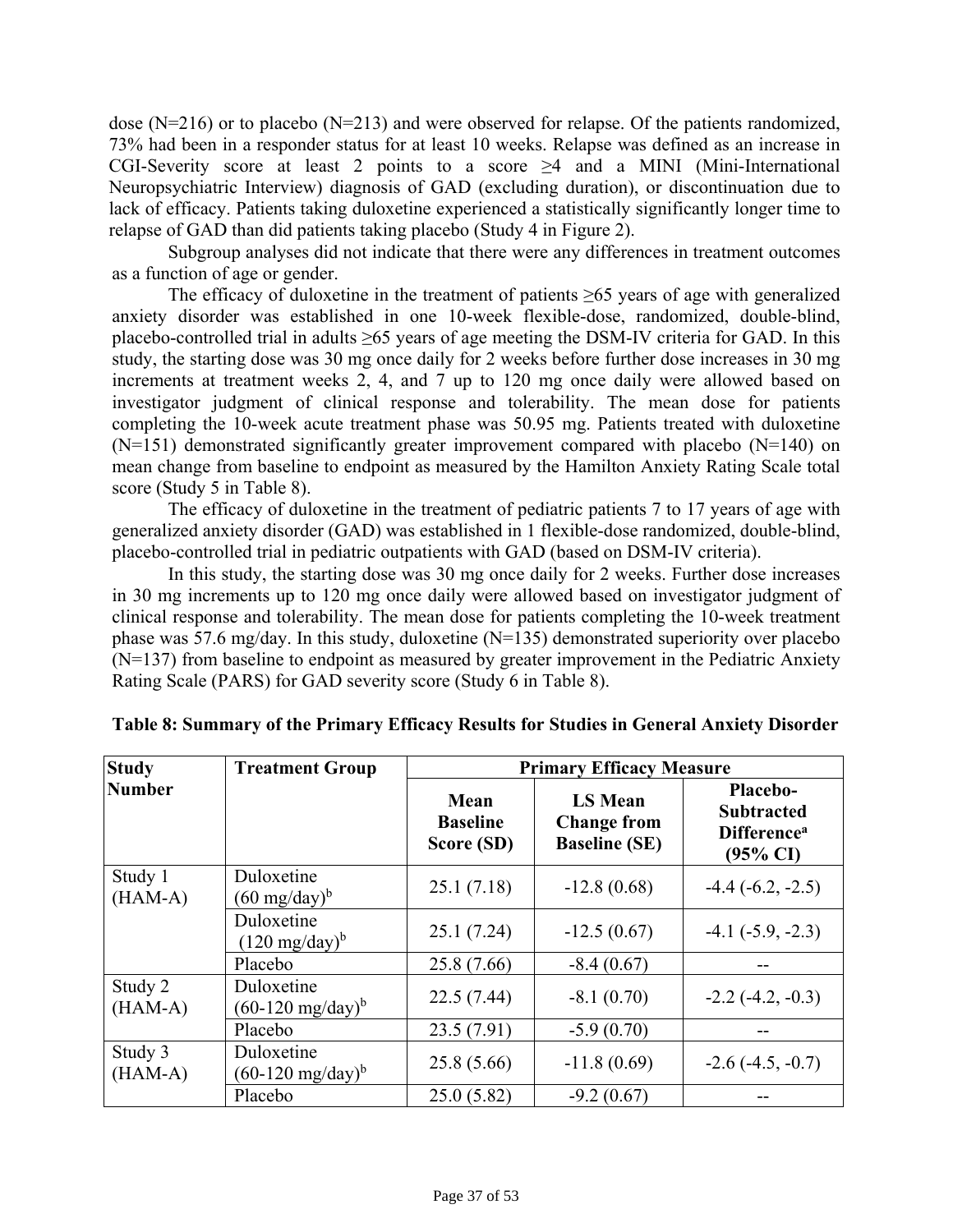| Study 5<br>(Elderly)   | Duloxetine<br>$(60-120 \text{ mg/day})^b$ | 24.6(6.21) | $-15.9(0.63)$ | $-4.2$ ( $-5.9$ , $-2.5$ ) |
|------------------------|-------------------------------------------|------------|---------------|----------------------------|
| $(HAM-A)$              | Placebo                                   | 24.5(7.05) | $-11.7(0.67)$ | $- -$                      |
| Study 6<br>(Pediatric) | Duloxetine<br>$(30-120 \text{ mg/day})^b$ | 17.5(1.98) | $-9.7(0.50)$  | $-2.7(-4.0, -1.3)$         |
| (PARS for<br>GAD)      | Placebo                                   | 17.4(2.24) | $-7.1(0.50)$  | $- -$                      |

SD: standard deviation; SE: standard error; LS Mean: least-squares mean; CI: confidence interval, not adjusted for multiplicity in trials where multiple dose groups were included.

<sup>a</sup> Difference (drug minus placebo) in least squares mean change from baseline.

b Dose statistically significantly superior to placebo.

#### **Figure 2: Kaplan-Meier Estimation of Cumulative Proportion of Patients with Relapse (GAD Study 4)**



#### <span id="page-37-1"></span><span id="page-37-0"></span>**14.3 Diabetic Peripheral Neuropathic Pain**

The efficacy of duloxetine for the management of neuropathic pain associated with diabetic peripheral neuropathy was established in 2 randomized, 12-week, double-blind, placebocontrolled, fixed-dose studies in adult patients having diabetic peripheral neuropathic pain for at least 6 months. Study DPNP-1 and Study DPNP-2 enrolled a total of 791 patients of whom 592 (75%) completed the studies. Patients enrolled had Type I or II diabetes mellitus with a diagnosis of painful distal symmetrical sensorimotor polyneuropathy for at least 6 months. The patients had a baseline pain score of  $\geq 4$  on an 11-point scale ranging from 0 (no pain) to 10 (worst possible pain). Patients were permitted up to 4 g of acetaminophen per day as needed for pain, in addition to duloxetine. Patients recorded their pain daily in a diary.

Both studies compared duloxetine 60 mg once daily or 60 mg twice daily with placebo. DPNP-1 additionally compared duloxetine 20 mg with placebo. A total of 457 patients (342 duloxetine, 115 placebo) were enrolled in DPNP-1 and a total of 334 patients (226 duloxetine, 108 placebo) were enrolled in DPNP-2. Treatment with duloxetine 60 mg one or two times a day statistically significantly improved the endpoint mean pain scores from baseline and increased the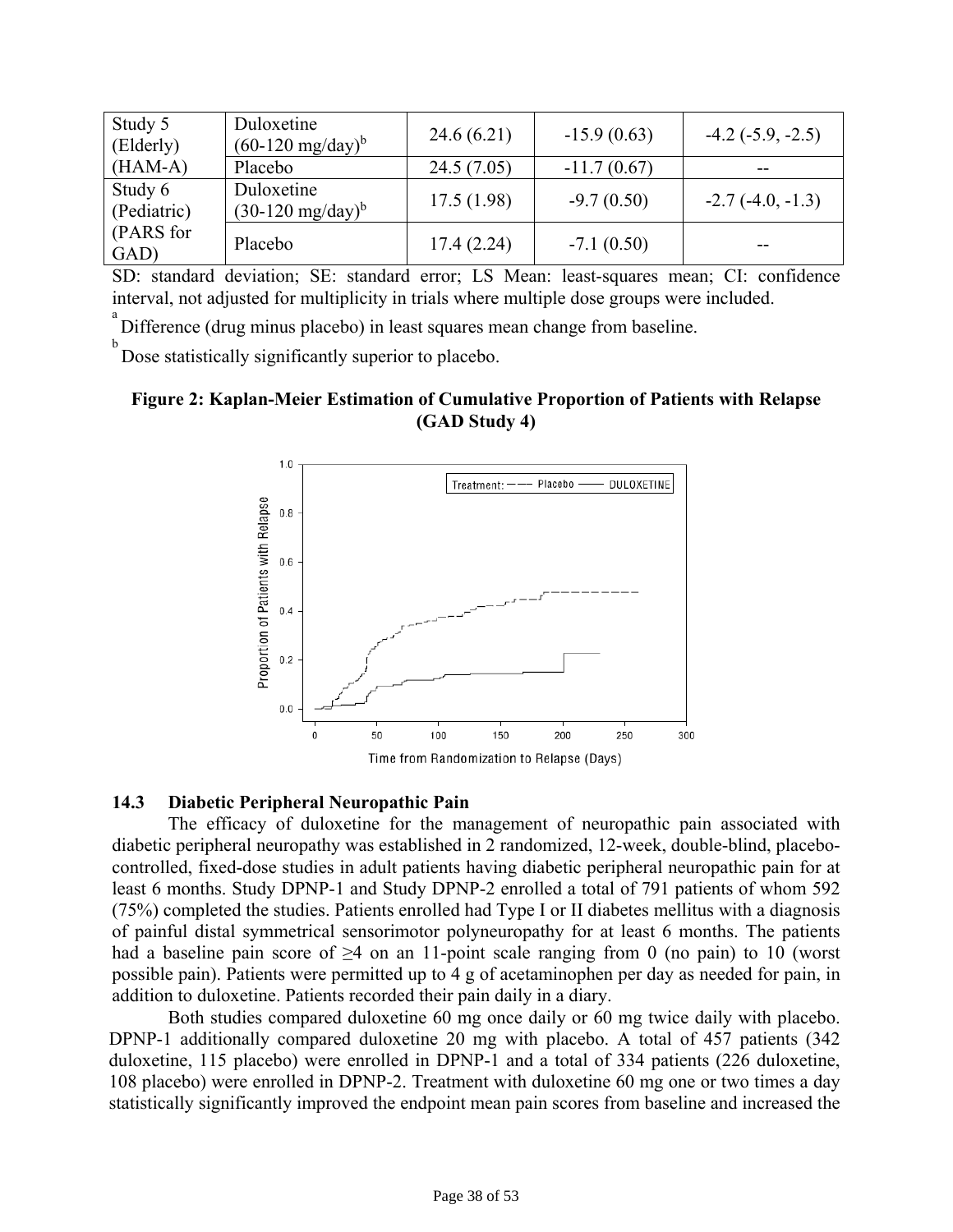proportion of patients with at least a 50% reduction in pain scores from baseline. For various degrees of improvement in pain from baseline to study endpoint, Figures 3 and 4 show the fraction of patients achieving that degree of improvement. The figures are cumulative, so that patients whose change from baseline is, for example, 50%, are also included at every level of improvement below 50%. Patients who did not complete the study were assigned 0% improvement. Some patients experienced a decrease in pain as early as week 1, which persisted throughout the study.



<span id="page-38-1"></span><span id="page-38-0"></span>**Figure 3: Percentage of Patients Achieving Various Levels of Pain Relief as Measured by 24-Hour Average Pain Severity - DPNP-1** 



**Figure 4: Percentage of Patients Achieving Various Levels of Pain Relief as Measured by 24-Hour Average Pain Severity - DPNP-2** 

#### **14.5 Chronic Musculoskeletal Pain**

Duloxetine delayed-release capsules are indicated for the management of chronic musculoskeletal pain. This has been established in studies in patients with chronic low back pain and chronic pain due to osteoarthritis.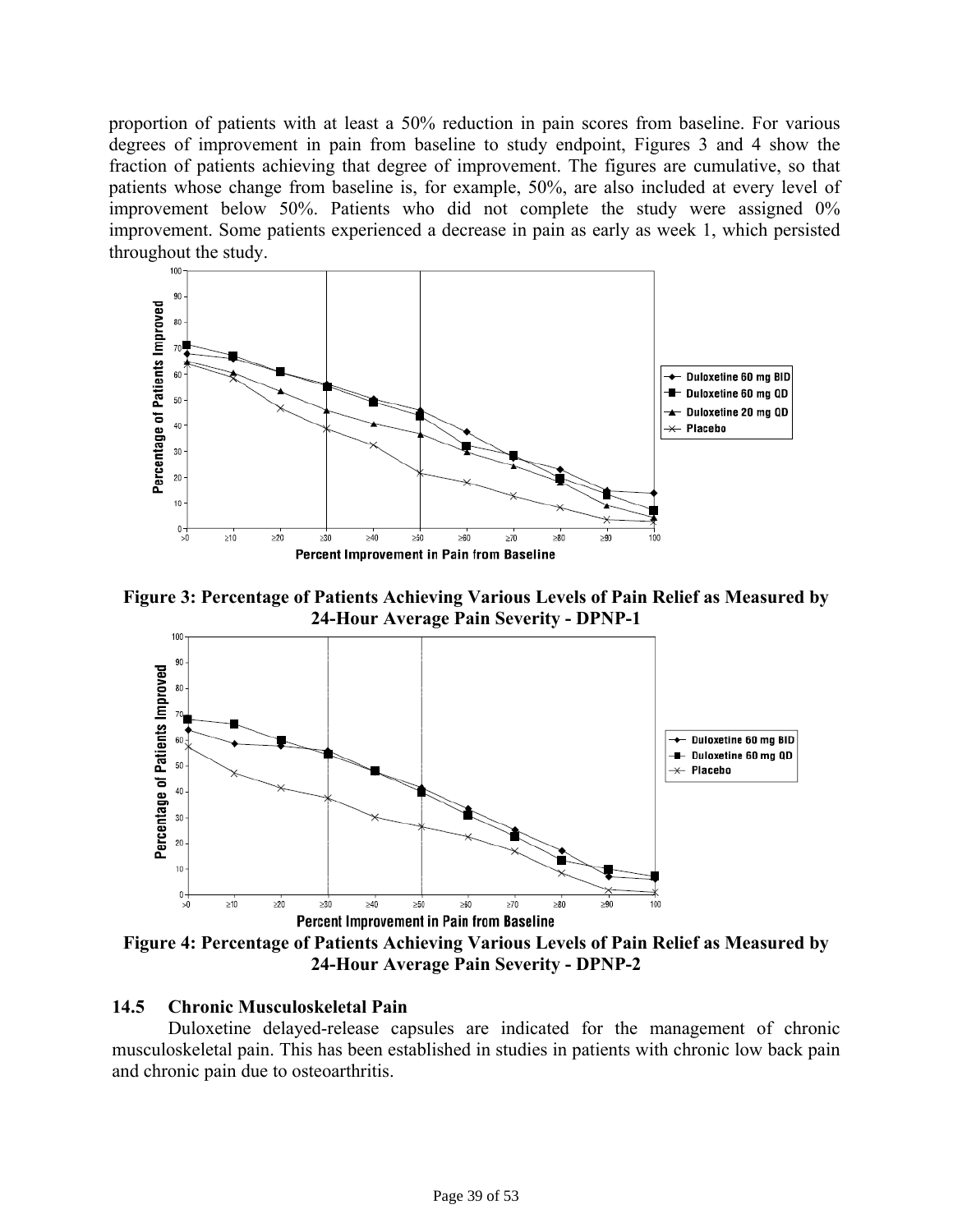Studies in Chronic Low Back Pain

The efficacy of duloxetine delayed-release capsules in chronic low back pain (CLBP) was assessed in two double-blind, placebo-controlled, randomized clinical trials of 13-weeks duration (Study CLBP-1 and Study CLBP-2), and one of 12-weeks duration (CLBP- 3). CLBP-1 and CLBP-3 demonstrated efficacy of duloxetine delayed-release capsules in the treatment of chronic low back pain. Patients in all studies had no signs of radiculopathy or spinal stenosis.

*Study CLBP-1*: Two hundred thirty-six adult patients (N=115 on duloxetine delayedrelease capsules, N=121 on placebo) enrolled and 182 (77%) completed 13-week treatment phase. After 7 weeks of treatment, duloxetine delayed-release capsules patients with less than 30% reduction in average daily pain and who were able to tolerate duloxetine 60 mg once daily had their dose of duloxetine delayed-release capsules, in a double-blinded fashion, increased to 120 mg once daily for the remainder of the study. Patients had a mean baseline pain rating of 6 on a numerical rating scale ranging from 0 (no pain) to 10 (worst possible pain). After 13 weeks of treatment, patients taking duloxetine delayed-release capsules 60 to 120 mg daily had a significantly greater pain reduction compared to placebo. Randomization was stratified by the patients' baseline NSAIDs-use status. Subgroup analyses did not indicate that there were differences in treatment outcomes as a function of NSAIDs use.

*Study CLBP-2*: Four hundred and four patients were randomized to receive fixed doses of duloxetine delayed-release capsules daily or a matching placebo (N=59 on duloxetine delayedrelease capsules 20 mg, N=116 on duloxetine delayed-release capsules 60 mg, N=112 on duloxetine delayed-release capsules 120 mg, N=117 on placebo) and 267 (66%) completed the entire 13-week study. After 13 weeks of treatment, none of the three duloxetine delayed-release capsules doses showed a statistically significant difference in pain reduction compared to placebo.

*Study CLBP-3*: Four hundred and one patients were randomized to receive fixed doses of duloxetine delayed-release capsules 60 mg daily or placebo (N=198 on duloxetine delayedrelease capsules, N=203 on placebo), and 303 (76%) completed the study. Patients had a mean baseline pain rating of 6 on a numerical rating scale ranging from 0 (no pain) to 10 (worst possible pain). After 12 weeks of treatment, patients taking duloxetine delayed-release capsules 60 mg daily had significantly greater pain reduction compared to placebo.

For various degrees of improvement in pain from baseline to study endpoint, Figures 7 and 8 show the fraction of patients in CLBP-1 and CLBP-3 achieving that degree of improvement. The figures are cumulative, so that patients whose change from baseline is, for example, 50%, are also included at every level of improvement below 50%. Patients who did not complete the study were assigned the value of 0% improvement.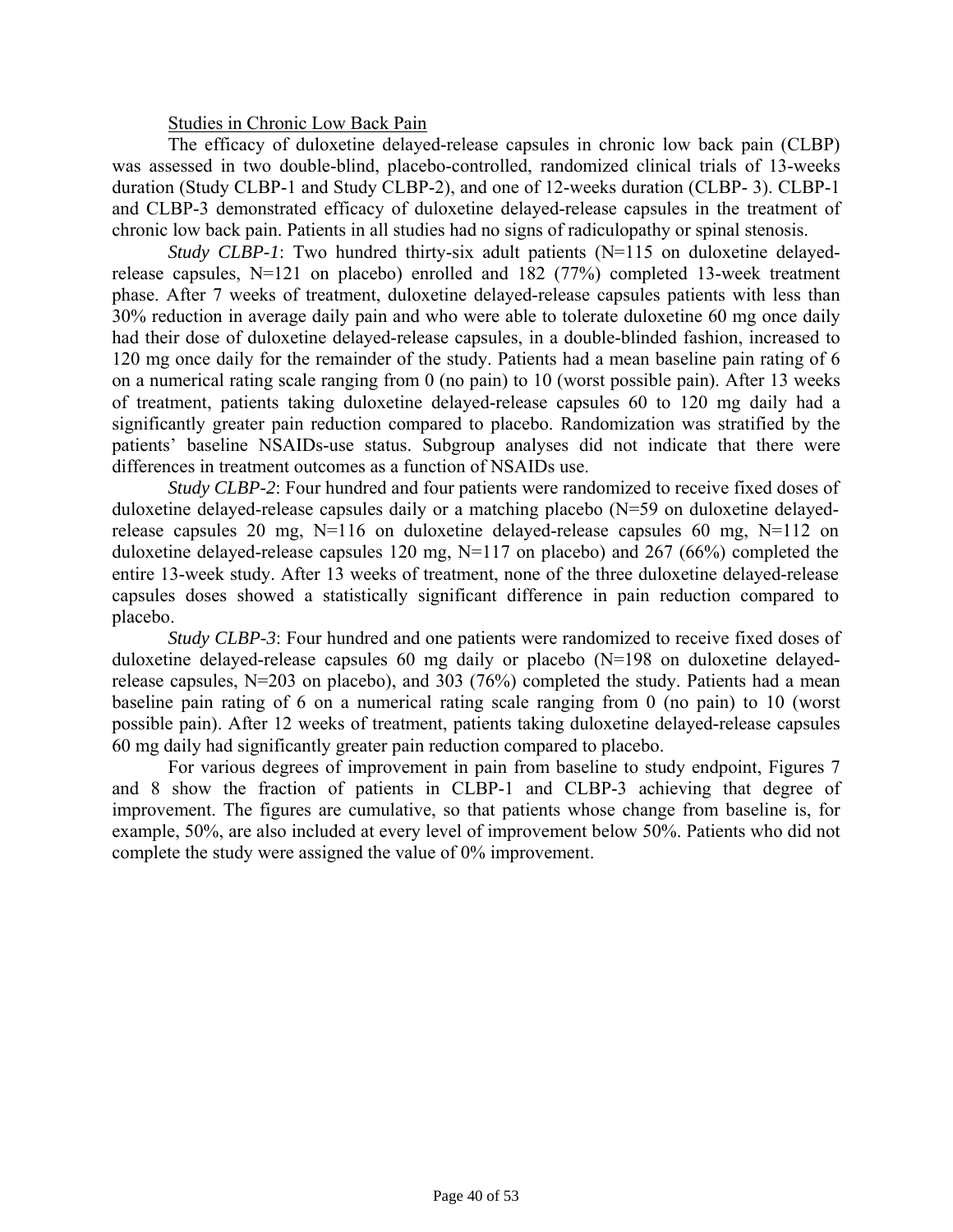

**Figure 7: Percentage of Patients Achieving Various Levels of Pain Relief as Measured by 24-Hour Average Pain Severity – CLBP-1** 



**Figure 8: Percentage of Patients Achieving Various Levels of Pain Relief as Measured by 24-Hour Average Pain Severity – CLBP-3** 

#### Studies in Chronic Pain Due to Osteoarthritis

The efficacy of duloxetine delayed-release capsules in chronic pain due to osteoarthritis was assessed in 2 double-blind, placebo-controlled, randomized clinical trials of 13-weeks duration (Study OA-1 and Study OA-2). All patients in both studies fulfilled the ACR clinical and radiographic criteria for classification of idiopathic osteoarthritis of the knee. Randomization was stratified by the patients' baseline NSAIDs-use status. Patients assigned to duloxetine delayed-release capsules started treatment in both studies at a dose of 30 mg once daily for one week. After the first week, the dose of duloxetine delayed-release capsules was increased to 60 mg once daily. After 7 weeks of treatment with duloxetine delayed-release capsules 60 mg once daily, in OA-1 patients with sub-optimal response to treatment  $(\leq 30\%$  pain reduction) and tolerated duloxetine 60 mg once daily had their dose increased to 120 mg. However, in OA-2, all patients, regardless of their response to treatment after 7 weeks, were re-randomized to either continue receiving duloxetine delayed-release capsules 60 mg once daily or have their dose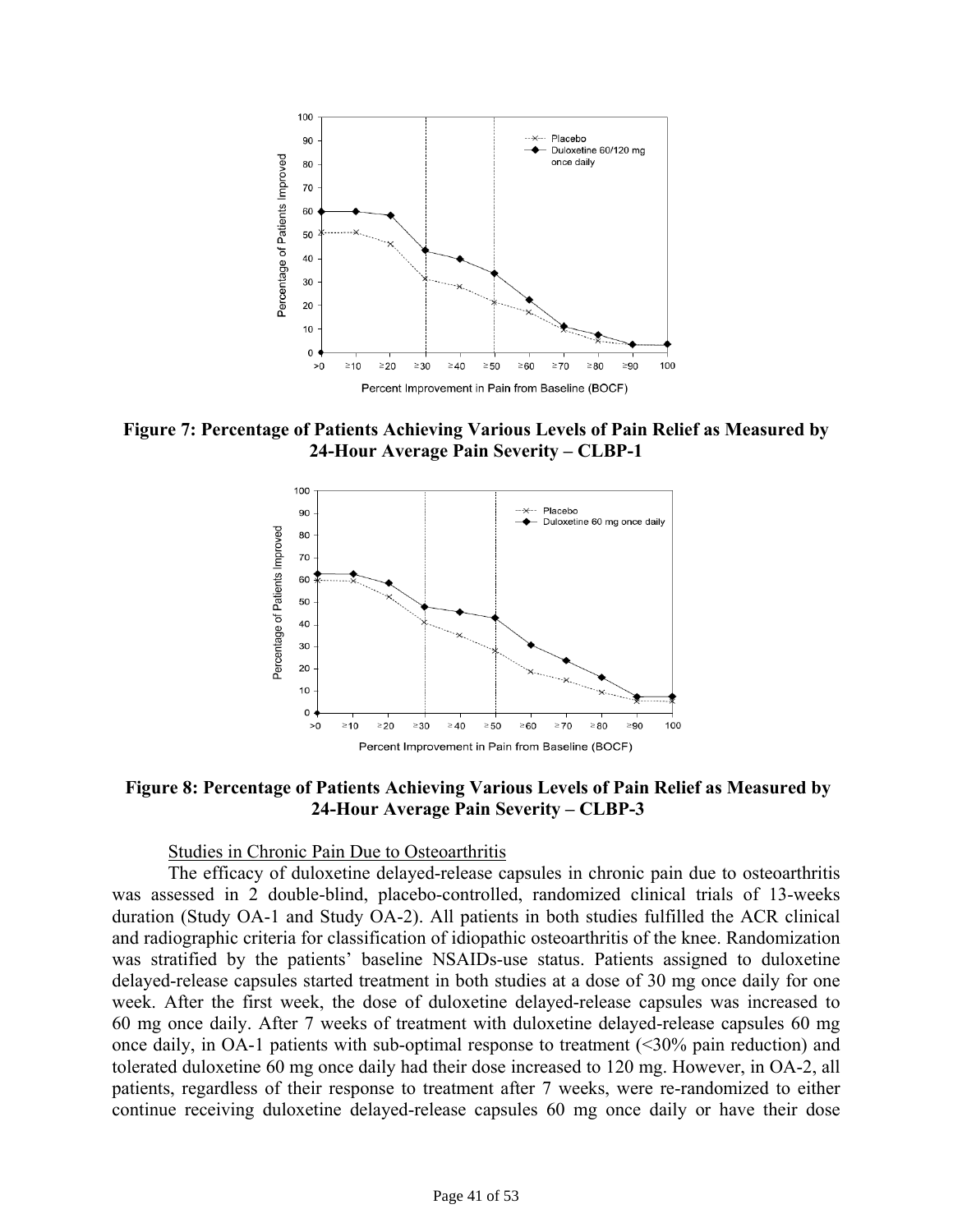increased to 120 mg once daily for the remainder of the study. Patients in the placebo treatment groups in both studies received a matching placebo for the entire duration of studies. For both studies, efficacy analyses were conducted using 13-week data from the combined duloxetine delayed-release capsules 60 mg and 120 mg once daily treatment groups compared to the placebo group.

*Study OA-1*: Two hundred fifty-six patients (N=128 on duloxetine delayed-release capsules, N=128 on placebo) enrolled and 204 (80%) completed the study. Patients had a mean baseline pain rating of 6 on a numerical rating scale ranging from 0 (no pain) to 10 (worst possible pain). After 13 weeks of treatment, patients taking duloxetine delayed-release capsules had significantly greater pain reduction. Subgroup analyses did not indicate that there were differences in treatment outcomes as a function of NSAIDs use.

*Study OA-2*: Two hundred thirty-one patients (N=111 on duloxetine delayed-release capsules, N=120 on placebo) enrolled and 173 (75%) completed the study. Patients had a mean baseline pain of 6 on a numerical rating scale ranging from 0 (no pain) to 10 (worst possible pain). After 13 weeks of treatment, patients taking duloxetine delayed-release capsules did not show a significantly greater pain reduction.

In Study OA-1, for various degrees of improvement in pain from baseline to study endpoint, Figure 9 shows the fraction of patients achieving that degree of improvement. The figure is cumulative, so that patients whose change from baseline is, for example, 50%, are also included at every level of improvement below 50%. Patients who did not complete the study were assigned the value of 0% improvement.



**Figure 9: Percentage of Patients Achieving Various Levels of Pain Relief as Measured by 24-Hour Average Pain Severity – OA-1**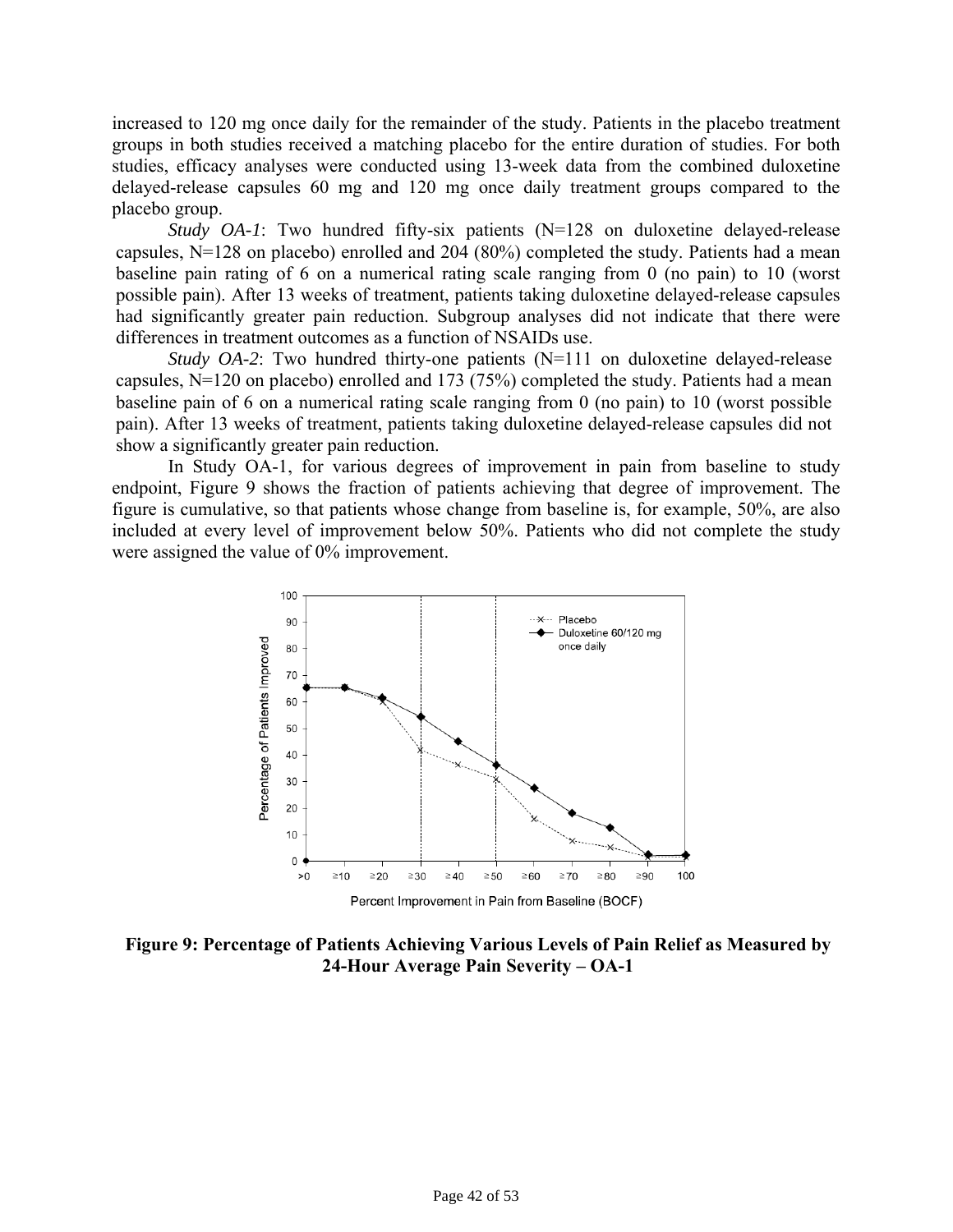# <span id="page-42-2"></span><span id="page-42-0"></span>**16 HOW SUPPLIED/STORAGE AND HANDLING**

# **16.1 How Supplied**

Duloxetine delayed-release capsules are available in the following strengths, colors, imprints, and presentations:

| <b>Features</b>             | <b>Strengths</b>           |                            |                            |                            |
|-----------------------------|----------------------------|----------------------------|----------------------------|----------------------------|
|                             | $20 \text{ mg}^{\text{a}}$ | $30 \text{ mg}^{\text{a}}$ | $40 \text{ mg}^{\text{a}}$ | $60 \text{ mg}^{\text{a}}$ |
| Body color                  | White                      | Blue                       | Pink                       | White                      |
| Cap color                   | Blue                       | Blue                       | Blue                       | Blue                       |
|                             |                            |                            |                            |                            |
| Cap imprint                 | ap                         | ap                         | ap                         | ap                         |
| Body imprint                | DLX20                      | DLX30                      | DLX40                      | DLX60                      |
|                             |                            |                            |                            |                            |
| Presentations and NDC Codes |                            |                            |                            |                            |
| Bottles of 30's pack        | <b>NA</b>                  | 27241-098-03               | 27241-164-30               | 27241-099-03               |
| Bottles of 60's pack        | 27241-097-06               | <b>NA</b>                  | <b>NA</b>                  | <b>NA</b>                  |
| Bottles of 90's pack        | <b>NA</b>                  | 27241-098-09               | <b>NA</b>                  | <b>NA</b>                  |
| Bottles of 1000's           | 27241-097-10               | 27241-098-10               | <b>NA</b>                  | 27241-099-90               |
| pack                        |                            |                            |                            |                            |

<span id="page-42-3"></span><span id="page-42-1"></span><sup>a</sup> equivalent to duloxetine base

# **16.2 Storage and Handling**

Store at 25°C (77°F); excursions permitted to 15° to 30°C (59° to 86°F) [*see* USP Controlled Room Temperature].

# **17 PATIENT COUNSELING INFORMATION**

See FDA-approved patient labeling (Medication Guide).

 Information on Medication Guide **-** Inform patients, their families, and their caregivers about the benefits and risks associated with treatment with duloxetine delayed-release capsules and counsel them in its appropriate use. A patient Medication Guide is available for duloxetine delayed-release capsules. Instruct patients, their families, and their caregivers to read the Medication Guide before starting duloxetine delayed-release capsules and each time their prescription is renewed, and assist them in understanding its contents. Give patients the opportunity to discuss the contents of the Medication Guide and to obtain answers to any questions they may have. The complete text of the Medication Guide is reprinted at the end of this document.

Advise patients of the following issues and ask them to alert their prescriber if these occur while taking duloxetine delayed-release capsules.

 Suicidal Thoughts and Behaviors - Encourage patients, their families, and their caregivers to be alert to the emergence of anxiety, agitation, panic attacks, insomnia, irritability, hostility, aggressiveness, impulsivity, akathisia (psychomotor restlessness), hypomania, mania, other unusual changes in behavior, worsening of depression, and suicidal ideation, especially early during antidepressant treatment and when the dose is adjusted up or down.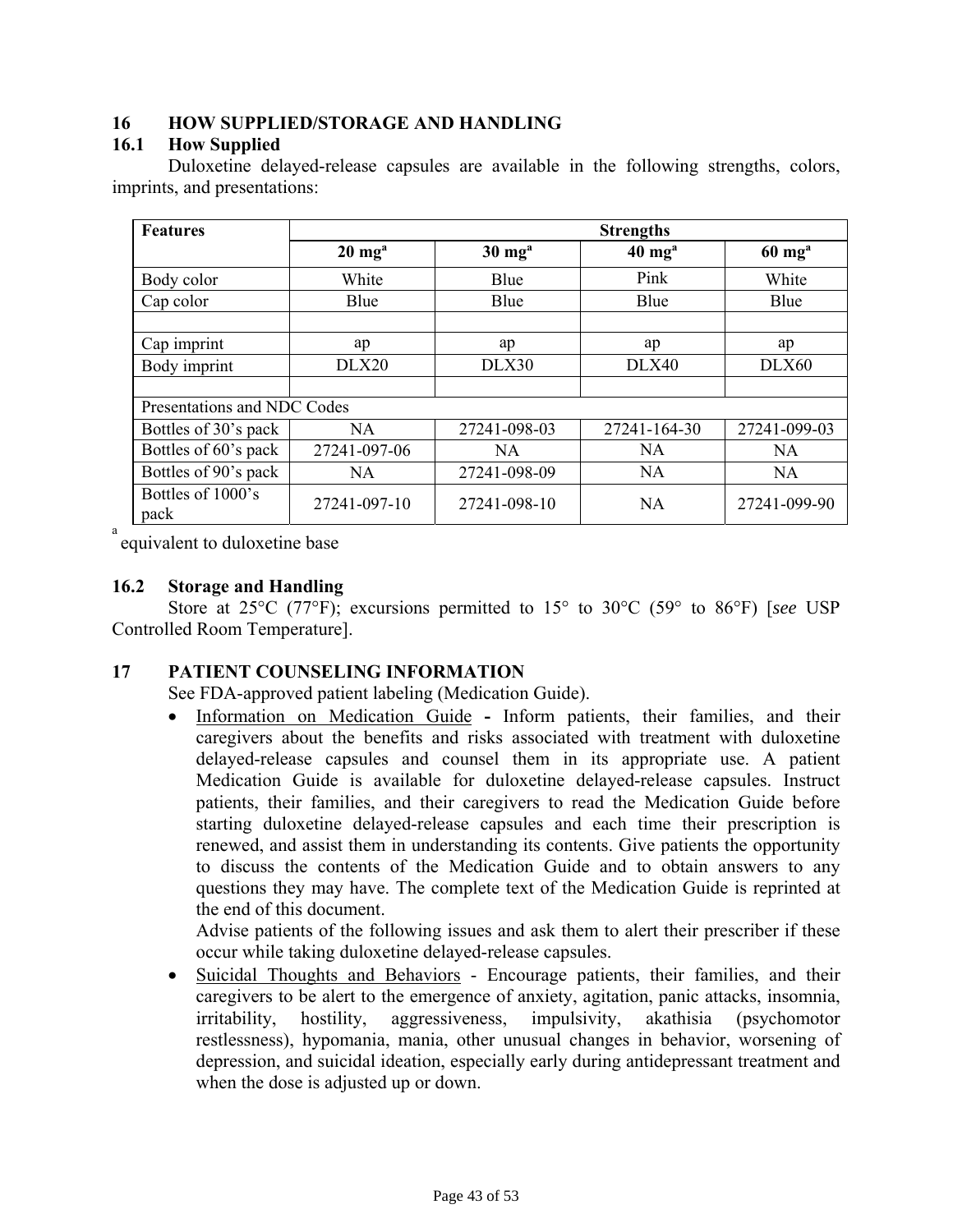Advise families and caregivers of patients to observe for the emergence of such symptoms on a day-to-day basis, since changes may be abrupt. Such symptoms should be reported to the patient's prescriber or health professional, especially if they are severe, abrupt in onset, or were not part of the patient's presenting symptoms. Symptoms such as these may be associated with an increased risk for suicidal thinking and behavior and indicate a need for very close monitoring and possibly changes in the medication *[see Boxed Warning, and Warnings and Precautions ([5.1](#page-8-2))]*.

- Duloxetine delayed-release capsules should be swallowed whole and should not be chewed or crushed, nor should the capsule be opened and its contents be sprinkled on food or mixed with liquids. All of these might affect the enteric coating.
- Continuing the Therapy Prescribed While patients may notice improvement with duloxetine delayed-release capsules therapy in 1 to 4 weeks, advise patients to continue therapy as directed.
- Hepatotoxicity Inform patients that severe liver problems, sometimes fatal, have been reported in patients treated with duloxetine delayed-release capsules. Instruct patients to talk to their healthcare provider if they develop itching, right upper belly pain, dark urine, or yellow skin/eyes while taking duloxetine delayed-release capsules, which may be signs of liver problems. Instruct patients to talk to their healthcare provider about their alcohol consumption. Use of duloxetine with heavy alcohol intake may be associated with severe liver injury *[see Warnings and Precautions ([5.2\)\]](#page-10-0).*
- Alcohol Although duloxetine does not increase the impairment of mental and motor skills caused by alcohol, use of duloxetine concomitantly with heavy alcohol intake may be associated with severe liver injury. For this reason, duloxetine delayed-release capsules should not be prescribed for patients with substantial alcohol use *[see Warnings and Precautions [\(5.2\)](#page-10-0) and Drug Interactions ([7.15\)](#page-26-5)]*.
- Orthostatic Hypotension, Falls and Syncope Advise patients of the risk of orthostatic hypotension, falls and syncope, especially during the period of initial use and subsequent dose escalation, and in association with the use of concomitant drugs that might potentiate the orthostatic effect of duloxetine *[see Warnings and Precautions [\(5.3\)](#page-11-0)]*.
- Serotonin Syndrome Caution patients about the risk of serotonin syndrome with the concomitant use of duloxetine delayed-release capsules and other serotonergic agents including triptans, tricyclic antidepressants, fentanyl, lithium, tramadol, buspirone, tryptophan, amphetamines, and St. John's Wort *[see Contraindications [\(4\)](#page-8-2), Warnings and Precautions ([5.4\)](#page-11-1), and Drug Interactions [\(7.14\)](#page-26-5)]*.

Advise patients of the signs and symptoms associated with serotonin syndrome that may include mental status changes (e.g., agitation, hallucinations, delirium, and coma), autonomic instability (e.g., tachycardia, labile blood pressure, dizziness, diaphoresis, flushing, hyperthermia), neuromuscular changes (e.g., tremor, rigidity, myoclonus, hyperreflexia, incoordination), seizures, and/or gastrointestinal symptoms (e.g., nausea, vomiting, diarrhea). Caution patients to seek medical care immediately if they experience these symptoms.

 Abnormal Bleeding - Caution patients about the concomitant use of duloxetine and NSAIDs, aspirin, warfarin, or other drugs that affect coagulation since combined use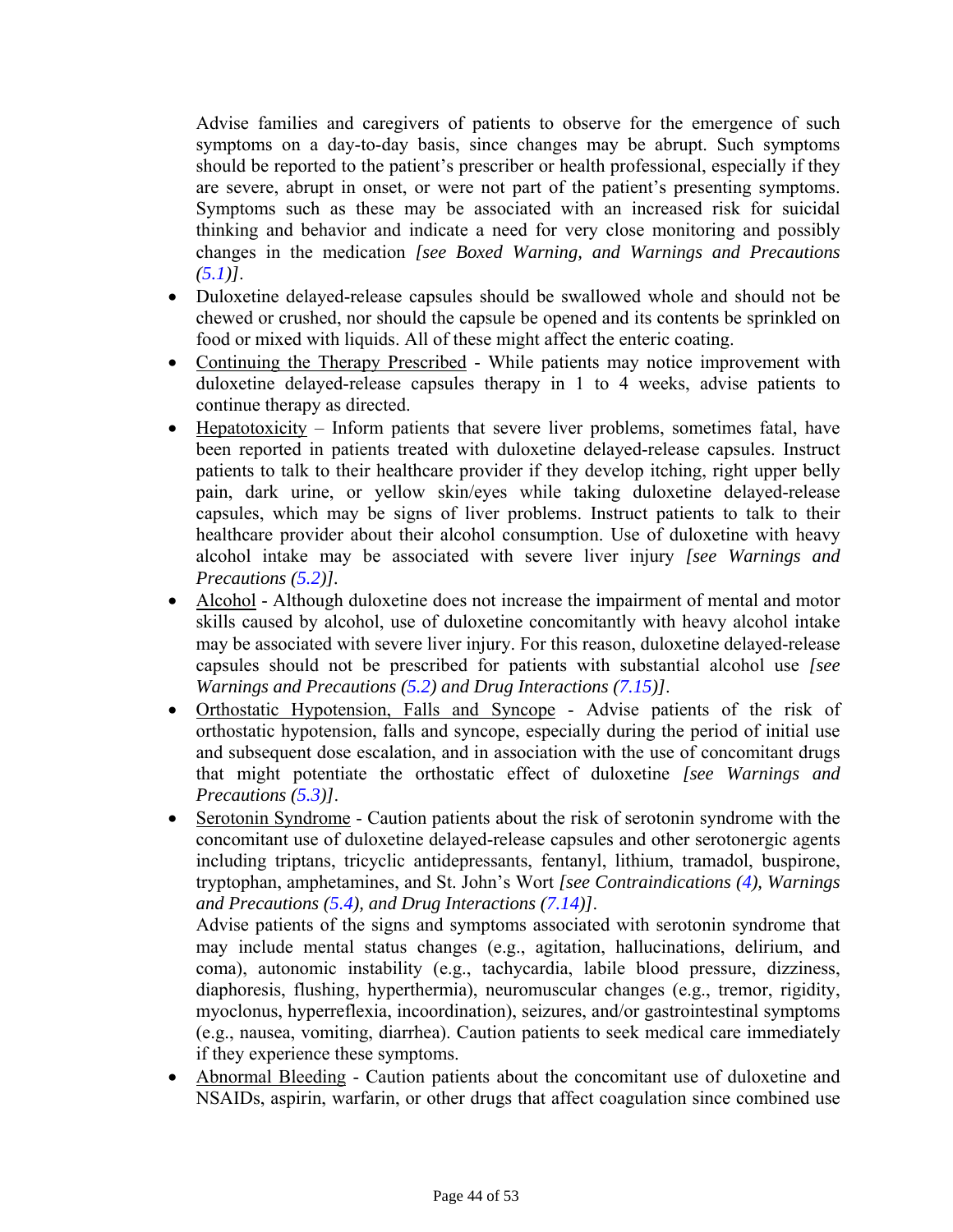of psychotropic drugs that interfere with serotonin reuptake and these agents has been associated with an increased risk of bleeding *[see Warnings and Precautions [\(5.5\)](#page-12-0)].* 

- Severe Skin ReactionsCaution patients that duloxetine may cause serious skin reactions. This may need to be treated in a hospital and may be life-threatening. Counsel patients to call their doctor right away or get emergency help if they have skin blisters, peeling rash, sores in their mouth, hives, or any other allergic reactions *[see Warnings and Precautions ([5.6\)](#page-12-1)]*.
- Discontinuation of Treatment Instruct patients that discontinuation of duloxetine delayed-release capsules may be associated with symptoms such as dizziness, headache, nausea, diarrhea, paresthesia, irritability, vomiting, insomnia, anxiety, hyperhidrosis, and fatigue, and should be advised not to alter their dosing regimen, or stop taking duloxetine delayed-release capsules without consulting their physician *[see Warnings and Precautions ([5.7\)](#page-12-2)]*.
- Activation of Mania or HypomaniaAdequately screen patients with depressive symptoms for risk of bipolar disorder (e.g. family history of suicide, bipolar disorder, and depression) prior to initiating treatment with duloxetine delayed-release capsules. Advise patients to report any signs or symptoms of a manic reaction such as greatly increased energy, severe trouble sleeping, racing thoughts, reckless behavior, talking more or faster than usual, unusually grand ideas, and excessive happiness or irritability *[see Warnings and Precautions [\(5.8\)\]](#page-13-0)*.
- Angle-Closure GlaucomaAdvise patients that taking duloxetine delayed-release capsules can cause mild pupillary dilation, which in susceptible individuals, can lead to an episode of angle-closure glaucoma. Pre-existing glaucoma is almost always open-angle glaucoma because angle-closure glaucoma, when diagnosed, can be treated definitively with iridectomy. Open-angle glaucoma is not a risk factor for angle-closure glaucoma. Patients may wish to be examined to determine whether they are susceptible to angle-closure, and have a prophylactic procedure (e.g., iridectomy), if they are susceptible *[See Warnings and Precautions ([5.9\)](#page-13-1)].*
- Seizures Advise patients to inform their physician if they have a history of seizure disorder *[see Warnings and Precautions ([5.10\)](#page-13-1)]*.
- Effects on Blood Pressure Caution patients that duloxetine delayed-release capsules may cause an increase in blood pressure *[see Warnings and Precautions [\(5.11\)](#page-13-2)]*.
- Concomitant Medications Advise patients to inform their physicians if they are taking, or plan to take, any prescription or over-the-counter medications, since there is a potential for interactions *[see Dosage and Administration [\(2.8,](#page-7-2) [2.9\),](#page-8-0) Contraindications [\(4\),](#page-8-2) Warnings and Precautions ([5.4,](#page-11-1) [5.12\)](#page-13-3), and Drug Interactions [\(7\)](#page-25-0)]*.
- HyponatremiaAdvise patients that hyponatremia has been reported as a result of treatment with SNRIs and SSRIs, including duloxetine delayed-release capsules. Advise patients of the signs and symptoms of hyponatremia *[see Warnings and Precautions ([5.13\)\]](#page-14-0).*
- Concomitant IllnessesAdvise patients to inform their physicians about all of their medical conditions *[see Warnings and Precautions ([5.14\)](#page-14-1)].*
- Duloxetine is in a class of medicines that may affect urination. Instruct patients to consult with their healthcare provider if they develop any problems with urine flow *[see Warnings and Precautions ([5.15\)](#page-15-0)]*.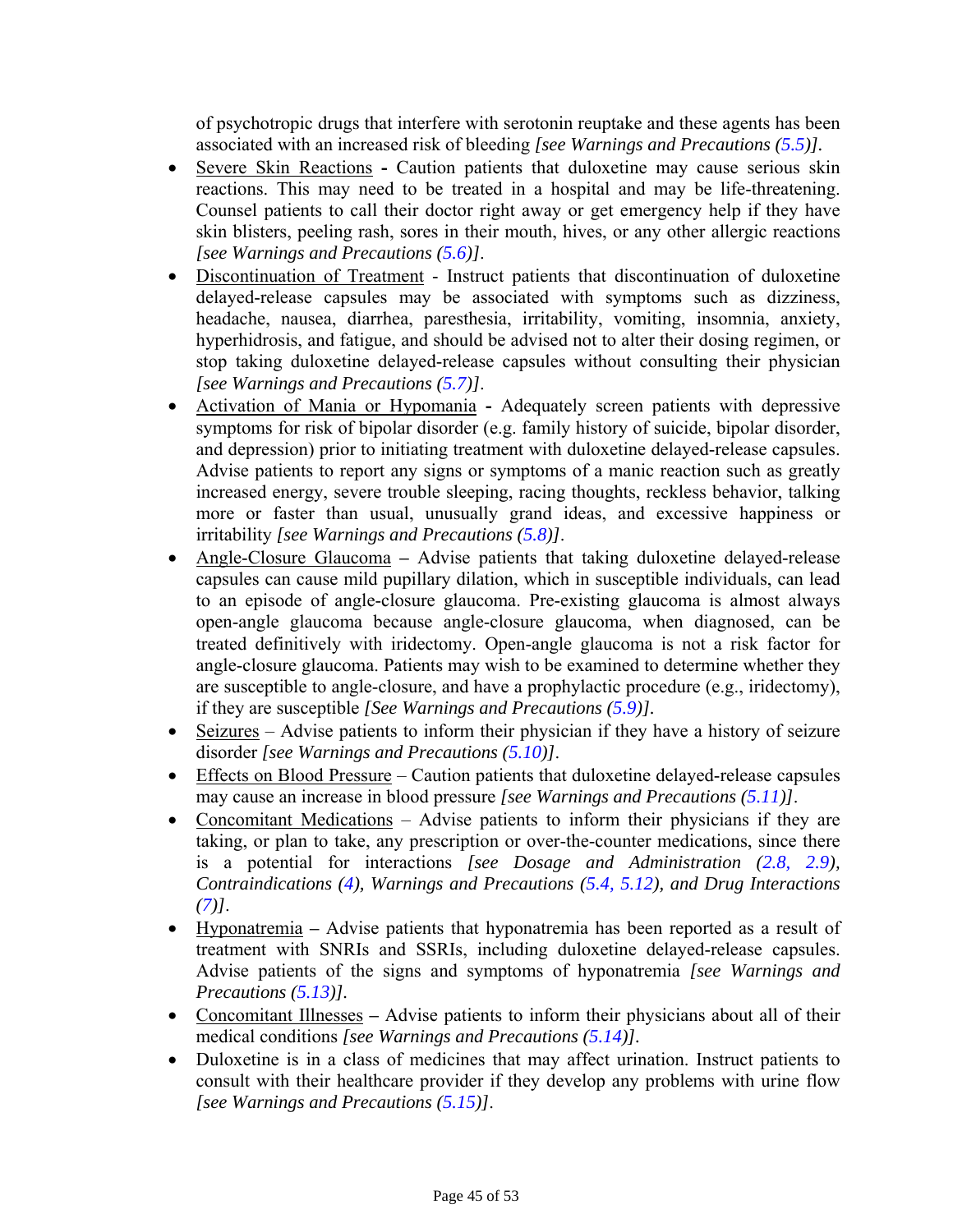• Pregnancy and Nursing Mothers

Advise patients to notify their physician if they:

- become pregnant during therapy
- intend to become pregnant during therapy
- are nursing *[see Use in Specific Populations ([8.1,](#page-27-1) [8.3\)](#page-28-0)]*.
- Pediatric Use Safety and efficacy of duloxetine in patients 7 to 17 years of age have been established for the treatment of GAD. The types of adverse reactions observed with duloxetine in children and adolescents were generally similar to those observed in adults.

The safety and effectiveness of duloxetine have not been established in pediatric patients less than 18 years of age with other indications. *[See Use in Specific Populations ([8.4\)](#page-28-1)].* 

• Interference with Psychomotor Performance - Any psychoactive drug may impair judgment, thinking, or motor skills. Although in controlled studies duloxetine has not been shown to impair psychomotor performance, cognitive function, or memory, it may be associated with sedation and dizziness. Therefore, caution patients about operating hazardous machinery including automobiles, until they are reasonably certain that duloxetine therapy does not affect their ability to engage in such activities.

Literature revised 03/2019

#### **Marketed by:**

Ajanta Pharma USA Inc. Bridgewater, NJ 08807.

Made in INDIA.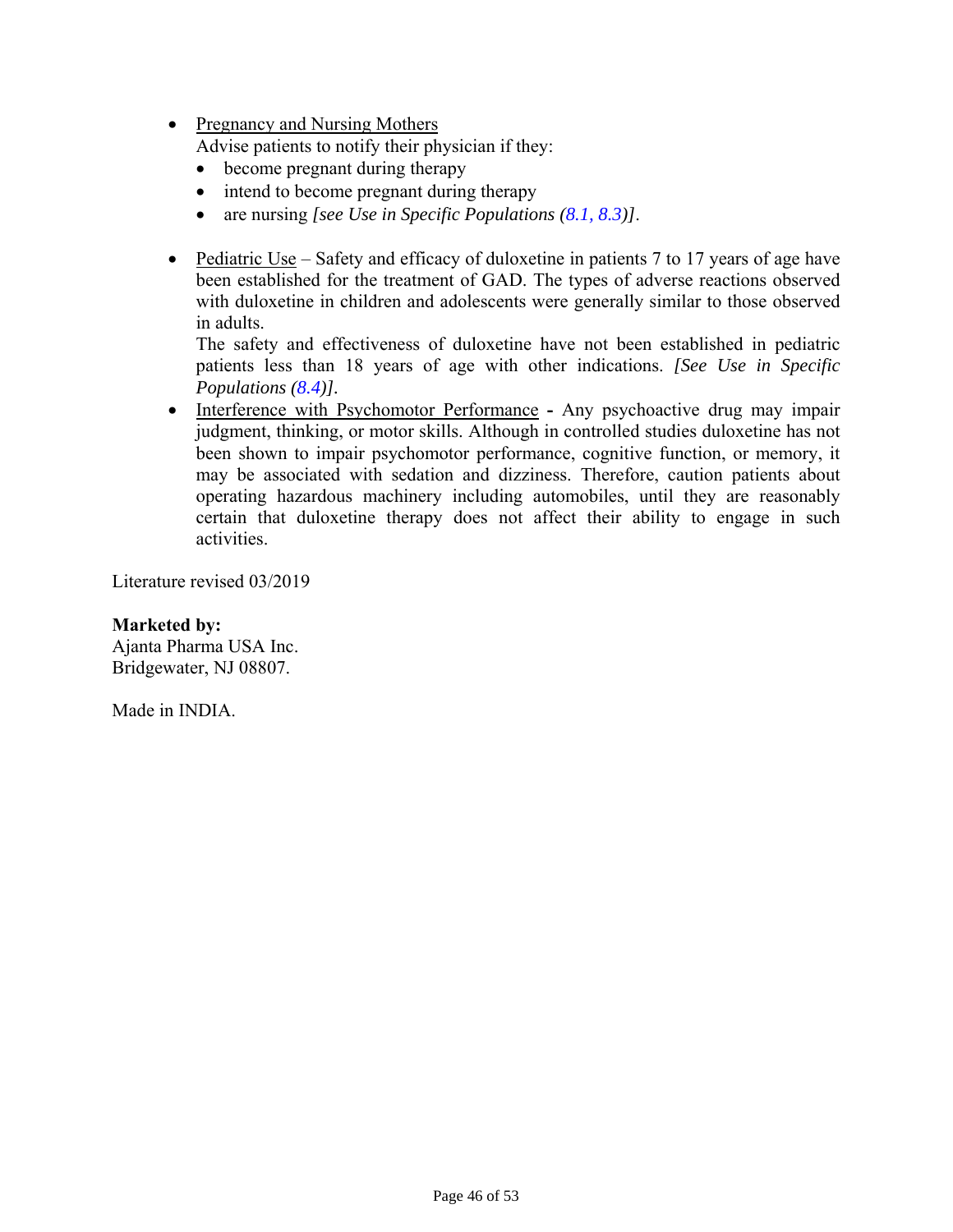# **Medication Guide**

# **Duloxetine Delayed-Release Capsules (doo lox' e teen)**

<span id="page-46-0"></span>Read this Medication Guide before you start taking duloxetine delayed-release capsules and each time you get a refill. There may be new information. This information does not take the place of talking to your healthcare provider about your medical condition or treatment.

**Talk to your healthcare provider about:** 

- all risks and benefits of treatment with antidepressant medicines
- all treatment choices for depression or other serious mental illness

**What is the most important information I should know about antidepressant medicines, depression, other serious mental illnesses, and suicidal thoughts or actions?** 

- 1. **Duloxetine delayed-release capsules and other antidepressant medicines may increase suicidal thoughts or actions in some children, teenagers, or young adults within the first few months of treatment or when the dose is changed.**
- 2. **Depression and other serious mental illnesses are the most important causes of suicidal thoughts or actions. Some people may have a particularly high risk of having suicidal thoughts or actions.** These include people who have (or have a family history of) bipolar illness (also called manic-depressive illness).
- 3. **How can I watch for and try to prevent suicidal thoughts and actions?** 
	- Pay close attention to any changes in mood, behavior, actions, thoughts, or feelings, especially sudden changes. This is very important when an antidepressant medicine is started or when the dose is changed.
	- Call your healthcare provider right away to report new or sudden changes in mood, behavior, thoughts, or feelings.
		- Keep all follow-up visits with your healthcare provider as scheduled. Call your healthcare provider between visits as needed, especially if you have concerns about symptoms.

**Call your healthcare provider right away if you have any of the following symptoms or feelings, especially if they are new, worse, or worry you. In an emergency, call 911.** 

- attempts to commit suicide
- acting on dangerous impulses
- acting aggressive, being angry, or violent
- thoughts about suicide or dying
- new or worse depression
- new or worse anxiety
- panic attacks
- feeling very agitated or restless
- new or worse irritability
- trouble sleeping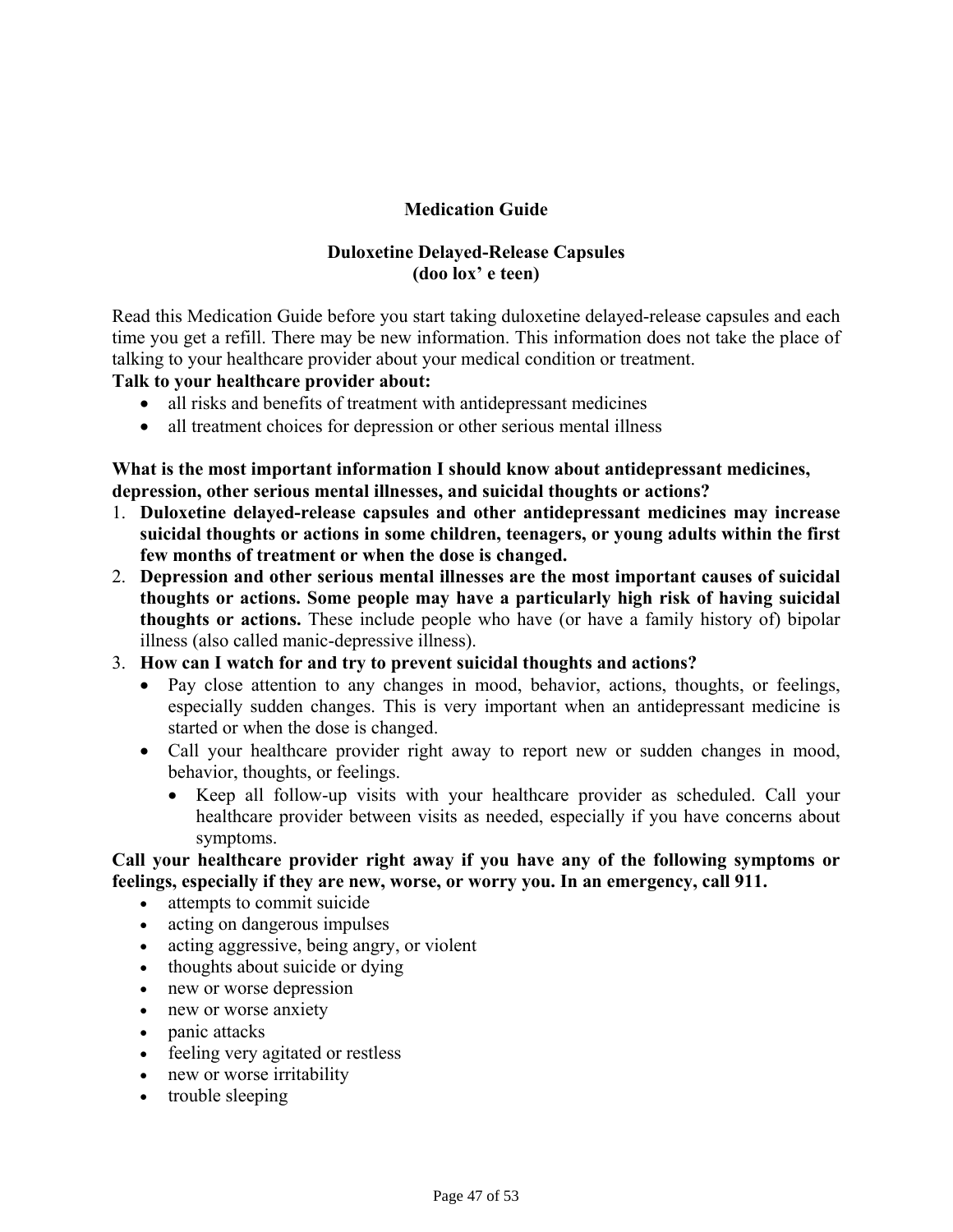- an extreme increase in activity or talking (mania)
- other unusual changes in behavior or mood

# **What else do I need to know about antidepressant medicines?**

- Never stop an antidepressant medicine without first talking to a healthcare provider. Stopping an antidepressant medicine suddenly can cause other symptoms.
- Antidepressants are medicines used to treat depression and other illnesses. It is important to discuss all the risks of treating depression and also the risks of not treating it. Patients should discuss all treatment choices with your healthcare provider, not just the use of antidepressants.
- Antidepressant medicines have other side effects. Talk to your healthcare provider about the side effects of the medicine prescribed for you or your family member.
- Antidepressant medicines can interact with other medicines. Know all of the medicines that you or your family member takes. Keep a list of all medicines to show your healthcare provider. Do not start new medicines without first checking with your healthcare provider.

#### **What are duloxetine delayed-release capsules?**

Duloxetine delayed-release capsules are a prescription medicine used to treat a certain type of depression called Major Depressive Disorder (MDD). Duloxetine delayed-release capsules belongs to a class of medicines known as SNRIs (or serotonin-norepinephrine reuptake inhibitors).

Duloxetine delayed-release capsules are also used to treat or manage:

- Generalized Anxiety Disorder (GAD)
- Diabetic Peripheral Neuropathic Pain (DPNP)
- Chronic Musculoskeletal Pain

#### **Who should not take duloxetine delayed-release capsules?**

#### **Do Not take duloxetine delayed-release capsules if you:**

- take a Monoamine Oxidase Inhibitor (MAOI). Ask your healthcare provider or pharmacist if you are not sure if you take an MAOI, including the antibiotic linezolid or intravenous methylene blue.
	- Do not take an MAOI within 5 days of stopping duloxetine delayed-release capsules unless directed to do so by your healthcare provider.
	- Do not start duloxetine delayed-release capsules if you stopped taking an MAOI in the last 14 days unless directed to do so by your healthcare provider.

# **People who take duloxetine delayed-release capsules close in time to an MAOI may have a serious problem called Serotonin Syndrome (see "What are the possible side effects of duloxetine delayed-release capsules?").**

# **What should I tell my healthcare provider before taking duloxetine delayed-release capsules?**  Before starting duloxetine delayed-release capsules, tell your healthcare provider if you:

- have heart problems or high blood pressure
- have diabetes (duloxetine delayed-release capsules treatment makes it harder for some people with diabetes to control their blood sugar)
- have liver problems
- have kidney problems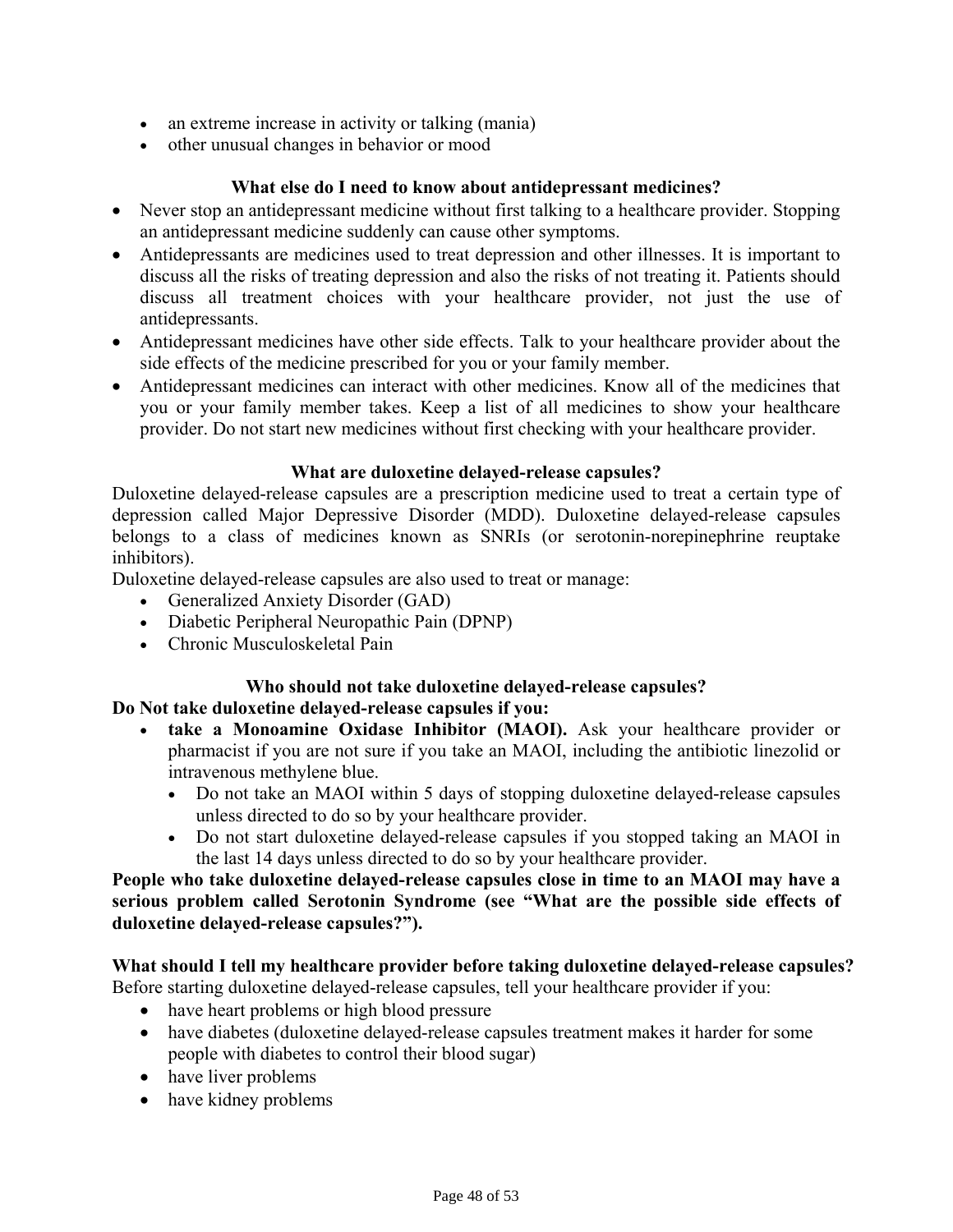- have glaucoma
- have or had seizures or convulsions
- have bipolar disorder or mania
- have low sodium levels in your blood
- have delayed stomach emptying
- have or had bleeding problems
- are pregnant or plan to become pregnant. It is not known if duloxetine delayed-release capsules will harm your unborn baby. Talk to your healthcare provider about the benefits and risks of treating depression or other conditions with duloxetine delayed-release capsules during pregnancy.
- are breastfeeding or plan to breastfeed. Duloxetine can pass into your breast milk. Talk to your healthcare provider about the best way to feed your baby while taking duloxetine delayed-release capsules.

**Tell your healthcare provider about all the medicines that you take,** including prescription and over-the-counter medicines, vitamins, and herbal supplements. Duloxetine delayed-release capsules and some medicines may interact with each other, may not work as well, or may cause serious side effects.

Especially tell your healthcare provider if you take:

- triptans used to treat migraine headache
- medicines used to treat mood, anxiety, psychotic or thought disorders, including tricyclics, lithium, buspirone, SSRIs, SNRIs or MAOIs
- tramadol and fentanyl
- amphetamines
- cimetidine
- the antibiotics ciprofloxacin, enoxacin
- medicine to treat irregular heart rate (like propafenone, flecainide, quinidine)
- theophylline
- the blood thinner warfarin (Coumadin, Jantoven)
- non-steroidal anti-inflammatory drug (NSAID) (like ibuprofen, naproxen or aspirin).
- over-the-counter supplements such as tryptophan or St. John's Wort
- thioridazine (Mellaril). Mellaril together with duloxetine delayed-release capsules can cause serious heart rhythm problems or sudden death.
- Ask your healthcare provider for a list of these medicines if you are not sure.

Do not take duloxetine delayed-release capsules with any other medicine that contain duloxetine.

# **How should I take duloxetine delayed-release capsules?**

- Take duloxetine delayed-release capsules exactly as your healthcare provider tells you to take it. Your healthcare provider may need to change the dose of duloxetine delayedrelease capsules until it is the right dose for you.
- Swallow duloxetine delayed-release capsules whole. Do not chew or crush duloxetine delayed-release capsules.
- Do not open the capsule and sprinkle on food or mix with liquids. Opening the capsule may affect how well duloxetine delayed-release capsules works.
- Duloxetine delayed-release capsules may be taken with or without food.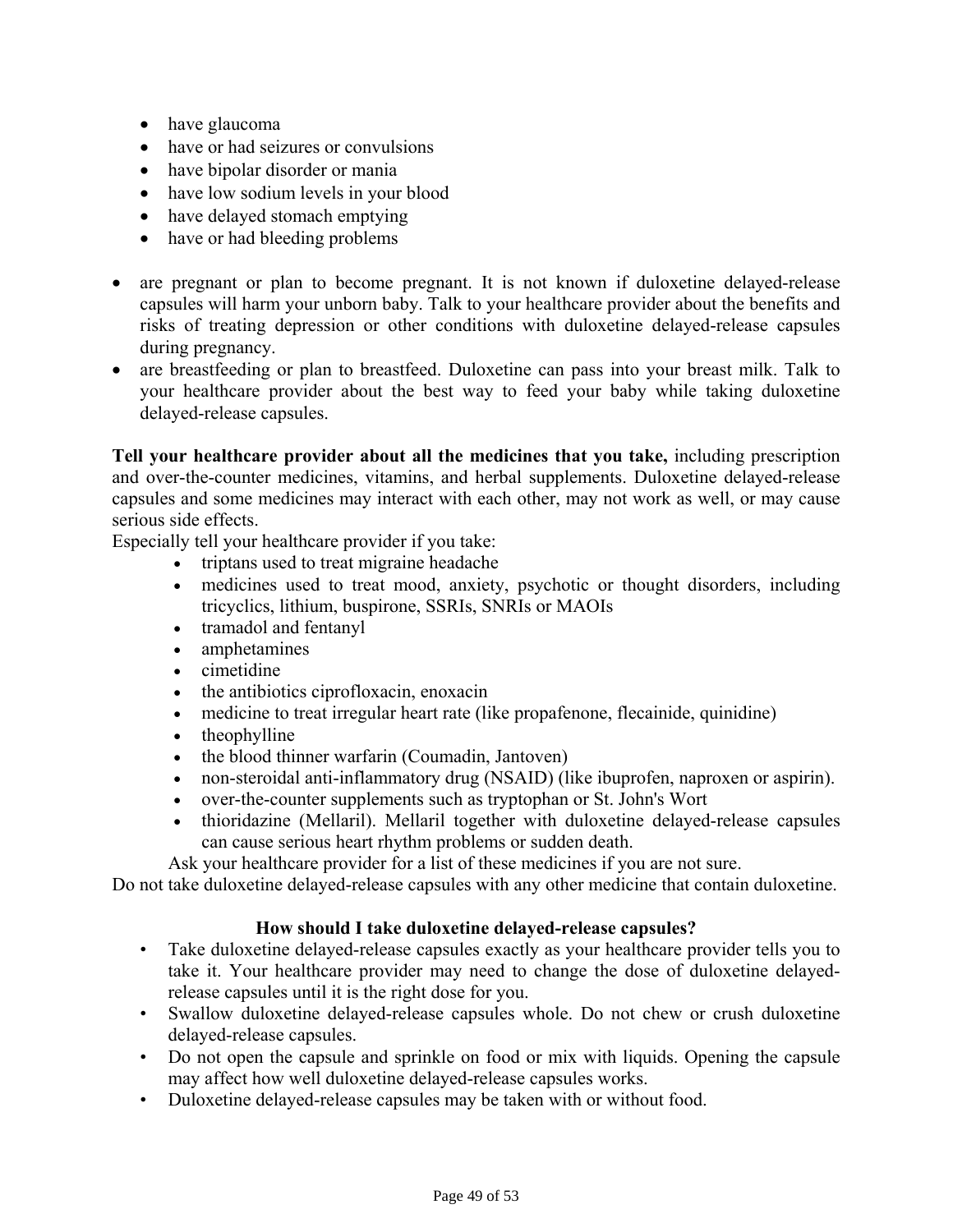- If you miss a dose of duloxetine delayed-release capsules, take the missed dose as soon as you remember. If it is almost time for the next dose, skip the missed dose and take your next dose at the regular time. Do not take two doses of duloxetine delayed-release capsules at the same time.
- If you take too much duloxetine delayed-release capsules, call your healthcare provider or poison control center at 1800-222-1222 right away, or get emergency treatment.
- When switching from another antidepressant to duloxetine delayed-release capsules your healthcare provider may want to lower the dose of the initial antidepressant first to potentially avoid side effects.

# **What should I avoid while taking duloxetine delayed-release capsules?**

- Duloxetine delayed-release capsules can cause sleepiness or may affect your ability to make decisions, think clearly, or react quickly. You should not drive, operate heavy machinery, or do other dangerous activities until you know how duloxetine delayedrelease capsules affects you.
- Use of duloxetine delayed-release capsules concomitantly with heavy alcohol intake may be associated with severe liver injury. Avoid heavy alcohol use while taking duloxetine delayed-release capsules.

#### **What are the possible side effects of duloxetine delayed-release capsules?**

Duloxetine delayed-release capsules may cause serious side effects, including: See "What is the most important information I should know about duloxetine delayed-release capsules?"

Common possible side effects in people who take duloxetine delayed-release capsules include:

#### **1. liver damage. Symptoms may include:**

- itching
- right upper abdominal pain
- dark urine
- yellow skin or eyes
- enlarged liver
- increased liver enzymes
- **2. changes in blood pressure and falls.** Monitor your blood pressure before starting and throughout treatment. Duloxetine delayed-release capsules may:
	- increase your blood pressure.
	- decrease your blood pressure when standing and cause dizziness or fainting, mostly when first starting duloxetine delayed-release capsules or when increasing the dose.
	- increase risk of falls, especially in elderly.

# **3. Serotonin Syndrome: This condition can be life-threatening and symptoms may include:**

- agitation, hallucinations, coma or other changes in mental status
- coordination problems or muscle twitching (overactive reflexes)
- racing heartbeat, high or low blood pressure
- sweating or fever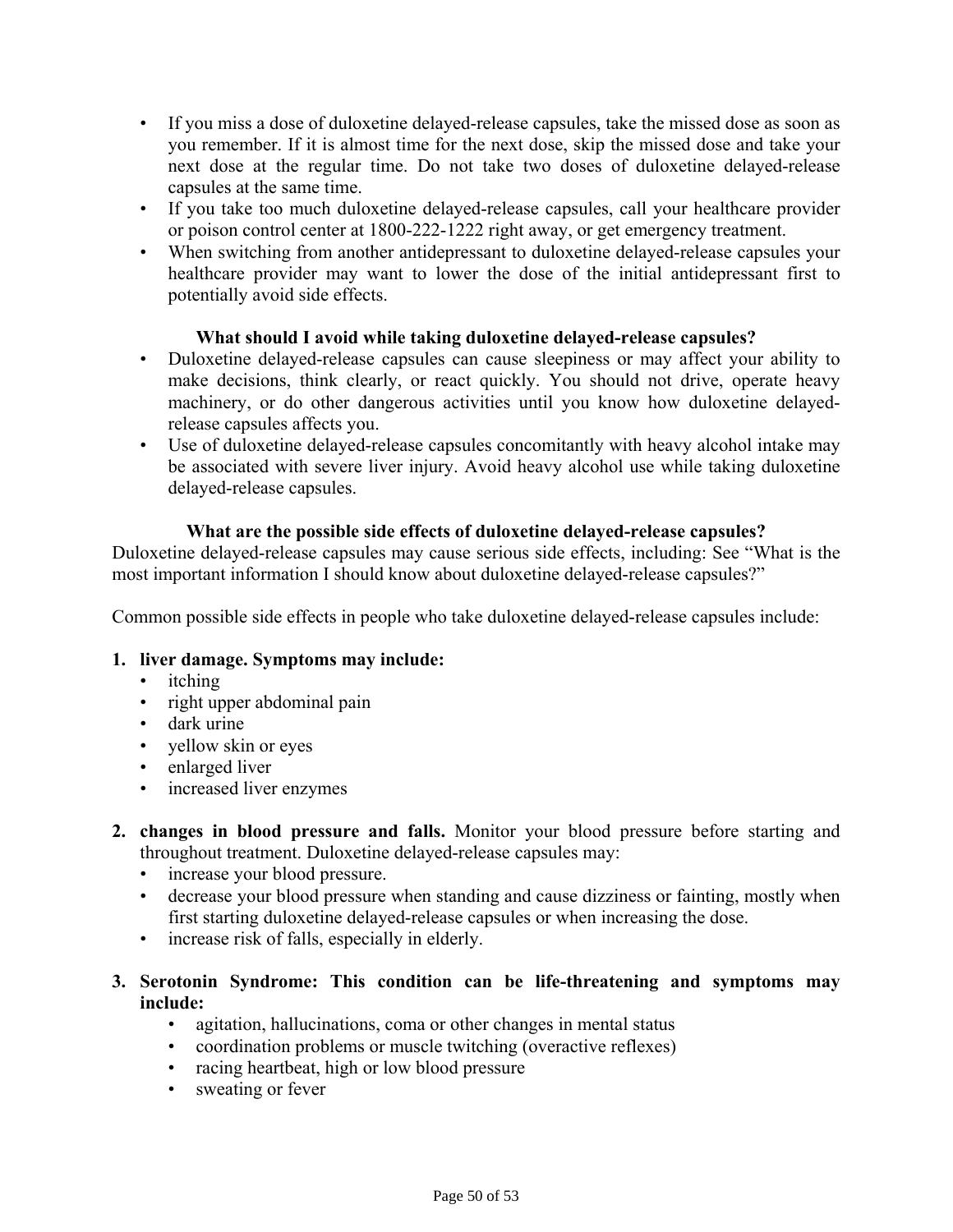- nausea, vomiting, or diarrhea
- muscle rigidity
- dizziness
- flushing
- tremor
- seizures
- **4. abnormal bleeding:** Duloxetine delayed-release capsules and other antidepressant medicines may increase your risk of bleeding or bruising, especially if you take the blood thinner warfarin (Coumadin, Jantoven), a non-steroidal anti-inflammatory drug (NSAIDs, like ibuprofen or naproxen), or aspirin.
- **5. severe skin reactions:** Duloxetine delayed-release capsules may cause serious skin reactions that may require stopping its use. This may need to be treated in a hospital and may be lifethreatening. Call your healthcare provider right away or get emergency help if you have skin blisters, peeling rash, sores in the mouth, hives or any other allergic reactions.
- **6. discontinuation symptoms:** Do not stop duloxetine delayed-release capsules without first talking to your healthcare provider. Stopping duloxetine delayed-release capsules too quickly or changing from another antidepressant too quickly may result in serious symptoms including:
	- anxiety
	- irritability
	- feeling tired or problems sleeping
	- headache
	- sweating
	- dizziness
	- electric shock-like sensations
	- vomiting or nausea
	- diarrhea

# **7. manic episodes:**

- greatly increased energy
- severe trouble sleeping
- racing thoughts
- reckless behavior
- unusually grand ideas
- excessive happiness or irritability
- talking more or faster than usual

# **8. visual problems:**

- eye pain
- changes in vision
- swelling or redness in or around the eye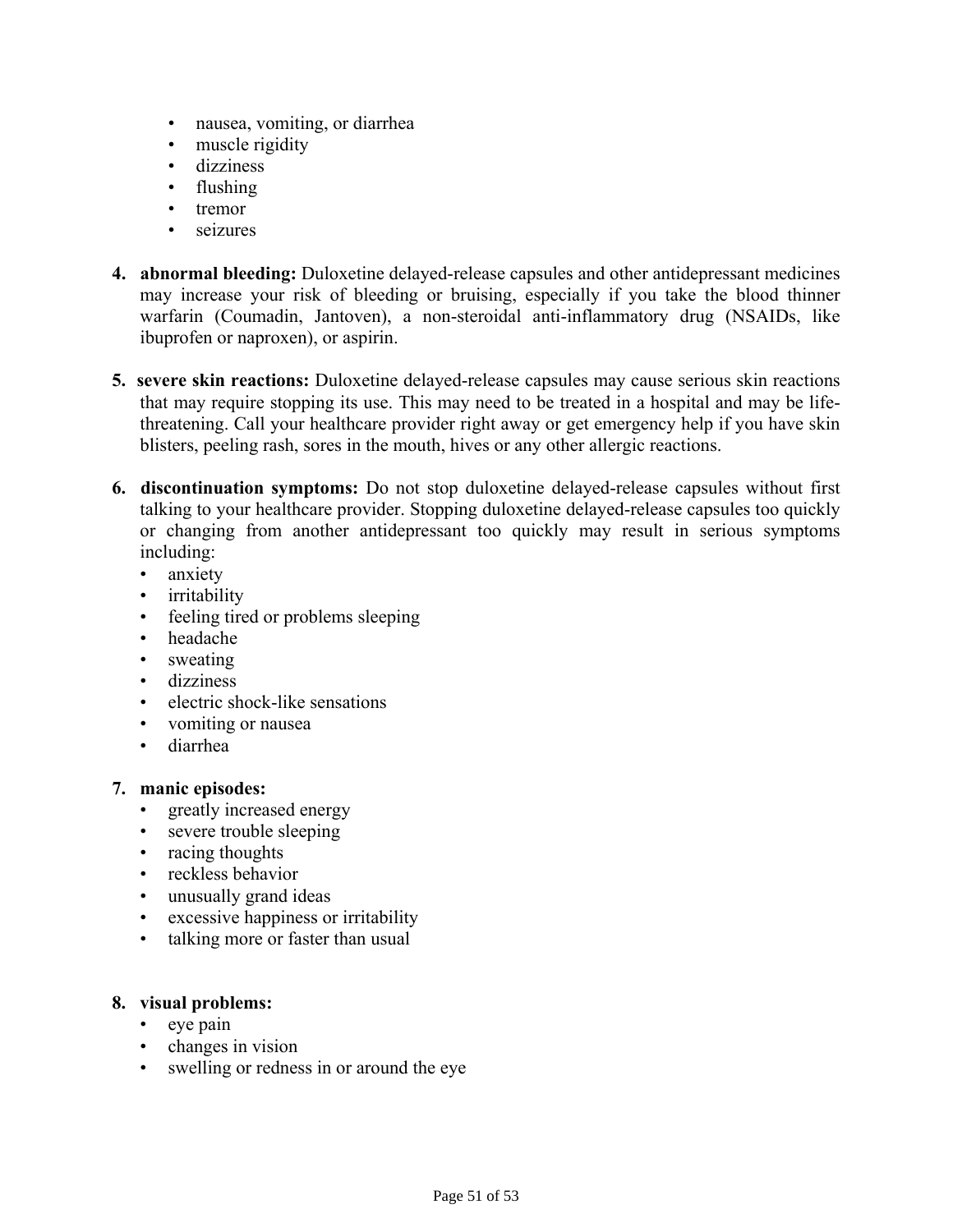Only some people are at risk for these problems. You may want to undergo an eye examination to see if you are at risk and receive preventative treatment if you are.

#### **9. seizures or convulsions**

- **10. low salt (sodium) levels in the blood.** Elderly people may be at greater risk for this.
	- Symptoms may include:
	- headache
	- weakness or feeling unsteady
	- confusion, problems concentrating or thinking or memory problems

#### **11. problems with urination. Symptoms may include:**

- decreased urine flow
- unable to pass any urine

The most common side effects of duloxetine delayed-release capsules include:

- nausea
- dry mouth
- sleepiness
- fatigue
- constipation
- loss of appetite
- increased sweating
- dizziness

Common possible side effects in children and adolescents who take duloxetine delayed-release capsules include:

- nausea
- decreased weight
- dizziness

Side effects in adults may also occur in children and adolescents who take duloxetine delayedrelease capsules. Children and adolescents should have height and weight monitored during treatment.

Tell your healthcare provider if you have any side effect that bothers you or that does not go away.

These are not all the possible side effects of duloxetine delayed-release capsules. For more information, ask your healthcare provider or pharmacist.

**Call your doctor for medical advice about side effects. You may report side effects to 1-800- FDA-1088.** 

# **How should I store duloxetine delayed-release capsules?**

Store duloxetine delayed-release capsules at 25°C (77°F); excursions permitted to 15° to 30°C (59° to 86°F) [*see* USP Controlled Room Temperature].

#### **Keep duloxetine delayed-release capsules and all medicines out of the reach of children.**

#### **General information about the safe and effective use of duloxetine delayed-release capsules**